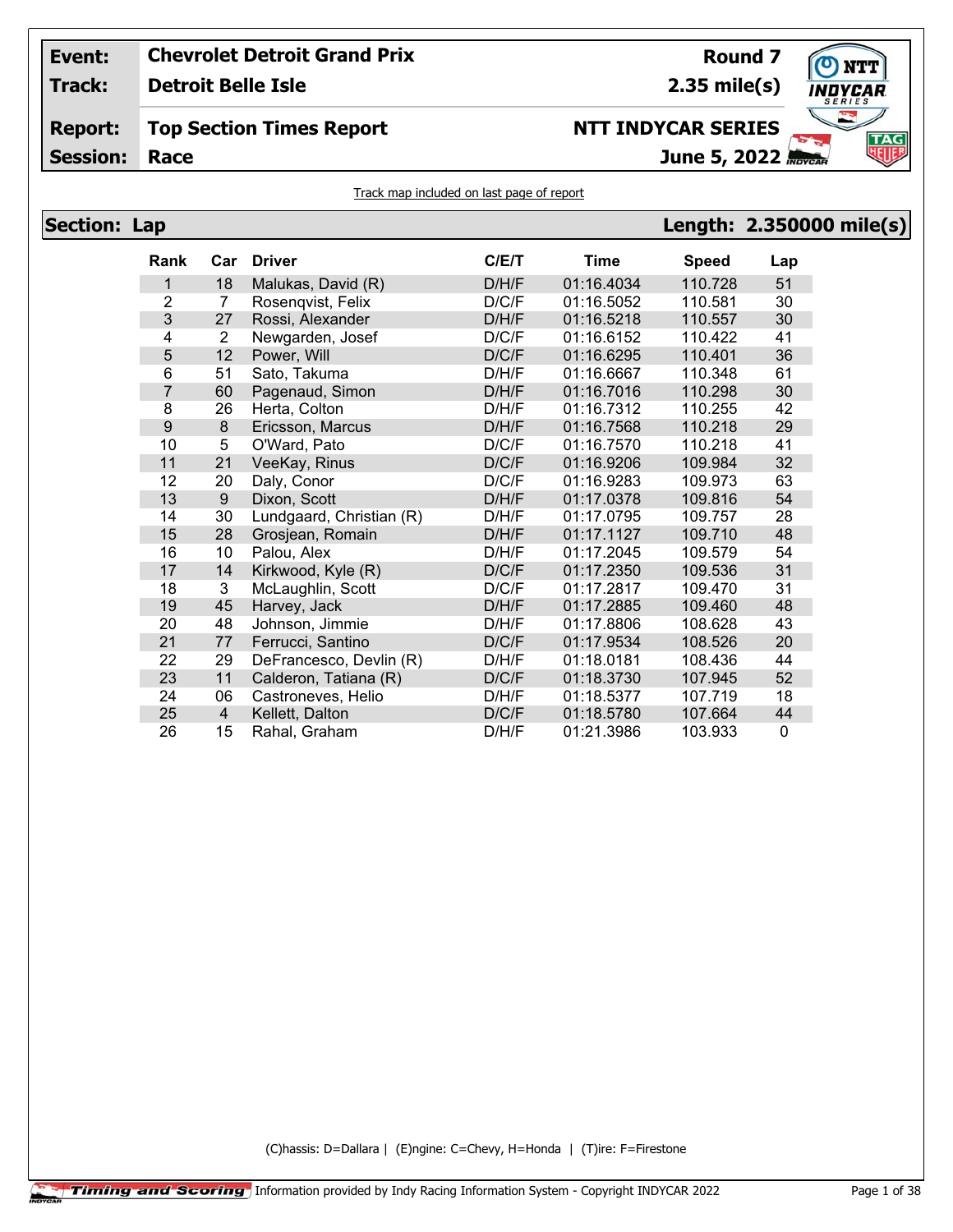**Track: Detroit Belle Isle**

#### **Report: Top Section Times Report**

**Session:**

# **Section: SF to I1 Length: 0.099432 mile(s)**

| <b>Rank</b>    | Car            | <b>Driver</b>            | C/ET  | <b>Time</b> | <b>Speed</b> | Lap      |
|----------------|----------------|--------------------------|-------|-------------|--------------|----------|
| 1              | 28             | Grosjean, Romain         | D/H/F | 00:02.5674  | 139.423      | 40       |
| $\overline{2}$ | 10             | Palou, Alex              | D/H/F | 00:02.5702  | 139.271      | 56       |
| 3              | 12             | Power, Will              | D/C/F | 00:02.5707  | 139.244      | 40       |
| 4              | 51             | Sato, Takuma             | D/H/F | 00:02.5750  | 139.011      | 36       |
| 5              | $\overline{2}$ | Newgarden, Josef         | D/C/F | 00:02.5826  | 138.602      | 50       |
| 6              | 30             | Lundgaard, Christian (R) | D/H/F | 00:02.5922  | 138.089      | 26       |
| $\overline{7}$ | 8              | Ericsson, Marcus         | D/H/F | 00:02.5949  | 137.945      | 35       |
| 8              | 21             | VeeKay, Rinus            | D/C/F | 00:02.5984  | 137.760      | 49       |
| 9              | $\overline{7}$ | Rosenqvist, Felix        | D/C/F | 00:02.6006  | 137.643      | 67       |
| 10             | 20             | Daly, Conor              | D/C/F | 00:02.6082  | 137.242      | 34       |
| 11             | 5              | O'Ward, Pato             | D/C/F | 00:02.6114  | 137.074      | 51       |
| 12             | 18             | Malukas, David (R)       | D/H/F | 00:02.6124  | 137.021      | 29       |
| 13             | 3              | McLaughlin, Scott        | D/C/F | 00:02.6142  | 136.927      | 55       |
| 14             | 11             | Calderon, Tatiana (R)    | D/C/F | 00:02.6289  | 136.161      | 67       |
| 15             | 26             | Herta, Colton            | D/H/F | 00:02.6294  | 136.135      | 23       |
| 16             | 27             | Rossi, Alexander         | D/H/F | 00:02.6361  | 135.789      | 28       |
| 17             | 9              | Dixon, Scott             | D/H/F | 00:02.6480  | 135.179      | 54       |
| 18             | 60             | Pagenaud, Simon          | D/H/F | 00:02.6506  | 135.047      | 67       |
| 19             | 14             | Kirkwood, Kyle (R)       | D/C/F | 00:02.6582  | 134.661      | 35       |
| 20             | 45             | Harvey, Jack             | D/H/F | 00:02.6588  | 134.630      | 55       |
| 21             | 29             | DeFrancesco, Devlin (R)  | D/H/F | 00:02.6682  | 134.156      | 30       |
| 22             | 48             | Johnson, Jimmie          | D/H/F | 00:02.6739  | 133.870      | 30       |
| 23             | 77             | Ferrucci, Santino        | D/C/F | 00:02.6765  | 133.740      | 27       |
| 24             | 4              | Kellett, Dalton          | D/C/F | 00:02.7020  | 132.478      | 37       |
| 25             | 06             | Castroneves, Helio       | D/H/F | 00:02.7363  | 130.817      | 19       |
| 26             | 15             | Rahal, Graham            | D/H/F | 00:02.9628  | 120.816      | $\Omega$ |

(C)hassis: D=Dallara | (E)ngine: C=Chevy, H=Honda | (T)ire: F=Firestone



**Round 7**

**2.35 mile(s)**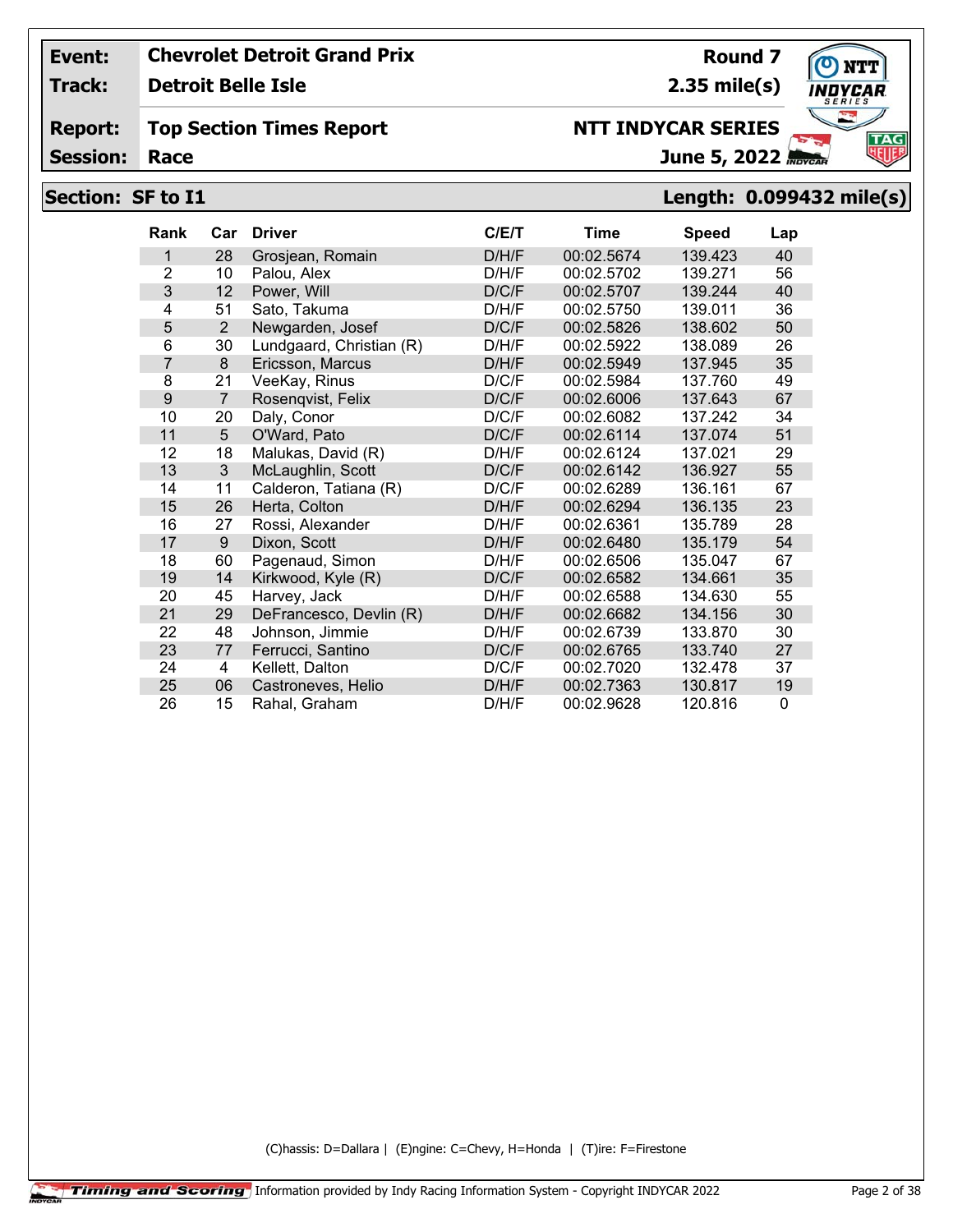**Track: Detroit Belle Isle**

#### **Report: Top Section Times Report**

**Session:**

# **NTT INDYCAR SERIES**

**2.35 mile(s)**

**Round 7**

June 5, 2022

# **Section: I1 to I2 Length: 0.408333 mile(s)**

| <b>Rank</b>    | Car            | <b>Driver</b>            | C/E/T | <b>Time</b> | <b>Speed</b> | Lap      |
|----------------|----------------|--------------------------|-------|-------------|--------------|----------|
| 1              | 12             | Power, Will              | D/C/F | 00:10.5014  | 139.981      | 37       |
| $\overline{2}$ | 5              | O'Ward, Pato             | D/C/F | 00:10.5236  | 139.686      | 29       |
| 3              | $\overline{2}$ | Newgarden, Josef         | D/C/F | 00:10.5366  | 139.514      | 41       |
| 4              | 18             | Malukas, David (R)       | D/H/F | 00:10.5384  | 139.490      | 30       |
| 5              | 51             | Sato, Takuma             | D/H/F | 00:10.5477  | 139.367      | 44       |
| 6              | 8              | Ericsson, Marcus         | D/H/F | 00:10.5485  | 139.356      | 57       |
| $\overline{7}$ | 27             | Rossi, Alexander         | D/H/F | 00:10.5638  | 139.154      | 21       |
| 8              | 26             | Herta, Colton            | D/H/F | 00:10.5802  | 138.939      | 28       |
| 9              | $\overline{7}$ | Rosenqvist, Felix        | D/C/F | 00:10.6074  | 138.582      | 28       |
| 10             | 60             | Pagenaud, Simon          | D/H/F | 00:10.6089  | 138.563      | 57       |
| 11             | 9              | Dixon, Scott             | D/H/F | 00:10.6292  | 138.298      | 58       |
| 12             | 48             | Johnson, Jimmie          | D/H/F | 00:10.6309  | 138.276      | 43       |
| 13             | 21             | VeeKay, Rinus            | D/C/F | 00:10.6368  | 138.199      | 6        |
| 14             | 29             | DeFrancesco, Devlin (R)  | D/H/F | 00:10.6375  | 138.190      | 20       |
| 15             | 28             | Grosjean, Romain         | D/H/F | 00:10.6392  | 138.168      | 26       |
| 16             | 10             | Palou, Alex              | D/H/F | 00:10.6404  | 138.153      | 57       |
| 17             | 14             | Kirkwood, Kyle (R)       | D/C/F | 00:10.6498  | 138.031      | 47       |
| 18             | 45             | Harvey, Jack             | D/H/F | 00:10.6641  | 137.846      | 31       |
| 19             | 77             | Ferrucci, Santino        | D/C/F | 00:10.6692  | 137.780      | 26       |
| 20             | 30             | Lundgaard, Christian (R) | D/H/F | 00:10.6901  | 137.510      | 56       |
| 21             | 3              | McLaughlin, Scott        | D/C/F | 00:10.7098  | 137.257      | 55       |
| 22             | 20             | Daly, Conor              | D/C/F | 00:10.7683  | 136.512      | 34       |
| 23             | $\overline{4}$ | Kellett, Dalton          | D/C/F | 00:10.7707  | 136.481      | 39       |
| 24             | 06             | Castroneves, Helio       | D/H/F | 00:10.7880  | 136.263      | 3        |
| 25             | 11             | Calderon, Tatiana (R)    | D/C/F | 00:10.8760  | 135.160      | 51       |
| 26             | 15             | Rahal, Graham            | D/H/F | 00:11.1080  | 132.337      | $\Omega$ |

(C)hassis: D=Dallara | (E)ngine: C=Chevy, H=Honda | (T)ire: F=Firestone

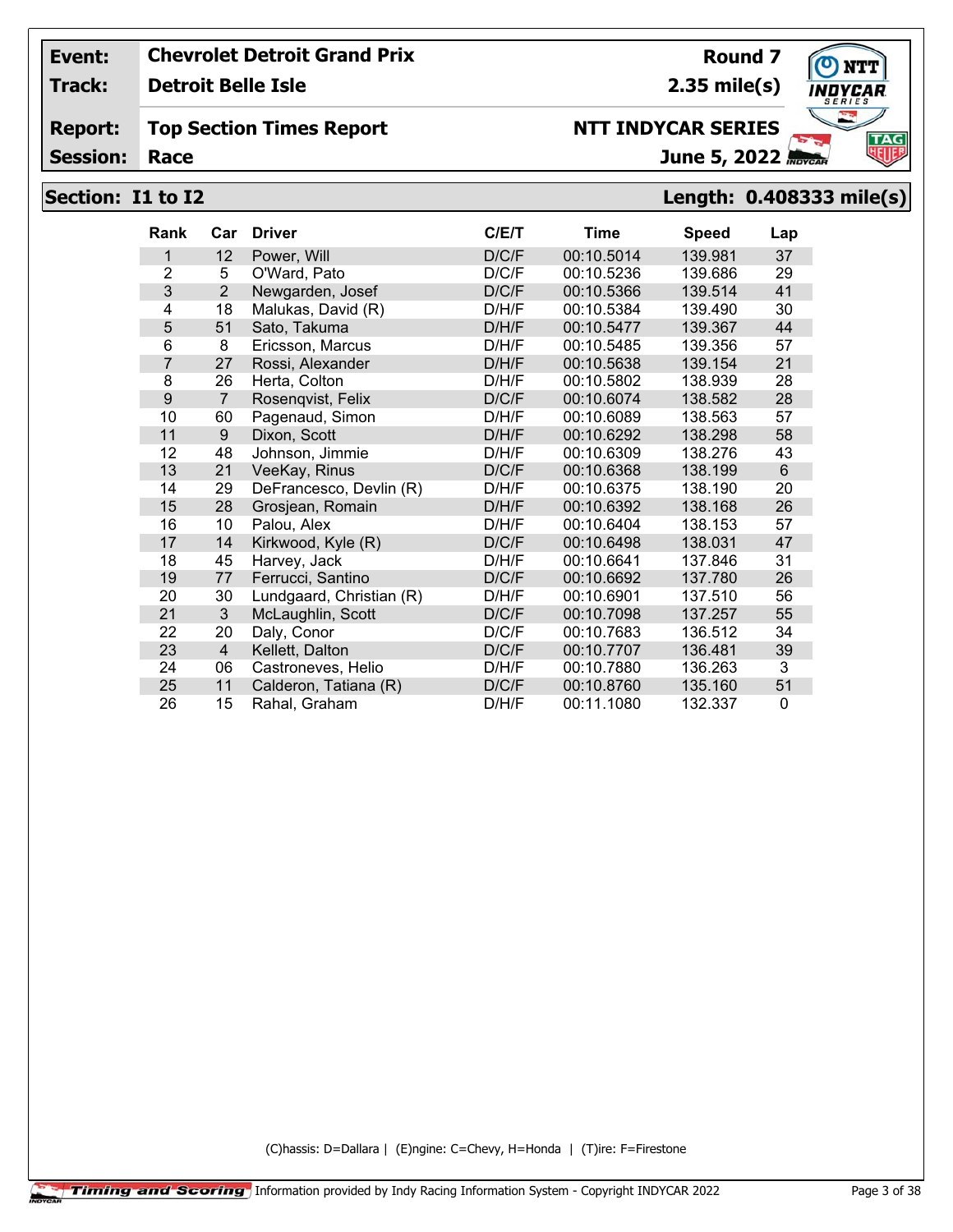**Track: Detroit Belle Isle**

#### **Report: Top Section Times Report**

**Session:**

# **NTT INDYCAR SERIES**

June 5, 2022

**2.35 mile(s)**

## **Section: I2 to I3A Length: 0.201515 mile(s)**

| Rank           | Car            | <b>Driver</b>            | C/ET  | Time       | <b>Speed</b> | Lap |
|----------------|----------------|--------------------------|-------|------------|--------------|-----|
| 1              | $\overline{7}$ | Rosenqvist, Felix        | D/C/F | 00:07.1764 | 101.089      | 28  |
| $\overline{2}$ | 27             | Rossi, Alexander         | D/H/F | 00:07.2000 | 100.758      | 29  |
| 3              | 20             | Daly, Conor              | D/C/F | 00:07.2031 | 100.714      | 35  |
| 4              | 60             | Pagenaud, Simon          | D/H/F | 00:07.2594 | 99.933       | 29  |
| 5              | 45             | Harvey, Jack             | D/H/F | 00:07.2642 | 99.867       | 53  |
| 6              | 51             | Sato, Takuma             | D/H/F | 00:07.2709 | 99.775       | 67  |
| 7              | 21             | VeeKay, Rinus            | D/C/F | 00:07.2715 | 99.767       | 29  |
| 8              | 12             | Power, Will              | D/C/F | 00:07.2796 | 99.656       | 37  |
| 9              | 26             | Herta, Colton            | D/H/F | 00:07.2815 | 99.630       | 30  |
| 10             | 30             | Lundgaard, Christian (R) | D/H/F | 00:07.2943 | 99.455       | 56  |
| 11             | 18             | Malukas, David (R)       | D/H/F | 00:07.3222 | 99.076       | 51  |
| 12             | 14             | Kirkwood, Kyle (R)       | D/C/F | 00:07.3263 | 99.021       | 26  |
| 13             | 9              | Dixon, Scott             | D/H/F | 00:07.3291 | 98.983       | 55  |
| 14             | 28             | Grosjean, Romain         | D/H/F | 00:07.3370 | 98.876       | 49  |
| 15             | 8              | Ericsson, Marcus         | D/H/F | 00:07.3375 | 98.869       | 30  |
| 16             | 77             | Ferrucci, Santino        | D/C/F | 00:07.3394 | 98.844       | 20  |
| 17             | 10             | Palou, Alex              | D/H/F | 00:07.3421 | 98.807       | 29  |
| 18             | 5              | O'Ward, Pato             | D/C/F | 00:07.3443 | 98.778       | 42  |
| 19             | $\overline{2}$ | Newgarden, Josef         | D/C/F | 00:07.3592 | 98.578       | 41  |
| 20             | 3              | McLaughlin, Scott        | D/C/F | 00:07.3627 | 98.531       | 52  |
| 21             | 29             | DeFrancesco, Devlin (R)  | D/H/F | 00:07.3933 | 98.123       | 48  |
| 22             | 4              | Kellett, Dalton          | D/C/F | 00:07.4629 | 97.208       | 43  |
| 23             | 48             | Johnson, Jimmie          | D/H/F | 00:07.4764 | 97.033       | 30  |
| 24             | 11             | Calderon, Tatiana (R)    | D/C/F | 00:07.4858 | 96.911       | 52  |
| 25             | 06             | Castroneves, Helio       | D/H/F | 00:07.4993 | 96.736       | 18  |
| 26             | 15             | Rahal, Graham            | D/H/F | 00:07.8698 | 92.182       | 0   |

(C)hassis: D=Dallara | (E)ngine: C=Chevy, H=Honda | (T)ire: F=Firestone



**Round 7**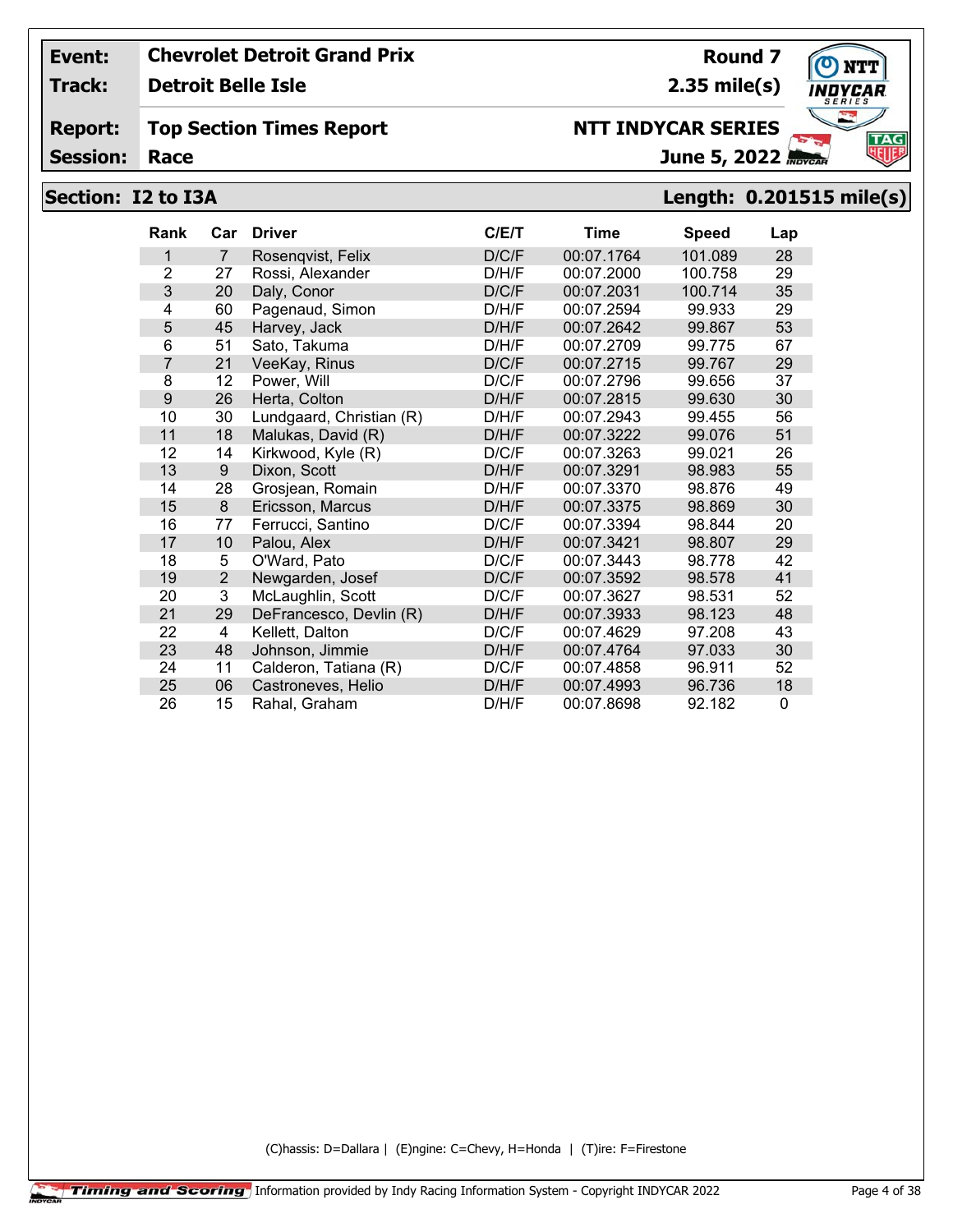**Track: Detroit Belle Isle**

#### **Report: Top Section Times Report**

**Session:**

# **Section: I3B to I3C Length: 0.135227 mile(s)**

| <b>Rank</b>    | Car            | <b>Driver</b>            | C/ET  | <b>Time</b> | <b>Speed</b> | Lap            |
|----------------|----------------|--------------------------|-------|-------------|--------------|----------------|
| 1              | 18             | Malukas, David (R)       | D/H/F | 00:05.3289  | 91.354       | 50             |
| $\overline{2}$ | 51             | Sato, Takuma             | D/H/F | 00:05.3701  | 90.653       | 61             |
| 3              | 27             | Rossi, Alexander         | D/H/F | 00:05.3903  | 90.314       | 34             |
| 4              | 60             | Pagenaud, Simon          | D/H/F | 00:05.3956  | 90.225       | 46             |
| 5              | 12             | Power, Will              | D/C/F | 00:05.4036  | 90.091       | 45             |
| 6              | 21             | VeeKay, Rinus            | D/C/F | 00:05.4132  | 89.932       | 49             |
| $\overline{7}$ | 20             | Daly, Conor              | D/C/F | 00:05.4229  | 89.771       | 63             |
| 8              | 7              | Rosenqvist, Felix        | D/C/F | 00:05.4339  | 89.589       | 33             |
| 9              | 26             | Herta, Colton            | D/H/F | 00:05.4431  | 89.438       | 25             |
| 10             | 8              | Ericsson, Marcus         | D/H/F | 00:05.4507  | 89.313       | 32             |
| 11             | 30             | Lundgaard, Christian (R) | D/H/F | 00:05.4539  | 89.261       | 32             |
| 12             | 3              | McLaughlin, Scott        | D/C/F | 00:05.4552  | 89.239       | 25             |
| 13             | 14             | Kirkwood, Kyle (R)       | D/C/F | 00:05.4559  | 89.228       | 40             |
| 14             | 5              | O'Ward, Pato             | D/C/F | 00:05.4654  | 89.073       | 52             |
| 15             | 9              | Dixon, Scott             | D/H/F | 00:05.4775  | 88.876       | 62             |
| 16             | 28             | Grosjean, Romain         | D/H/F | 00:05.4786  | 88.858       | 52             |
| 17             | $\overline{2}$ | Newgarden, Josef         | D/C/F | 00:05.4829  | 88.788       | 42             |
| 18             | 10             | Palou, Alex              | D/H/F | 00:05.4941  | 88.607       | 23             |
| 19             | 11             | Calderon, Tatiana (R)    | D/C/F | 00:05.5027  | 88.469       | 50             |
| 20             | 4              | Kellett, Dalton          | D/C/F | 00:05.5255  | 88.104       | 40             |
| 21             | 29             | DeFrancesco, Devlin (R)  | D/H/F | 00:05.5319  | 88.002       | 49             |
| 22             | 45             | Harvey, Jack             | D/H/F | 00:05.5363  | 87.932       | 48             |
| 23             | 48             | Johnson, Jimmie          | D/H/F | 00:05.5366  | 87.927       | 43             |
| 24             | 06             | Castroneves, Helio       | D/H/F | 00:05.5849  | 87.167       | $\overline{2}$ |
| 25             | 77             | Ferrucci, Santino        | D/C/F | 00:05.6054  | 86.848       | 21             |
| 26             | 15             | Rahal, Graham            | D/H/F | 00:05.8307  | 83.492       | $\Omega$       |

(C)hassis: D=Dallara | (E)ngine: C=Chevy, H=Honda | (T)ire: F=Firestone



**Round 7**

**2.35 mile(s)**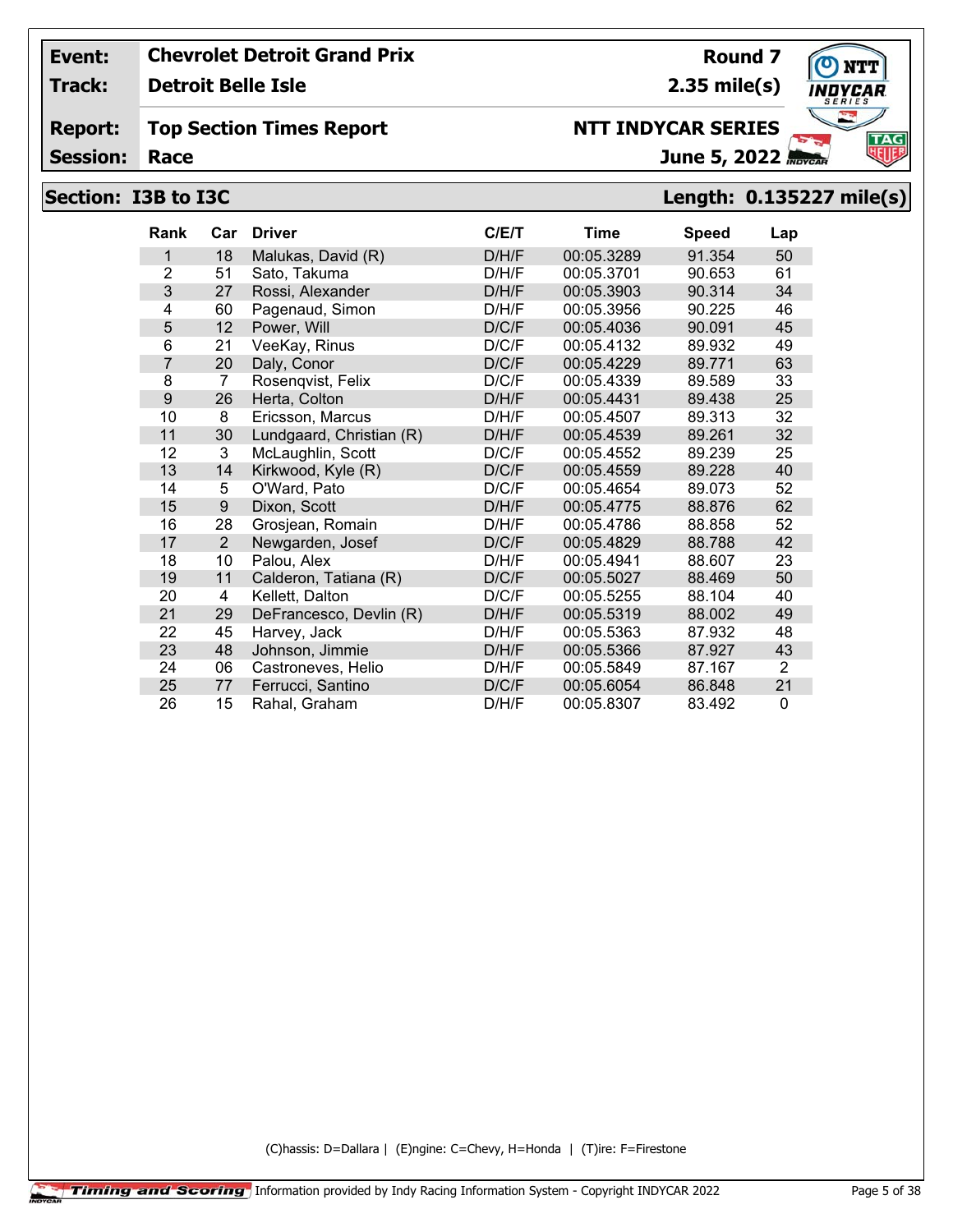**Track: Detroit Belle Isle**

## **Top Section Times Report**

**Session:**

# **Section: I3 to I4 Length: 0.335985 mile(s)**

| <b>Rank</b>    | Car             | <b>Driver</b>            | C/E/T | Time       | <b>Speed</b> | Lap            |
|----------------|-----------------|--------------------------|-------|------------|--------------|----------------|
| 1              | 26              | Herta, Colton            | D/H/F | 00:08.2402 | 146.786      | 69             |
| $\overline{2}$ | 9               | Dixon, Scott             | D/H/F | 00:08.2692 | 146.271      | 51             |
| 3              | $\overline{7}$  | Rosenqvist, Felix        | D/C/F | 00:08.2866 | 145.964      | 21             |
| 4              | 30              | Lundgaard, Christian (R) | D/H/F | 00:08.2921 | 145.867      | 68             |
| 5              | $5\phantom{.0}$ | O'Ward, Pato             | D/C/F | 00:08.3358 | 145.103      | 40             |
| 6              | 10              | Palou, Alex              | D/H/F | 00:08.3370 | 145.082      | 3              |
| $\overline{7}$ | 27              | Rossi, Alexander         | D/H/F | 00:08.3406 | 145.019      | 45             |
| 8              | 8               | Ericsson, Marcus         | D/H/F | 00:08.3565 | 144.743      | 69             |
| 9              | 14              | Kirkwood, Kyle (R)       | D/C/F | 00:08.3753 | 144.418      | 24             |
| 10             | 18              | Malukas, David (R)       | D/H/F | 00:08.3798 | 144.341      | 66             |
| 11             | 60              | Pagenaud, Simon          | D/H/F | 00:08.3831 | 144.284      | $\overline{2}$ |
| 12             | 28              | Grosjean, Romain         | D/H/F | 00:08.3936 | 144.103      | 28             |
| 13             | 45              | Harvey, Jack             | D/H/F | 00:08.3974 | 144.038      | 15             |
| 14             | 4               | Kellett, Dalton          | D/C/F | 00:08.4010 | 143.976      | 45             |
| 15             | 48              | Johnson, Jimmie          | D/H/F | 00:08.4045 | 143.916      | 44             |
| 16             | 29              | DeFrancesco, Devlin (R)  | D/H/F | 00:08.4052 | 143.904      | 49             |
| 17             | 77              | Ferrucci, Santino        | D/C/F | 00:08.4070 | 143.874      | 15             |
| 18             | 20              | Daly, Conor              | D/C/F | 00:08.4115 | 143.797      | 11             |
| 19             | 21              | VeeKay, Rinus            | D/C/F | 00:08.4242 | 143.580      | 29             |
| 20             | 12              | Power, Will              | D/C/F | 00:08.4370 | 143.362      | 69             |
| 21             | 2               | Newgarden, Josef         | D/C/F | 00:08.4393 | 143.323      | 40             |
| 22             | 51              | Sato, Takuma             | D/H/F | 00:08.4560 | 143.040      | 63             |
| 23             | 11              | Calderon, Tatiana (R)    | D/C/F | 00:08.5153 | 142.044      | 14             |
| 24             | 3               | McLaughlin, Scott        | D/C/F | 00:08.5205 | 141.957      | 3              |
| 25             | 06              | Castroneves, Helio       | D/H/F | 00:08.5235 | 141.907      | 19             |
| 26             | 15              | Rahal, Graham            | D/H/F | 00:08.6371 | 140.041      | $\Omega$       |

(C)hassis: D=Dallara | (E)ngine: C=Chevy, H=Honda | (T)ire: F=Firestone



**Round 7 2.35 mile(s)**

June 5, 2022

**NTT INDYCAR SERIES**

**Report:**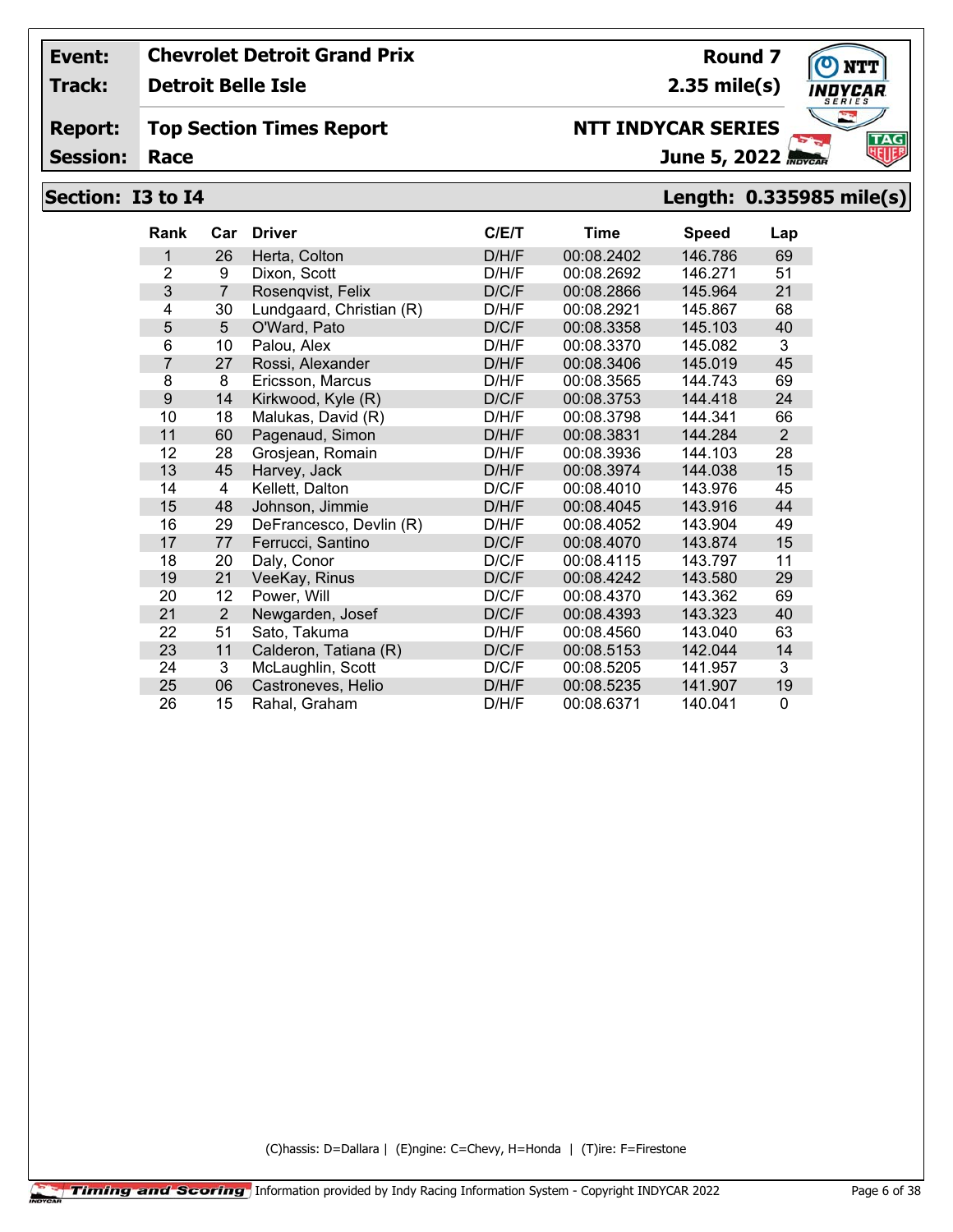**Track: Detroit Belle Isle**

#### **Report: Top Section Times Report**

**Session:**

# June 5, 2022

## **Section: I4 to I5 Length: 0.290720 mile(s)**

| <b>Rank</b>    | Car            | <b>Driver</b>            | C/E/T | <b>Time</b> | <b>Speed</b> | Lap            |
|----------------|----------------|--------------------------|-------|-------------|--------------|----------------|
| 1              | 18             | Malukas, David (R)       | D/H/F | 00:11.2400  | 93.113       | 51             |
| $\overline{2}$ | 26             | Herta, Colton            | D/H/F | 00:11.2545  | 92.993       | 43             |
| 3              | $\overline{7}$ | Rosenqvist, Felix        | D/C/F | 00:11.2571  | 92.972       | 30             |
| 4              | 27             | Rossi, Alexander         | D/H/F | 00:11.3084  | 92.550       | 29             |
| 5              | 20             | Daly, Conor              | D/C/F | 00:11.3228  | 92.432       | 42             |
| 6              | 60             | Pagenaud, Simon          | D/H/F | 00:11.3237  | 92.425       | 45             |
| 7              | 8              | Ericsson, Marcus         | D/H/F | 00:11.3405  | 92.288       | 29             |
| 8              | 51             | Sato, Takuma             | D/H/F | 00:11.3458  | 92.245       | 66             |
| 9              | 5              | O'Ward, Pato             | D/C/F | 00:11.3517  | 92.197       | 28             |
| 10             | 21             | VeeKay, Rinus            | D/C/F | 00:11.3622  | 92.112       | 53             |
| 11             | 12             | Power, Will              | D/C/F | 00:11.3677  | 92.067       | 31             |
| 12             | 30             | Lundgaard, Christian (R) | D/H/F | 00:11.3737  | 92.019       | 28             |
| 13             | 28             | Grosjean, Romain         | D/H/F | 00:11.3780  | 91.984       | 48             |
| 14             | 2              | Newgarden, Josef         | D/C/F | 00:11.3932  | 91.861       | 41             |
| 15             | 3              | McLaughlin, Scott        | D/C/F | 00:11.3945  | 91.851       | 30             |
| 16             | 14             | Kirkwood, Kyle (R)       | D/C/F | 00:11.4057  | 91.760       | 32             |
| 17             | 10             | Palou, Alex              | D/H/F | 00:11.4293  | 91.571       | 54             |
| 18             | 9              | Dixon, Scott             | D/H/F | 00:11.4299  | 91.566       | 56             |
| 19             | 45             | Harvey, Jack             | D/H/F | 00:11.4492  | 91.412       | 32             |
| 20             | 77             | Ferrucci, Santino        | D/C/F | 00:11.5110  | 90.921       | $\overline{7}$ |
| 21             | 29             | DeFrancesco, Devlin (R)  | D/H/F | 00:11.5412  | 90.683       | 37             |
| 22             | 48             | Johnson, Jimmie          | D/H/F | 00:11.5466  | 90.641       | 29             |
| 23             | $\overline{4}$ | Kellett, Dalton          | D/C/F | 00:11.6753  | 89.641       | 48             |
| 24             | 06             | Castroneves, Helio       | D/H/F | 00:11.6870  | 89.552       | 19             |
| 25             | 11             | Calderon, Tatiana (R)    | D/C/F | 00:11.7054  | 89.411       | 47             |
| 26             | 15             | Rahal, Graham            | D/H/F | 00:12.1725  | 85.980       | $\mathbf{0}$   |

(C)hassis: D=Dallara | (E)ngine: C=Chevy, H=Honda | (T)ire: F=Firestone



**Round 7**

**2.35 mile(s)**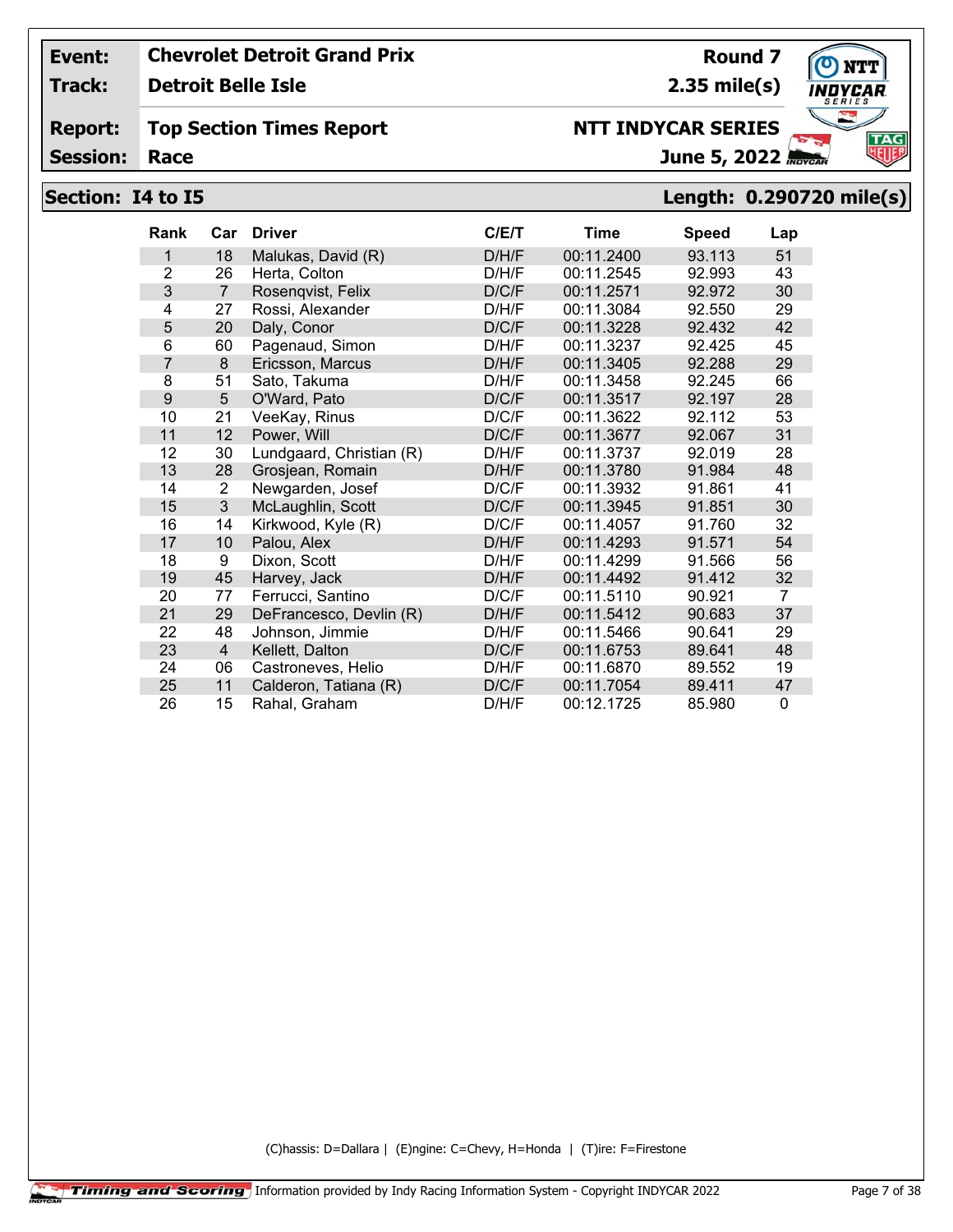**Track: Detroit Belle Isle**

#### **Report: Top Section Times Report**

**Session:**

# **Section: I5 to I6 Length: 0.206439 mile(s)**

| <b>Rank</b>    | Car            | <b>Driver</b>            | C/E/T | Time       | <b>Speed</b> | Lap            |
|----------------|----------------|--------------------------|-------|------------|--------------|----------------|
| 1              | 5              | O'Ward, Pato             | D/C/F | 00:08.6406 | 86.010       | 41             |
| $\overline{2}$ | 26             | Herta, Colton            | D/H/F | 00:08.6476 | 85.941       | 43             |
| 3              | $\overline{7}$ | Rosenqvist, Felix        | D/C/F | 00:08.6915 | 85.507       | 54             |
| 4              | 27             | Rossi, Alexander         | D/H/F | 00:08.6944 | 85.478       | 27             |
| 5              | 8              | Ericsson, Marcus         | D/H/F | 00:08.6984 | 85.439       | 49             |
| 6              | 18             | Malukas, David (R)       | D/H/F | 00:08.7115 | 85.310       | 28             |
| $\overline{7}$ | $\overline{2}$ | Newgarden, Josef         | D/C/F | 00:08.7179 | 85.248       | 55             |
| 8              | 12             | Power, Will              | D/C/F | 00:08.7199 | 85.228       | 31             |
| 9              | 20             | Daly, Conor              | D/C/F | 00:08.7242 | 85.186       | 34             |
| 10             | 60             | Pagenaud, Simon          | D/H/F | 00:08.7440 | 84.993       | 45             |
| 11             | 3              | McLaughlin, Scott        | D/C/F | 00:08.7590 | 84.848       | 21             |
| 12             | 30             | Lundgaard, Christian (R) | D/H/F | 00:08.7595 | 84.843       | 50             |
| 13             | 28             | Grosjean, Romain         | D/H/F | 00:08.7617 | 84.822       | 48             |
| 14             | 9              | Dixon, Scott             | D/H/F | 00:08.7716 | 84.726       | 53             |
| 15             | 51             | Sato, Takuma             | D/H/F | 00:08.7764 | 84.680       | 61             |
| 16             | 21             | VeeKay, Rinus            | D/C/F | 00:08.7979 | 84.473       | 27             |
| 17             | 45             | Harvey, Jack             | D/H/F | 00:08.8014 | 84.439       | 48             |
| 18             | 10             | Palou, Alex              | D/H/F | 00:08.8027 | 84.427       | 53             |
| 19             | 14             | Kirkwood, Kyle (R)       | D/C/F | 00:08.8221 | 84.241       | 31             |
| 20             | 06             | Castroneves, Helio       | D/H/F | 00:08.8263 | 84.201       | 18             |
| 21             | 48             | Johnson, Jimmie          | D/H/F | 00:08.8366 | 84.103       | $\overline{7}$ |
| 22             | 77             | Ferrucci, Santino        | D/C/F | 00:08.8537 | 83.940       | 20             |
| 23             | $\overline{4}$ | Kellett, Dalton          | D/C/F | 00:08.9765 | 82.792       | 3              |
| 24             | 29             | DeFrancesco, Devlin (R)  | D/H/F | 00:08.9791 | 82.768       | 44             |
| 25             | 11             | Calderon, Tatiana (R)    | D/C/F | 00:08.9953 | 82.619       | 49             |
| 26             | 15             | Rahal, Graham            | D/H/F | 00:09.3078 | 79.845       | 0              |

(C)hassis: D=Dallara | (E)ngine: C=Chevy, H=Honda | (T)ire: F=Firestone



**Round 7 2.35 mile(s)**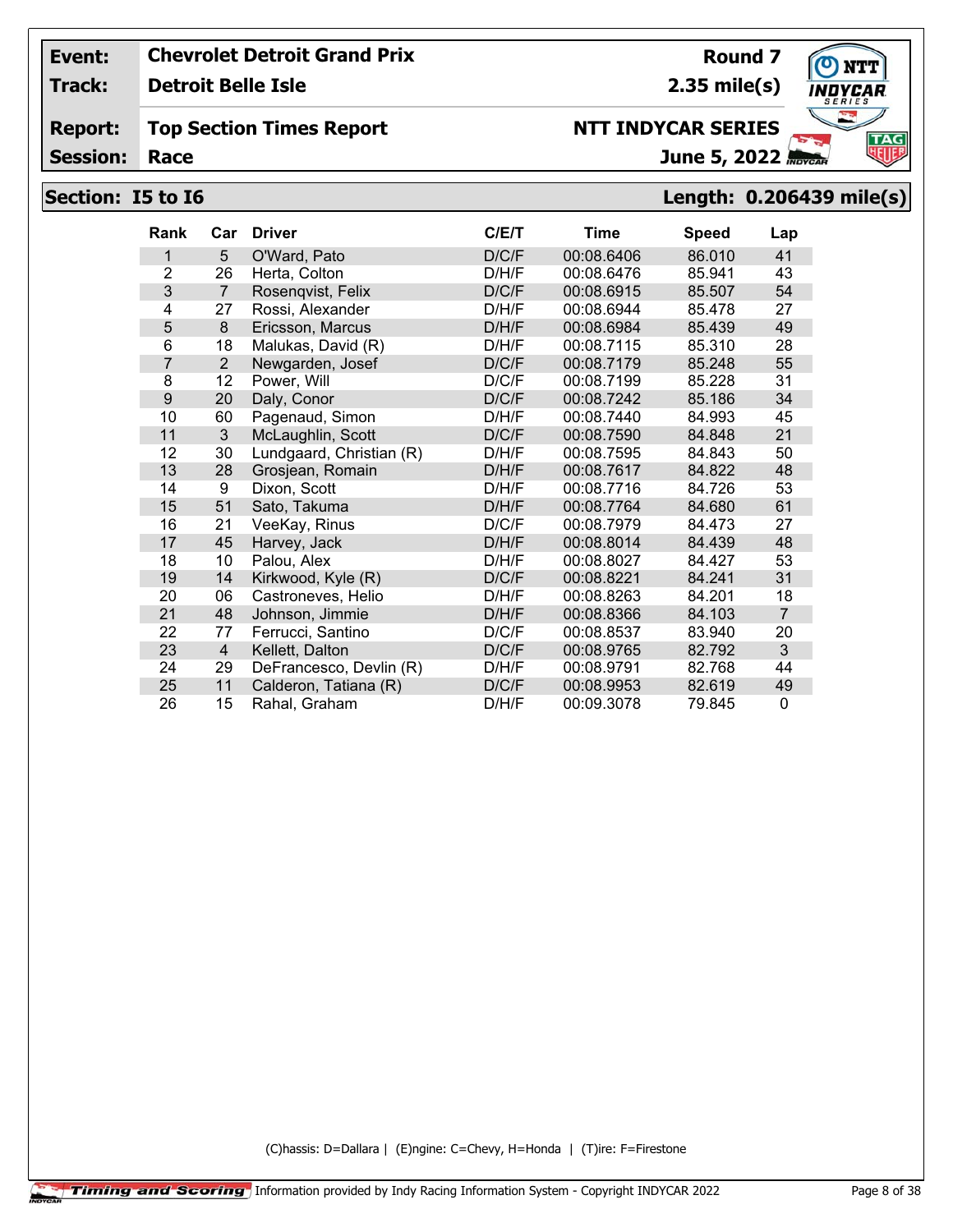**Track: Detroit Belle Isle**

#### **Report: Top Section Times Report**

**Session:**

# **Section: I6 to I7 Length: 0.248295 mile(s)**

| <b>Rank</b>    | Car            | <b>Driver</b>            | C/ET  | Time       | <b>Speed</b> | Lap            |
|----------------|----------------|--------------------------|-------|------------|--------------|----------------|
| 1              | 21             | VeeKay, Rinus            | D/C/F | 00:08.2535 | 108.301      | 32             |
| $\overline{2}$ | 51             | Sato, Takuma             | D/H/F | 00:08.3061 | 107.615      | 66             |
| 3              | 18             | Malukas, David (R)       | D/H/F | 00:08.3250 | 107.371      | 32             |
| 4              | 5              | O'Ward, Pato             | D/C/F | 00:08.3284 | 107.327      | 32             |
| 5              | 27             | Rossi, Alexander         | D/H/F | 00:08.3301 | 107.305      | $\overline{7}$ |
| 6              | 12             | Power, Will              | D/C/F | 00:08.3423 | 107.148      | 36             |
| $\overline{7}$ | 9              | Dixon, Scott             | D/H/F | 00:08.3754 | 106.725      | 16             |
| 8              | 26             | Herta, Colton            | D/H/F | 00:08.3789 | 106.680      | 41             |
| 9              | 2              | Newgarden, Josef         | D/C/F | 00:08.3799 | 106.668      | 39             |
| 10             | 60             | Pagenaud, Simon          | D/H/F | 00:08.3827 | 106.632      | 29             |
| 11             | $\overline{7}$ | Rosenqvist, Felix        | D/C/F | 00:08.3904 | 106.534      | 29             |
| 12             | 8              | Ericsson, Marcus         | D/H/F | 00:08.3961 | 106.462      | 31             |
| 13             | 10             | Palou, Alex              | D/H/F | 00:08.4034 | 106.369      | 16             |
| 14             | 28             | Grosjean, Romain         | D/H/F | 00:08.4089 | 106.300      | 45             |
| 15             | 14             | Kirkwood, Kyle (R)       | D/C/F | 00:08.4126 | 106.253      | 27             |
| 16             | 20             | Daly, Conor              | D/C/F | 00:08.4249 | 106.098      | 36             |
| 17             | 45             | Harvey, Jack             | D/H/F | 00:08.4413 | 105.892      | 30             |
| 18             | 30             | Lundgaard, Christian (R) | D/H/F | 00:08.4648 | 105.598      | 48             |
| 19             | 3              | McLaughlin, Scott        | D/C/F | 00:08.4914 | 105.267      | 31             |
| 20             | 29             | DeFrancesco, Devlin (R)  | D/H/F | 00:08.5102 | 105.034      | 44             |
| 21             | 77             | Ferrucci, Santino        | D/C/F | 00:08.5802 | 104.177      | 21             |
| 22             | 48             | Johnson, Jimmie          | D/H/F | 00:08.5875 | 104.089      | 31             |
| 23             | $\overline{4}$ | Kellett, Dalton          | D/C/F | 00:08.6162 | 103.742      | 18             |
| 24             | 06             | Castroneves, Helio       | D/H/F | 00:08.6220 | 103.672      | 4              |
| 25             | 11             | Calderon, Tatiana (R)    | D/C/F | 00:08.6228 | 103.663      | 52             |
| 26             | 15             | Rahal, Graham            | D/H/F | 00:09.1285 | 97.920       | 0              |

(C)hassis: D=Dallara | (E)ngine: C=Chevy, H=Honda | (T)ire: F=Firestone



**Round 7 2.35 mile(s)**

June 5, 2022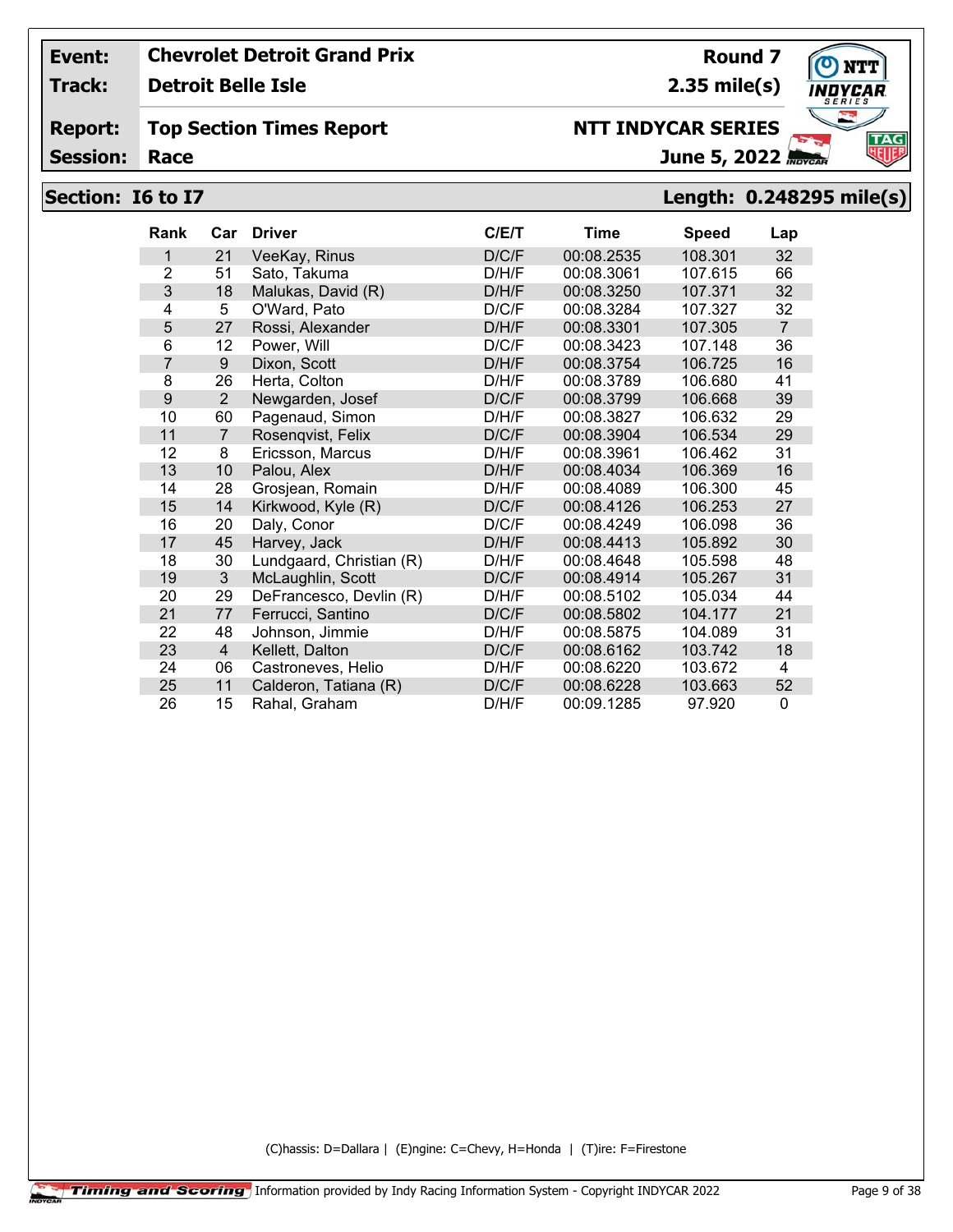**Track: Detroit Belle Isle**

#### **Report: Top Section Times Report**

**Session:**

# **Section: I7 to I8 Length: 0.074432 mile(s)**

| <b>Rank</b>    | Car              | <b>Driver</b>            | C/E/T | <b>Time</b> | <b>Speed</b> | Lap            |
|----------------|------------------|--------------------------|-------|-------------|--------------|----------------|
| 1              | 5                | O'Ward, Pato             | D/C/F | 00:01.8857  | 142.098      | 35             |
| $\overline{2}$ | 27               | Rossi, Alexander         | D/H/F | 00:01.8966  | 141.282      | 68             |
| 3              | 9                | Dixon, Scott             | D/H/F | 00:01.8976  | 141.207      | 50             |
| 4              | 26               | Herta, Colton            | D/H/F | 00:01.9026  | 140.836      | 56             |
| 5              | 3                | McLaughlin, Scott        | D/C/F | 00:01.9050  | 140.659      | 40             |
| 6              | 60               | Pagenaud, Simon          | D/H/F | 00:01.9068  | 140.526      | 39             |
| $\overline{7}$ | 30               | Lundgaard, Christian (R) | D/H/F | 00:01.9114  | 140.188      | 65             |
| 8              | 21               | VeeKay, Rinus            | D/C/F | 00:01.9129  | 140.078      | 22             |
| 9              | 10               | Palou, Alex              | D/H/F | 00:01.9159  | 139.858      | 59             |
| 10             | 28               | Grosjean, Romain         | D/H/F | 00:01.9192  | 139.618      | 51             |
| 11             | 77               | Ferrucci, Santino        | D/C/F | 00:01.9212  | 139.472      | 11             |
| 12             | 12               | Power, Will              | D/C/F | 00:01.9225  | 139.378      | 3              |
| 13             | $\boldsymbol{8}$ | Ericsson, Marcus         | D/H/F | 00:01.9244  | 139.241      | 68             |
| 14             | 2                | Newgarden, Josef         | D/C/F | 00:01.9245  | 139.233      | 40             |
| 15             | 18               | Malukas, David (R)       | D/H/F | 00:01.9255  | 139.161      | $\overline{2}$ |
| 16             | $\overline{7}$   | Rosenqvist, Felix        | D/C/F | 00:01.9261  | 139.118      | 43             |
| 17             | 48               | Johnson, Jimmie          | D/H/F | 00:01.9290  | 138.909      | 25             |
| 18             | 51               | Sato, Takuma             | D/H/F | 00:01.9368  | 138.349      | 31             |
| 19             | 45               | Harvey, Jack             | D/H/F | 00:01.9392  | 138.178      | 18             |
| 20             | 29               | DeFrancesco, Devlin (R)  | D/H/F | 00:01.9418  | 137.993      | 44             |
| 21             | 20               | Daly, Conor              | D/C/F | 00:01.9431  | 137.901      | 34             |
| 22             | 20               | Daly, Conor              | D/C/F | 00:01.9431  | 137.901      | 6              |
| 23             | 14               | Kirkwood, Kyle (R)       | D/C/F | 00:01.9432  | 137.893      | 21             |
| 24             | 06               | Castroneves, Helio       | D/H/F | 00:01.9529  | 137.209      | 16             |
| 25             | $\overline{4}$   | Kellett, Dalton          | D/C/F | 00:01.9547  | 137.082      | 38             |
| 26             | 11               | Calderon, Tatiana (R)    | D/C/F | 00:01.9622  | 136.558      | 52             |
| 27             | 15               | Rahal, Graham            | D/H/F | 00:01.9911  | 134.576      | $\mathbf 0$    |

(C)hassis: D=Dallara | (E)ngine: C=Chevy, H=Honda | (T)ire: F=Firestone



**TAG** 

**2.35 mile(s)**

June 5, 2022 **NTT INDYCAR SERIES**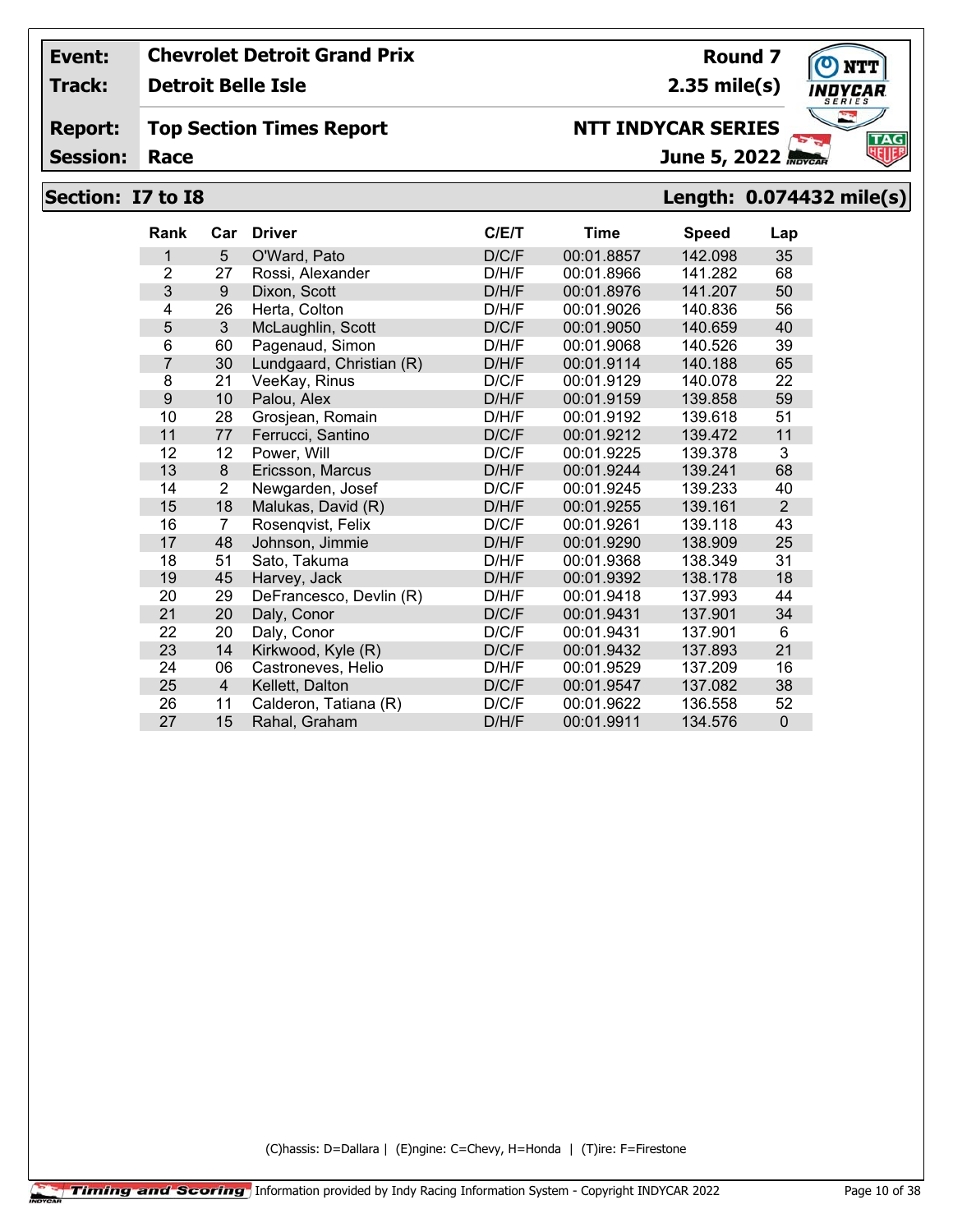**Track: Detroit Belle Isle**

#### **Report: Top Section Times Report**

**Session:**

# **Section: I8 to SF Length: 0.161553 mile(s)**

| <b>Rank</b>    | Car            | <b>Driver</b>            | C/ET  | <b>Time</b> | <b>Speed</b> | Lap            |
|----------------|----------------|--------------------------|-------|-------------|--------------|----------------|
| 1              | 5              | O'Ward, Pato             | D/C/F | 00:03.5197  | 165.239      | 35             |
| $\overline{2}$ | 18             | Malukas, David (R)       | D/H/F | 00:03.5643  | 163.171      | 13             |
| 3              | 26             | Herta, Colton            | D/H/F | 00:03.5682  | 162.993      | 68             |
| 4              | 8              | Ericsson, Marcus         | D/H/F | 00:03.5815  | 162.388      | 54             |
| 5              | 30             | Lundgaard, Christian (R) | D/H/F | 00:03.5884  | 162.075      | 5              |
| 6              | 9              | Dixon, Scott             | D/H/F | 00:03.5887  | 162.062      | 30             |
| $\overline{7}$ | 77             | Ferrucci, Santino        | D/C/F | 00:03.5894  | 162.030      | 11             |
| 8              | 60             | Pagenaud, Simon          | D/H/F | 00:03.5908  | 161.967      | 39             |
| 9              | 27             | Rossi, Alexander         | D/H/F | 00:03.6000  | 161.553      | 8              |
| 10             | 48             | Johnson, Jimmie          | D/H/F | 00:03.6027  | 161.432      | 25             |
| 11             | 20             | Daly, Conor              | D/C/F | 00:03.6059  | 161.289      | $6\phantom{1}$ |
| 12             | 12             | Power, Will              | D/C/F | 00:03.6110  | 161.061      | 5              |
| 13             | 3              | McLaughlin, Scott        | D/C/F | 00:03.6127  | 160.985      | 55             |
| 14             | 21             | VeeKay, Rinus            | D/C/F | 00:03.6131  | 160.967      | 13             |
| 15             | 28             | Grosjean, Romain         | D/H/F | 00:03.6161  | 160.834      | 51             |
| 16             | 51             | Sato, Takuma             | D/H/F | 00:03.6231  | 160.523      | 15             |
| 17             | 29             | DeFrancesco, Devlin (R)  | D/H/F | 00:03.6255  | 160.417      | 50             |
| 18             | 7              | Rosenqvist, Felix        | D/C/F | 00:03.6270  | 160.350      | 12             |
| 19             | 45             | Harvey, Jack             | D/H/F | 00:03.6315  | 160.152      | 16             |
| 20             | $\overline{4}$ | Kellett, Dalton          | D/C/F | 00:03.6335  | 160.064      | 38             |
| 21             | 11             | Calderon, Tatiana (R)    | D/C/F | 00:03.6408  | 159.743      | 10             |
| 22             | 2              | Newgarden, Josef         | D/C/F | 00:03.6437  | 159.615      | 35             |
| 23             | 10             | Palou, Alex              | D/H/F | 00:03.6456  | 159.532      | 59             |
| 24             | 14             | Kirkwood, Kyle (R)       | D/C/F | 00:03.6651  | 158.684      | 14             |
| 25             | 15             | Rahal, Graham            | D/H/F | 00:03.6905  | 157.591      | $\mathbf 0$    |
| 26             | 06             | Castroneves, Helio       | D/H/F | 00:03.6992  | 157.221      | 18             |

(C)hassis: D=Dallara | (E)ngine: C=Chevy, H=Honda | (T)ire: F=Firestone



**Round 7 2.35 mile(s)**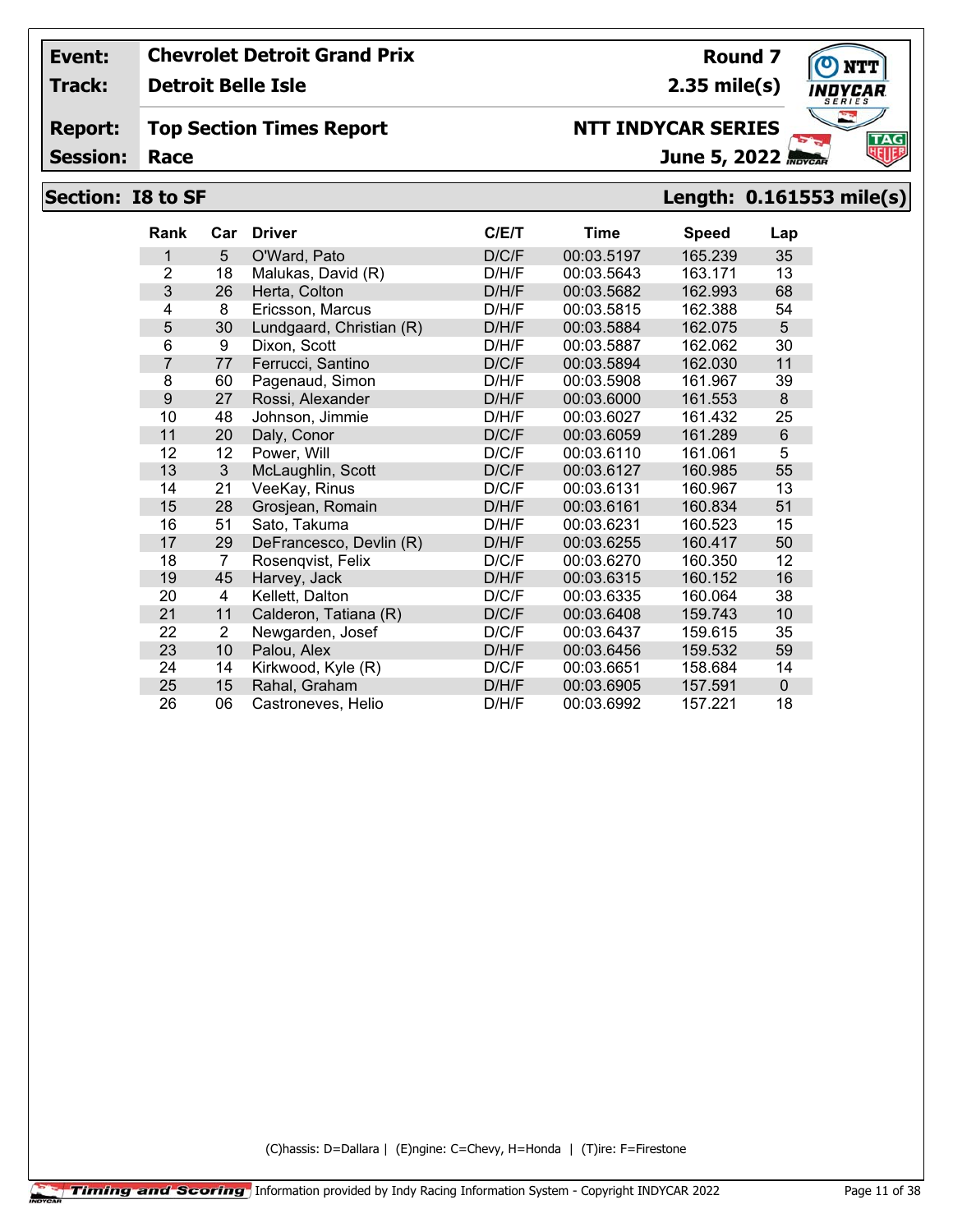**Track:**

**Detroit Belle Isle**

#### **Report: Top Section Times Report**

**Session:**

# **Section: SF to SFT Length: 0.011364 mile(s)**

| <b>Rank</b>    | Car            | <b>Driver</b>            | C/E/T | <b>Time</b> | <b>Speed</b> | Lap            |
|----------------|----------------|--------------------------|-------|-------------|--------------|----------------|
| 1              | 12             | Power, Will              | D/C/F | 00:00.2363  | 173.124      | 6              |
| $\overline{2}$ | 18             | Malukas, David (R)       | D/H/F | 00:00.2369  | 172.685      | 3              |
| 3              | 30             | Lundgaard, Christian (R) | D/H/F | 00:00.2372  | 172.467      | 6              |
| 4              | 5              | O'Ward, Pato             | D/C/F | 00:00.2374  | 172.321      | 36             |
| 5              | 20             | Daly, Conor              | D/C/F | 00:00.2386  | 171.455      | $\overline{7}$ |
| 6              | 45             | Harvey, Jack             | D/H/F | 00:00.2388  | 171.311      | 17             |
| $\overline{7}$ | 29             | DeFrancesco, Devlin (R)  | D/H/F | 00:00.2388  | 171.311      | 51             |
| 8              | 60             | Pagenaud, Simon          | D/H/F | 00:00.2395  | 170.810      | 40             |
| 9              | 77             | Ferrucci, Santino        | D/C/F | 00:00.2401  | 170.384      | 12             |
| 10             | 8              | Ericsson, Marcus         | D/H/F | 00:00.2401  | 170.384      | 55             |
| 11             | 3              | McLaughlin, Scott        | D/C/F | 00:00.2405  | 170.100      | 56             |
| 12             | 48             | Johnson, Jimmie          | D/H/F | 00:00.2412  | 169.607      | 19             |
| 13             | $\overline{7}$ | Rosenqvist, Felix        | D/C/F | 00:00.2414  | 169.466      | 20             |
| 14             | 21             | VeeKay, Rinus            | D/C/F | 00:00.2416  | 169.326      | 57             |
| 15             | 51             | Sato, Takuma             | D/H/F | 00:00.2419  | 169.116      | 16             |
| 16             | 10             | Palou, Alex              | D/H/F | 00:00.2420  | 169.046      | 60             |
| 17             | 9              | Dixon, Scott             | D/H/F | 00:00.2420  | 169.046      | 51             |
| 18             | 4              | Kellett, Dalton          | D/C/F | 00:00.2420  | 169.046      | 39             |
| 19             | 11             | Calderon, Tatiana (R)    | D/C/F | 00:00.2420  | 169.046      | 11             |
| 20             | 28             | Grosjean, Romain         | D/H/F | 00:00.2422  | 168.906      | 52             |
| 21             | 14             | Kirkwood, Kyle (R)       | D/C/F | 00:00.2423  | 168.837      | 3              |
| 22             | 2              | Newgarden, Josef         | D/C/F | 00:00.2426  | 168.628      | 36             |
| 23             | 26             | Herta, Colton            | D/H/F | 00:00.2430  | 168.350      | 49             |
| 24             | 27             | Rossi, Alexander         | D/H/F | 00:00.2431  | 168.281      | 69             |
| 25             | 06             | Castroneves, Helio       | D/H/F | 00:00.2459  | 166.365      | 19             |
| 26             | 15             | Rahal, Graham            | D/H/F | 00:00.2479  | 165.023      | 0              |

(C)hassis: D=Dallara | (E)ngine: C=Chevy, H=Honda | (T)ire: F=Firestone



**Round 7**

June 5, 2022

# **2.35 mile(s) NTT INDYCAR SERIES**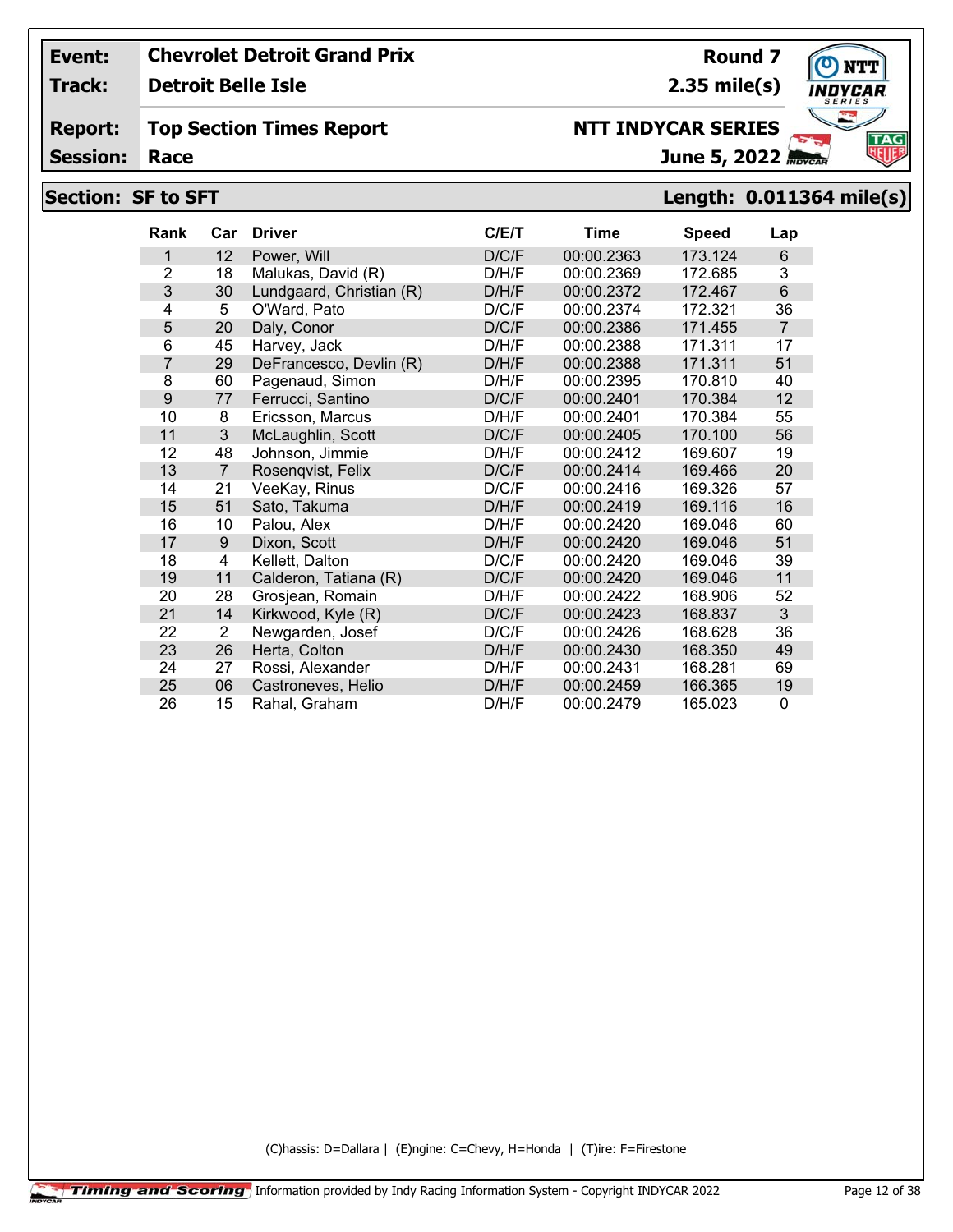**Track: Detroit Belle Isle**

#### **Report: Top Section Times Report**

**Session:**

## **NTT INDYCAR SERIES**

June 5, 2022

**2.35 mile(s)**

**Round 7**

# **Section: I2T to I2 Length: 0.021970 mile(s)**

| <b>Rank</b>    | Car            | <b>Driver</b>            | C/E/T | <b>Time</b> | <b>Speed</b> | Lap            |
|----------------|----------------|--------------------------|-------|-------------|--------------|----------------|
| 1              | 12             | Power, Will              | D/C/F | 00:00.4576  | 172.839      | $\overline{4}$ |
| $\overline{2}$ | 7              | Rosenqvist, Felix        | D/C/F | 00:00.4598  | 172.012      | 11             |
| 3              | 60             | Pagenaud, Simon          | D/H/F | 00:00.4615  | 171.378      | 41             |
| 4              | 8              | Ericsson, Marcus         | D/H/F | 00:00.4621  | 171.155      | 57             |
| 5              | 20             | Daly, Conor              | D/C/F | 00:00.4621  | 171.155      | 12             |
| 6              | 48             | Johnson, Jimmie          | D/H/F | 00:00.4623  | 171.081      | 26             |
| $\overline{7}$ | 27             | Rossi, Alexander         | D/H/F | 00:00.4628  | 170.897      | 38             |
| 8              | 9              | Dixon, Scott             | D/H/F | 00:00.4637  | 170.565      | 6              |
| 9              | $\overline{2}$ | Newgarden, Josef         | D/C/F | 00:00.4639  | 170.491      | 43             |
| 10             | 51             | Sato, Takuma             | D/H/F | 00:00.4639  | 170.491      | 44             |
| 11             | 18             | Malukas, David (R)       | D/H/F | 00:00.4643  | 170.344      | 16             |
| 12             | 4              | Kellett, Dalton          | D/C/F | 00:00.4651  | 170.051      | 8              |
| 13             | 5              | O'Ward, Pato             | D/C/F | 00:00.4657  | 169.832      | 69             |
| 14             | 77             | Ferrucci, Santino        | D/C/F | 00:00.4658  | 169.796      | 12             |
| 15             | 26             | Herta, Colton            | D/H/F | 00:00.4660  | 169.723      | 69             |
| 16             | 30             | Lundgaard, Christian (R) | D/H/F | 00:00.4661  | 169.687      | 68             |
| 17             | 45             | Harvey, Jack             | D/H/F | 00:00.4671  | 169.323      | 31             |
| 18             | 21             | VeeKay, Rinus            | D/C/F | 00:00.4676  | 169.142      | 6              |
| 19             | 29             | DeFrancesco, Devlin (R)  | D/H/F | 00:00.4696  | 168.422      | 50             |
| 20             | 14             | Kirkwood, Kyle (R)       | D/C/F | 00:00.4706  | 168.064      | 11             |
| 21             | 3              | McLaughlin, Scott        | D/C/F | 00:00.4718  | 167.637      | 17             |
| 22             | 28             | Grosjean, Romain         | D/H/F | 00:00.4740  | 166.858      | 52             |
| 23             | 10             | Palou, Alex              | D/H/F | 00:00.4746  | 166.648      | 32             |
| 24             | 06             | Castroneves, Helio       | D/H/F | 00:00.4782  | 165.393      | 0              |
| 25             | 15             | Rahal, Graham            | D/H/F | 00:00.4811  | 164.396      | $\mathbf 0$    |
| 26             | 11             | Calderon, Tatiana (R)    | D/C/F | 00:00.4820  | 164.089      | 66             |

(C)hassis: D=Dallara | (E)ngine: C=Chevy, H=Honda | (T)ire: F=Firestone

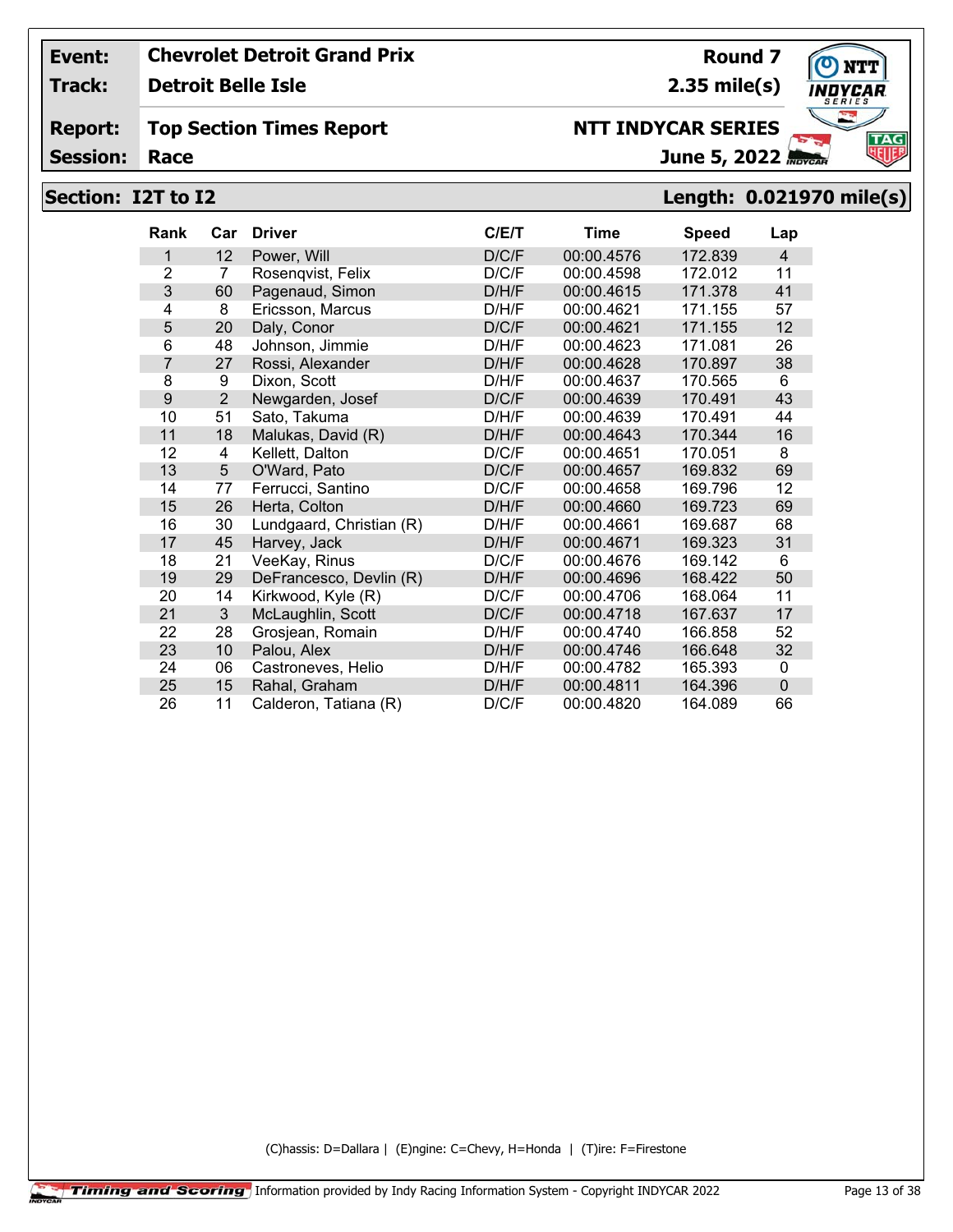**Track: Detroit Belle Isle**

#### **Report: Top Section Times Report**

**Session:**

# June 5, 2022

**Round 7**

**2.35 mile(s)**

**NTT INDYCAR SERIES**

## **Section: I4T to I4 Length: 0.022538 mile(s)**

| <b>Rank</b>    | Car            | <b>Driver</b>            | C/ET  | Time       | <b>Speed</b> | Lap            |
|----------------|----------------|--------------------------|-------|------------|--------------|----------------|
| 1              | 21             | VeeKay, Rinus            | D/C/F | 00:00.4569 | 177.580      | 57             |
| $\overline{2}$ | 7              | Rosenqvist, Felix        | D/C/F | 00:00.4591 | 176.729      | 21             |
| 3              | 30             | Lundgaard, Christian (R) | D/H/F | 00:00.4627 | 175.354      | 5              |
| 4              | 26             | Herta, Colton            | D/H/F | 00:00.4629 | 175.278      | 19             |
| 5              | 9              | Dixon, Scott             | D/H/F | 00:00.4637 | 174.976      | 51             |
| 6              | 29             | DeFrancesco, Devlin (R)  | D/H/F | 00:00.4649 | 174.524      | 51             |
| $\overline{7}$ | 18             | Malukas, David (R)       | D/H/F | 00:00.4665 | 173.926      | 59             |
| 8              | 45             | Harvey, Jack             | D/H/F | 00:00.4674 | 173.591      | 44             |
| 9              | 10             | Palou, Alex              | D/H/F | 00:00.4678 | 173.442      | $\overline{4}$ |
| 10             | 20             | Daly, Conor              | D/C/F | 00:00.4683 | 173.257      | 21             |
| 11             | 8              | Ericsson, Marcus         | D/H/F | 00:00.4683 | 173.257      | 15             |
| 12             | 77             | Ferrucci, Santino        | D/C/F | 00:00.4687 | 173.109      | 12             |
| 13             | 51             | Sato, Takuma             | D/H/F | 00:00.4691 | 172.962      | 63             |
| 14             | 4              | Kellett, Dalton          | D/C/F | 00:00.4699 | 172.667      | 45             |
| 15             | 14             | Kirkwood, Kyle (R)       | D/C/F | 00:00.4703 | 172.520      | 24             |
| 16             | 11             | Calderon, Tatiana (R)    | D/C/F | 00:00.4705 | 172.447      | 14             |
| 17             | 27             | Rossi, Alexander         | D/H/F | 00:00.4707 | 172.374      | 2              |
| 18             | 28             | Grosjean, Romain         | D/H/F | 00:00.4710 | 172.264      | 51             |
| 19             | 12             | Power, Will              | D/C/F | 00:00.4710 | 172.264      | 69             |
| 20             | 48             | Johnson, Jimmie          | D/H/F | 00:00.4716 | 172.045      | 59             |
| 21             | $\overline{2}$ | Newgarden, Josef         | D/C/F | 00:00.4719 | 171.936      | 43             |
| 22             | 5              | O'Ward, Pato             | D/C/F | 00:00.4736 | 171.318      | 43             |
| 23             | 60             | Pagenaud, Simon          | D/H/F | 00:00.4759 | 170.490      | 18             |
| 24             | 15             | Rahal, Graham            | D/H/F | 00:00.4759 | 170.490      | $\mathbf{0}$   |
| 25             | 3              | McLaughlin, Scott        | D/C/F | 00:00.4762 | 170.383      | 58             |
| 26             | 06             | Castroneves, Helio       | D/H/F | 00:00.4803 | 168.929      | 12             |

(C)hassis: D=Dallara | (E)ngine: C=Chevy, H=Honda | (T)ire: F=Firestone

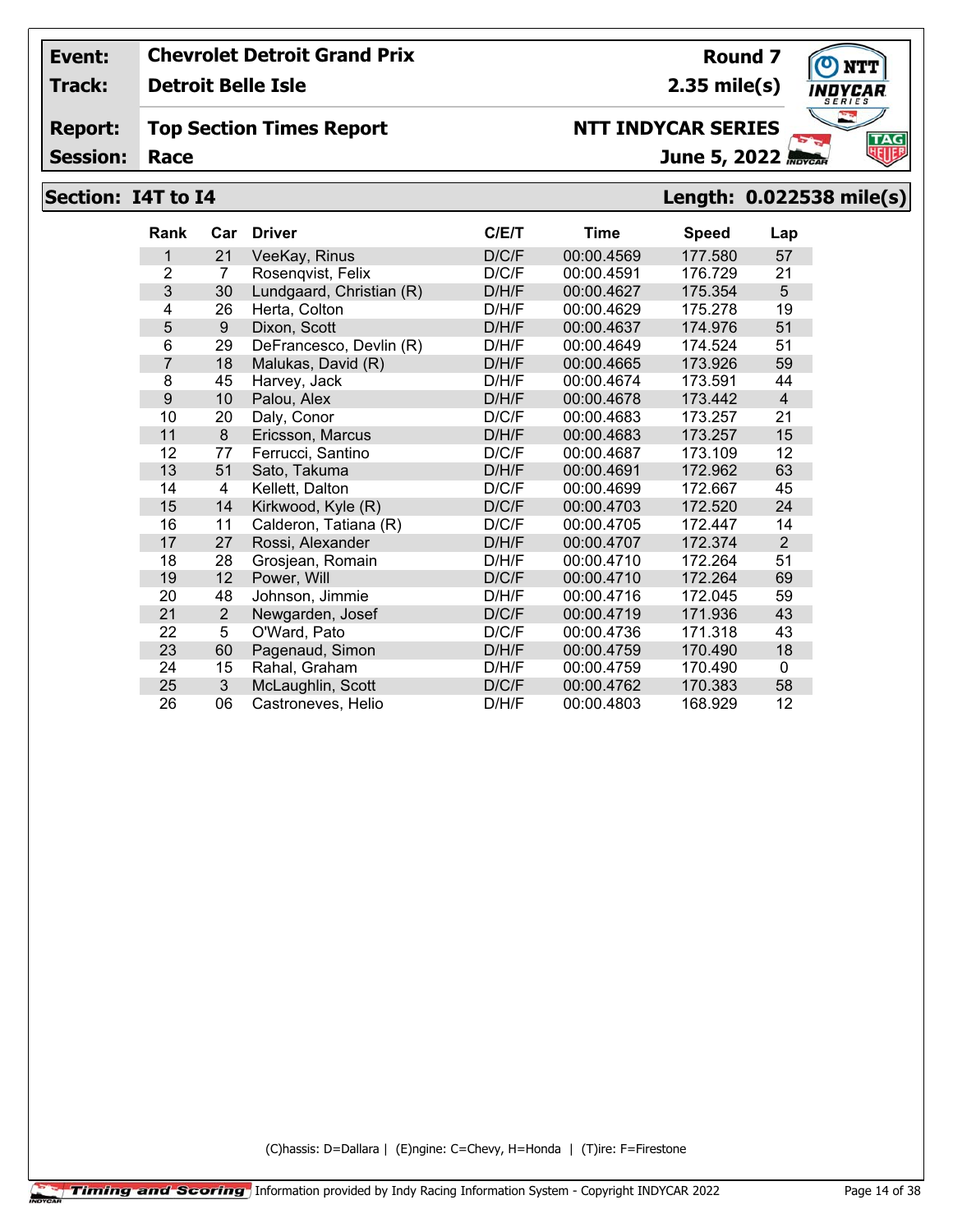**Track: Detroit Belle Isle**

## **Top Section Times Report**

**Session:**

# **Section: PI to SFP Length: 0.115909 mile(s)**

| <b>Rank</b>    | Car            | <b>Driver</b>            | C/E/T | <b>Time</b> | <b>Speed</b> | Lap          |
|----------------|----------------|--------------------------|-------|-------------|--------------|--------------|
| 1              | 30             | Lundgaard, Christian (R) | D/H/F | 00:09.3193  | 44.775       | 10           |
| $\overline{2}$ | 10             | Palou, Alex              | D/H/F | 00:09.3392  | 44.680       | 42           |
| $\mathbf{3}$   | 51             | Sato, Takuma             | D/H/F | 00:09.3848  | 44.463       | 8            |
| 4              | 28             | Grosjean, Romain         | D/H/F | 00:09.3911  | 44.433       | 41           |
| 5              | 77             | Ferrucci, Santino        | D/C/F | 00:09.4029  | 44.377       | 5            |
| 6              | 20             | Daly, Conor              | D/C/F | 00:09.4037  | 44.373       | 44           |
| $\overline{7}$ | 45             | Harvey, Jack             | D/H/F | 00:09.4038  | 44.373       | $\mathbf{1}$ |
| 8              | 26             | Herta, Colton            | D/H/F | 00:09.4171  | 44.310       | 17           |
| 9              | $\overline{7}$ | Rosenqvist, Felix        | D/C/F | 00:09.4188  | 44.302       | 5            |
| 10             | 12             | Power, Will              | D/C/F | 00:09.4295  | 44.252       | 49           |
| 11             | $\overline{2}$ | Newgarden, Josef         | D/C/F | 00:09.4343  | 44.229       | 43           |
| 12             | 3              | McLaughlin, Scott        | D/C/F | 00:09.4400  | 44.203       | 17           |
| 13             | 5              | O'Ward, Pato             | D/C/F | 00:09.4670  | 44.077       | 17           |
| 14             | 60             | Pagenaud, Simon          | D/H/F | 00:18.4264  | 22.645       | 16           |
| 15             | 9              | Dixon, Scott             | D/H/F | 00:19.0081  | 21.952       | 43           |
| 16             | 48             | Johnson, Jimmie          | D/H/F | 00:19.1090  | 21.836       | 1            |
| 17             | 21             | VeeKay, Rinus            | D/C/F | 00:19.3743  | 21.537       | 46           |
| 18             | 06             | Castroneves, Helio       | D/H/F | 00:19.3744  | 21.537       | 15           |
| 19             | 29             | DeFrancesco, Devlin (R)  | D/H/F | 00:19.5399  | 21.355       | 51           |
| 20             | 8              | Ericsson, Marcus         | D/H/F | 00:19.5500  | 21.344       | 18           |
| 21             | 27             | Rossi, Alexander         | D/H/F | 00:19.5958  | 21.294       | 23           |
| 22             | 14             | Kirkwood, Kyle (R)       | D/C/F | 00:20.6234  | 20.233       | 22           |
| 23             | 18             | Malukas, David (R)       | D/H/F | 00:20.8185  | 20.043       | 45           |
| 24             | 4              | Kellett, Dalton          | D/C/F | 00:21.4926  | 19.415       | 45           |
| 25             | 11             | Calderon, Tatiana (R)    | D/C/F | 00:22.2854  | 18.724       | 21           |
| 26             | 15             | Rahal, Graham            | D/H/F | 06:02.4113  | 1.151        | 1            |

(C)hassis: D=Dallara | (E)ngine: C=Chevy, H=Honda | (T)ire: F=Firestone



**Round 7 2.35 mile(s)**

June 5, 2022 **NTT INDYCAR SERIES**

**Report:**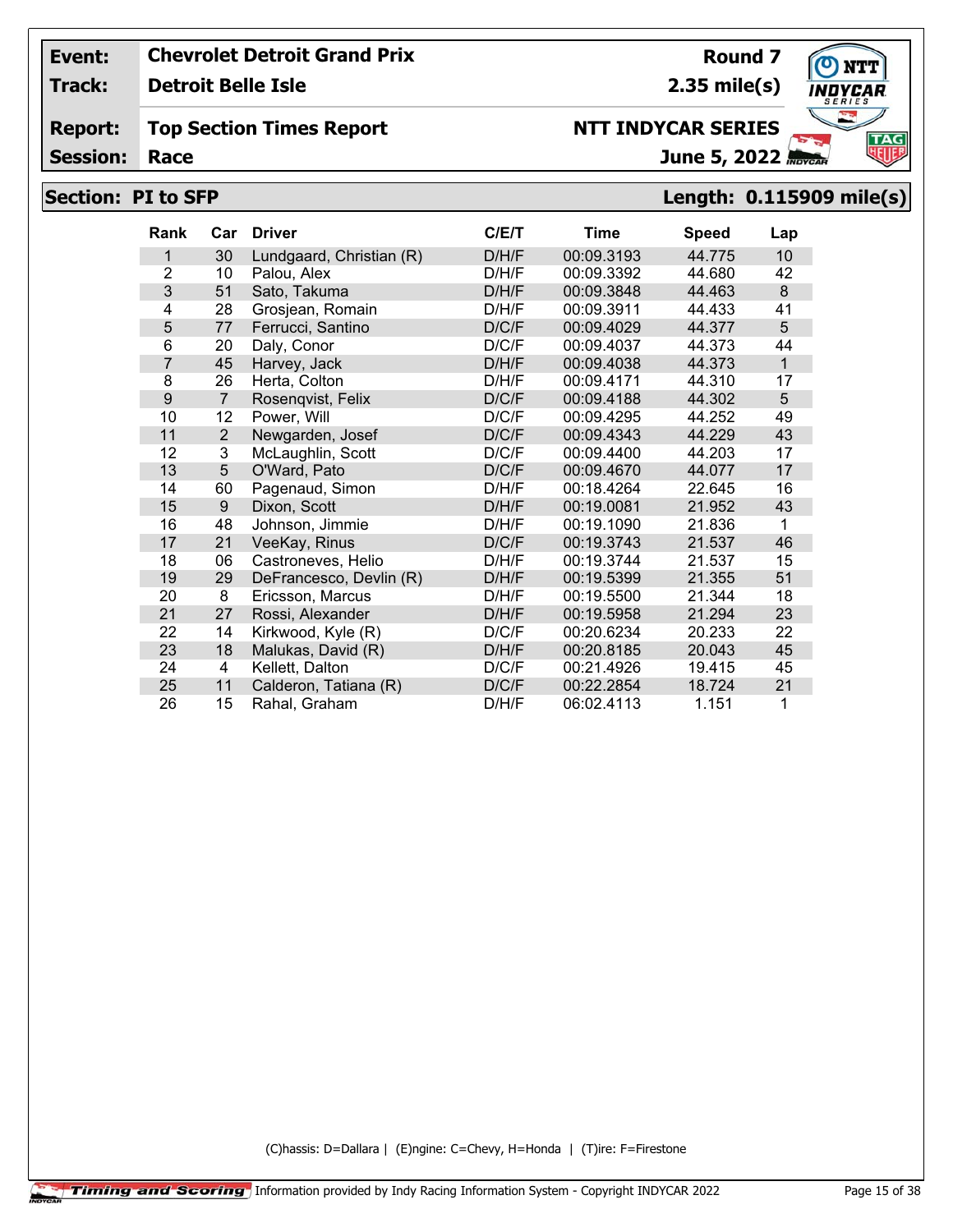**Track: Detroit Belle Isle**

#### **Report: Top Section Times Report**

**Session:**

# **Section: SFP to PO Length: 0.095928 mile(s)**

| <b>Rank</b>    | Car            | <b>Driver</b>            | C/ET  | <b>Time</b> | <b>Speed</b> | Lap            |
|----------------|----------------|--------------------------|-------|-------------|--------------|----------------|
| 1              | 18             | Malukas, David (R)       | D/H/F | 00:07.7564  | 44.523       | 6              |
| $\overline{2}$ | 8              | Ericsson, Marcus         | D/H/F | 00:07.7920  | 44.320       | 19             |
| 3              | 29             | DeFrancesco, Devlin (R)  | D/H/F | 00:07.7933  | 44.313       | 25             |
| $\overline{4}$ | 48             | Johnson, Jimmie          | D/H/F | 00:07.7962  | 44.296       | 27             |
| 5              | 06             | Castroneves, Helio       | D/H/F | 00:07.7971  | 44.291       | 16             |
| 6              | 9              | Dixon, Scott             | D/H/F | 00:07.8008  | 44.270       | 44             |
| $\overline{7}$ | 60             | Pagenaud, Simon          | D/H/F | 00:07.8069  | 44.235       | 17             |
| 8              | 27             | Rossi, Alexander         | D/H/F | 00:07.8137  | 44.197       | 24             |
| 9              | $\overline{4}$ | Kellett, Dalton          | D/C/F | 00:07.8138  | 44.196       | 46             |
| 10             | 11             | Calderon, Tatiana (R)    | D/C/F | 00:07.8265  | 44.125       | 0              |
| 11             | 15             | Rahal, Graham            | D/H/F | 00:07.8402  | 44.047       | $\Omega$       |
| 12             | 14             | Kirkwood, Kyle (R)       | D/C/F | 00:07.8462  | 44.014       | 48             |
| 13             | 30             | Lundgaard, Christian (R) | D/H/F | 00:07.8532  | 43.975       | $\Omega$       |
| 14             | 21             | VeeKay, Rinus            | D/C/F | 00:07.8532  | 43.975       | 47             |
| 15             | 45             | Harvey, Jack             | D/H/F | 00:07.8534  | 43.973       | $\mathbf 0$    |
| 16             | 7              | Rosenqvist, Felix        | D/C/F | 00:07.8575  | 43.950       | 0              |
| 17             | 10             | Palou, Alex              | D/H/F | 00:08.3925  | 41.149       | $\mathbf 0$    |
| 18             | 77             | Ferrucci, Santino        | D/C/F | 00:08.8138  | 39.182       | 0              |
| 19             | 12             | Power, Will              | D/C/F | 00:09.3827  | 36.806       | $\overline{0}$ |
| 20             | 28             | Grosjean, Romain         | D/H/F | 00:14.7930  | 23.345       | 67             |
| 21             | 51             | Sato, Takuma             | D/H/F | 00:16.5726  | 20.838       | 9              |
| 22             | 3              | McLaughlin, Scott        | D/C/F | 00:16.8374  | 20.510       | 18             |
| 23             | $\overline{2}$ | Newgarden, Josef         | D/C/F | 00:16.8510  | 20.494       | 18             |
| 24             | 26             | Herta, Colton            | D/H/F | 00:16.9438  | 20.382       | 18             |
| 25             | 5              | O'Ward, Pato             | D/C/F | 00:17.1440  | 20.144       | 18             |
| 26             | 20             | Daly, Conor              | D/C/F | 00:17.8753  | 19.319       | 45             |

(C)hassis: D=Dallara | (E)ngine: C=Chevy, H=Honda | (T)ire: F=Firestone



**2.35 mile(s)**

June 5, 2022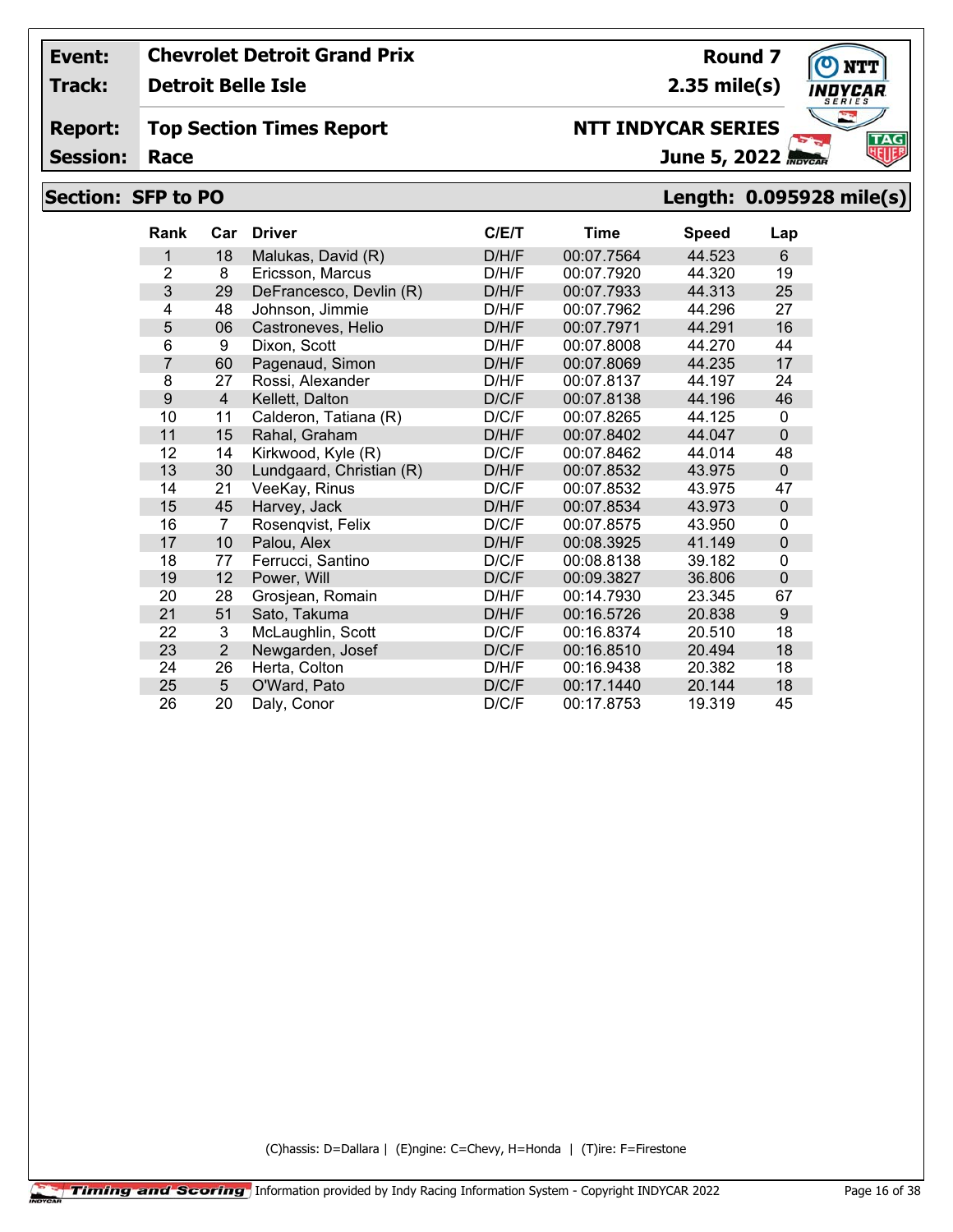**Track: Detroit Belle Isle**

#### **Report: Top Section Times Report**

**Session:**

# **Section: PI to PO Length: 0.211837 mile(s)**

| <b>Rank</b>    | Car            | <b>Driver</b>            | C/E/T | Time       | <b>Speed</b> | Lap          |
|----------------|----------------|--------------------------|-------|------------|--------------|--------------|
| 1              | 28             | Grosjean, Romain         | D/H/F | 00:24.2137 | 31.495       | 66           |
| $\overline{2}$ | 51             | Sato, Takuma             | D/H/F | 00:25.9574 | 29.379       | 8            |
| 3              | 60             | Pagenaud, Simon          | D/H/F | 00:26.2333 | 29.070       | 16           |
| 4              | 3              | McLaughlin, Scott        | D/C/F | 00:26.2774 | 29.022       | 17           |
| 5              | 2              | Newgarden, Josef         | D/C/F | 00:26.3428 | 28.950       | 17           |
| 6              | 26             | Herta, Colton            | D/H/F | 00:26.3609 | 28.930       | 17           |
| $\overline{7}$ | $\overline{7}$ | Rosenqvist, Felix        | D/C/F | 00:26.5637 | 28.709       | 22           |
| 8              | 5              | O'Ward, Pato             | D/C/F | 00:26.6110 | 28.658       | 17           |
| 9              | 12             | Power, Will              | D/C/F | 00:26.6575 | 28.608       | 24           |
| 10             | 9              | Dixon, Scott             | D/H/F | 00:26.8089 | 28.446       | 43           |
| 11             | 45             | Harvey, Jack             | D/H/F | 00:26.8710 | 28.381       | $\mathbf{1}$ |
| 12             | 48             | Johnson, Jimmie          | D/H/F | 00:26.9148 | 28.334       | 1            |
| 13             | 30             | Lundgaard, Christian (R) | D/H/F | 00:27.0228 | 28.221       | 23           |
| 14             | 06             | Castroneves, Helio       | D/H/F | 00:27.1715 | 28.067       | 15           |
| 15             | 21             | VeeKay, Rinus            | D/C/F | 00:27.2275 | 28.009       | 46           |
| 16             | 20             | Daly, Conor              | D/C/F | 00:27.2790 | 27.956       | 44           |
| 17             | 77             | Ferrucci, Santino        | D/C/F | 00:27.3204 | 27.914       | 5            |
| 18             | 29             | DeFrancesco, Devlin (R)  | D/H/F | 00:27.3339 | 27.900       | 51           |
| 19             | 8              | Ericsson, Marcus         | D/H/F | 00:27.3420 | 27.892       | 18           |
| 20             | 27             | Rossi, Alexander         | D/H/F | 00:27.4095 | 27.823       | 23           |
| 21             | 10             | Palou, Alex              | D/H/F | 00:27.5601 | 27.671       | 42           |
| 22             | 14             | Kirkwood, Kyle (R)       | D/C/F | 00:28.4960 | 26.762       | 22           |
| 23             | 18             | Malukas, David (R)       | D/H/F | 00:28.5894 | 26.675       | 45           |
| 24             | 4              | Kellett, Dalton          | D/C/F | 00:29.3064 | 26.022       | 45           |
| 25             | 11             | Calderon, Tatiana (R)    | D/C/F | 00:30.1154 | 25.323       | 21           |

(C)hassis: D=Dallara | (E)ngine: C=Chevy, H=Honda | (T)ire: F=Firestone



**Round 7 2.35 mile(s)**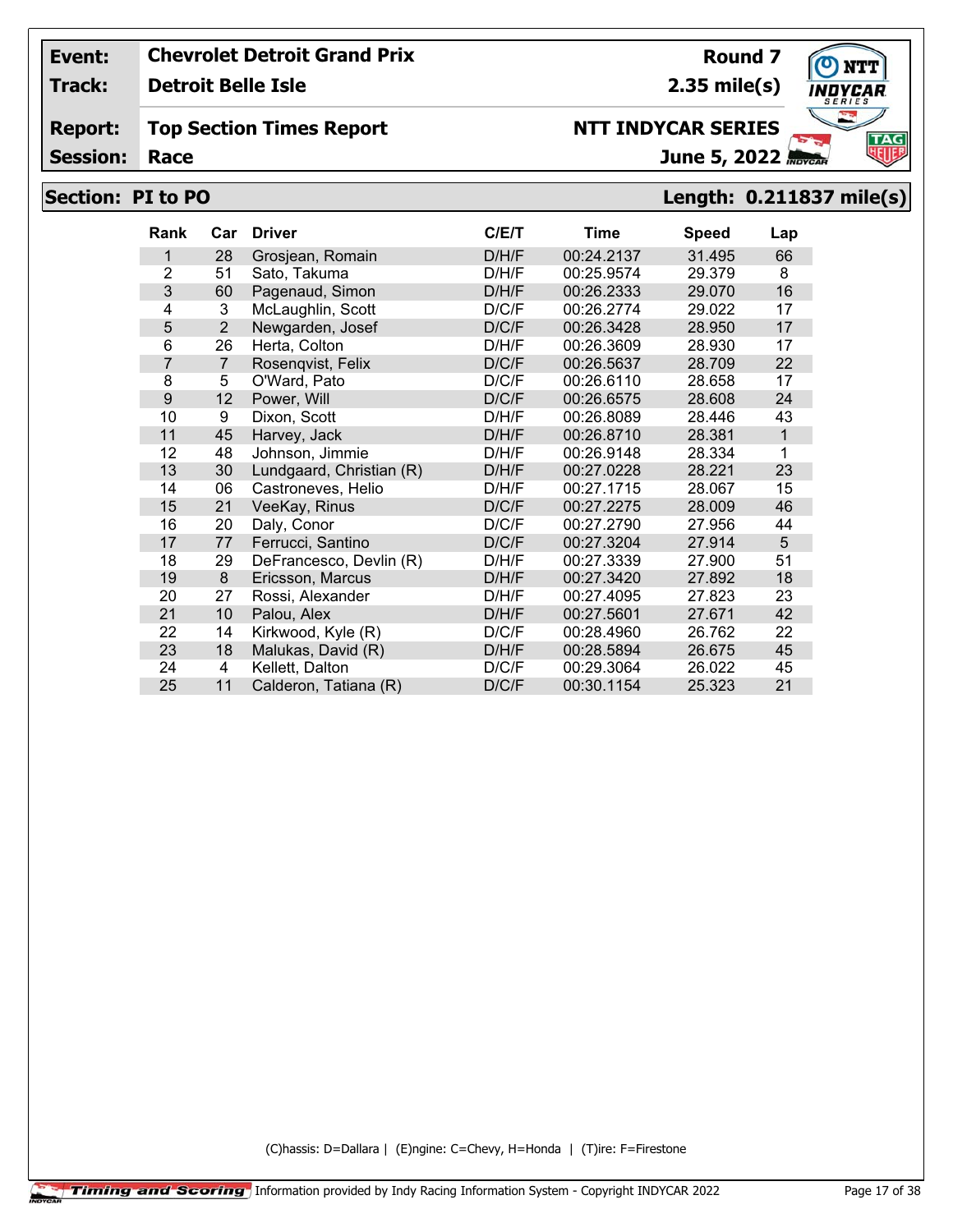**Track: Detroit Belle Isle**

#### **Report: Top Section Times Report**

**Session:**

# **Section: PO to SF Length: 2.250189 mile(s)**

| Rank | Car            | <b>Driver</b>            | C/ET  | <b>Time</b> | <b>Speed</b> | Lap |
|------|----------------|--------------------------|-------|-------------|--------------|-----|
| 1    | 9              | Dixon, Scott             | D/H/F | 01:17.5726  | 104.427      | 26  |
| 2    | 27             | Rossi, Alexander         | D/H/F | 01:17.7937  | 104.130      | 4   |
| 3    | $\overline{7}$ | Rosenqvist, Felix        | D/C/F | 01:17.8008  | 104.121      | 45  |
| 4    | 21             | VeeKay, Rinus            | D/C/F | 01:18.0002  | 103.855      | 47  |
| 5    | 5              | O'Ward, Pato             | D/C/F | 01:18.0275  | 103.818      | 18  |
| 6    | $\overline{2}$ | Newgarden, Josef         | D/C/F | 01:18.0383  | 103.804      | 44  |
| 7    | 8              | Ericsson, Marcus         | D/H/F | 01:18.3955  | 103.331      | 45  |
| 8    | 60             | Pagenaud, Simon          | D/H/F | 01:18.4085  | 103.314      | 42  |
| 9    | 26             | Herta, Colton            | D/H/F | 01:18.4183  | 103.301      | 44  |
| 10   | 10             | Palou, Alex              | D/H/F | 01:18.4219  | 103.296      | 43  |
| 11   | 30             | Lundgaard, Christian (R) | D/H/F | 01:18.4224  | 103.296      | 44  |
| 12   | 3              | McLaughlin, Scott        | D/C/F | 01:18.4401  | 103.272      | 44  |
| 13   | 45             | Harvey, Jack             | D/H/F | 01:18.5084  | 103.182      | 45  |
| 14   | 12             | Power, Will              | D/C/F | 01:18.7114  | 102.916      | 25  |
| 15   | 51             | Sato, Takuma             | D/H/F | 01:18.9207  | 102.643      | 50  |
| 16   | 18             | Malukas, David (R)       | D/H/F | 01:19.1054  | 102.404      | 26  |
| 17   | 28             | Grosjean, Romain         | D/H/F | 01:19.1557  | 102.339      | 42  |
| 18   | 14             | Kirkwood, Kyle (R)       | D/C/F | 01:19.2152  | 102.262      | 23  |
| 19   | 77             | Ferrucci, Santino        | D/C/F | 01:19.3196  | 102.127      | 6   |
| 20   | 06             | Castroneves, Helio       | D/H/F | 01:19.3834  | 102.045      | 16  |
| 21   | 20             | Daly, Conor              | D/C/F | 01:19.5435  | 101.840      | 45  |
| 22   | 29             | DeFrancesco, Devlin (R)  | D/H/F | 01:20.0681  | 101.172      | 52  |
| 23   | $\overline{4}$ | Kellett, Dalton          | D/C/F | 01:20.3198  | 100.855      | 46  |
| 24   | 48             | Johnson, Jimmie          | D/H/F | 01:20.6022  | 100.502      | 27  |
| 25   | 11             | Calderon, Tatiana (R)    | D/C/F | 01:21.1475  | 99.827       | 22  |
| 26   | 15             | Rahal, Graham            | D/H/F | 01:54.4675  | 70.768       | 0   |

(C)hassis: D=Dallara | (E)ngine: C=Chevy, H=Honda | (T)ire: F=Firestone



**Round 7**

**2.35 mile(s) NTT INDYCAR SERIES**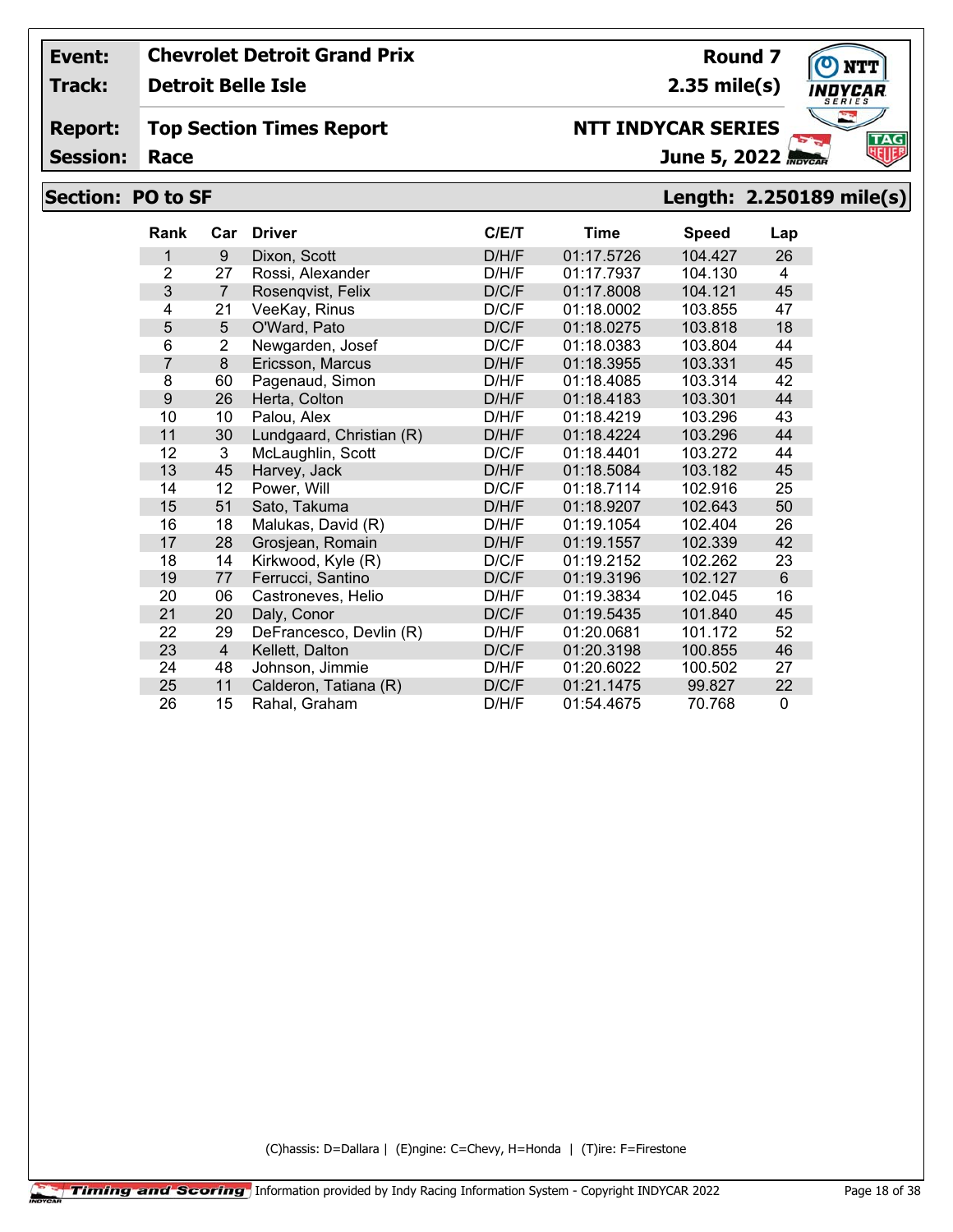**Track: Detroit Belle Isle**

#### **Report: Top Section Times Report**

**Session:**

# **NTT INDYCAR SERIES**

**2.35 mile(s)**

**Round 7**

June 5, 2022

# **Section: SF to PI Length: 2.225947 mile(s)**

| Rank           | Car            | <b>Driver</b>            | C/E/T | Time       | <b>Speed</b> | Lap |
|----------------|----------------|--------------------------|-------|------------|--------------|-----|
| 1              | 26             | Herta, Colton            | D/H/F | 01:15.1644 | 106.612      | 43  |
| $\overline{2}$ | 12             | Power, Will              | D/C/F | 01:15.8521 | 105.645      | 49  |
| 3              | 51             | Sato, Takuma             | D/H/F | 01:16.0373 | 105.388      | 32  |
| 4              | $\overline{7}$ | Rosenqvist, Felix        | D/C/F | 01:16.0810 | 105.327      | 44  |
| 5              | 3              | McLaughlin, Scott        | D/C/F | 01:16.3283 | 104.986      | 43  |
| 6              | 14             | Kirkwood, Kyle (R)       | D/C/F | 01:16.3872 | 104.905      | 22  |
| $\overline{7}$ | 2              | Newgarden, Josef         | D/C/F | 01:16.4530 | 104.815      | 43  |
| 8              | 5              | O'Ward, Pato             | D/C/F | 01:16.4943 | 104.758      | 43  |
| 9              | 21             | VeeKay, Rinus            | D/C/F | 01:16.6179 | 104.589      | 25  |
| 10             | 20             | Daly, Conor              | D/C/F | 01:16.7750 | 104.375      | 25  |
| 11             | 18             | Malukas, David (R)       | D/H/F | 01:16.8139 | 104.322      | 25  |
| 12             | 8              | Ericsson, Marcus         | D/H/F | 01:16.8392 | 104.288      | 44  |
| 13             | 60             | Pagenaud, Simon          | D/H/F | 01:16.8423 | 104.284      | 41  |
| 14             | 10             | Palou, Alex              | D/H/F | 01:16.8502 | 104.273      | 25  |
| 15             | 28             | Grosjean, Romain         | D/H/F | 01:17.0187 | 104.045      | 41  |
| 16             | 27             | Rossi, Alexander         | D/H/F | 01:17.0206 | 104.042      | 23  |
| 17             | 9              | Dixon, Scott             | D/H/F | 01:17.0467 | 104.007      | 25  |
| 18             | 48             | Johnson, Jimmie          | D/H/F | 01:17.3416 | 103.611      | 44  |
| 19             | 30             | Lundgaard, Christian (R) | D/H/F | 01:17.4149 | 103.512      | 43  |
| 20             | 77             | Ferrucci, Santino        | D/C/F | 01:17.7028 | 103.129      | 28  |
| 21             | 45             | Harvey, Jack             | D/H/F | 01:17.8865 | 102.886      | 44  |
| 22             | 29             | DeFrancesco, Devlin (R)  | D/H/F | 01:17.9927 | 102.746      | 51  |
| 23             | $\overline{4}$ | Kellett, Dalton          | D/C/F | 01:18.2943 | 102.350      | 45  |
| 24             | 06             | Castroneves, Helio       | D/H/F | 01:18.4933 | 102.090      | 15  |
| 25             | 11             | Calderon, Tatiana (R)    | D/C/F | 01:19.9233 | 100.264      | 21  |
| 26             | 15             | Rahal, Graham            | D/H/F | 03:25.6212 | 38.972       | 1   |

(C)hassis: D=Dallara | (E)ngine: C=Chevy, H=Honda | (T)ire: F=Firestone

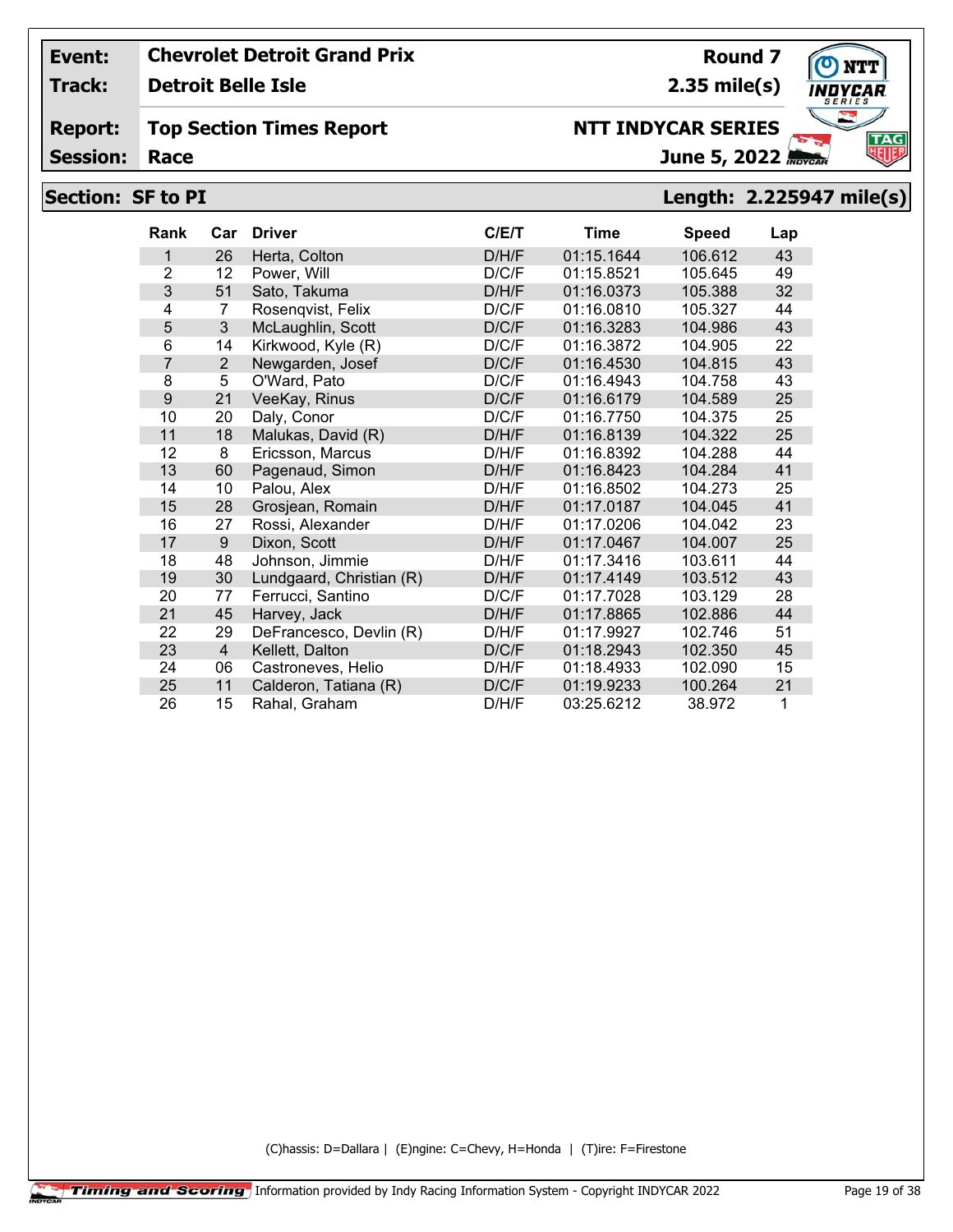**Track: Detroit Belle Isle**

**Report: Top Section Times Report**

**Session:**

## **Section: I7 to PI Length: 0.112311 mile(s)**

| <b>Rank</b>    | Car            | <b>Driver</b>            | C/ET  | Time       | <b>Speed</b> | Lap |
|----------------|----------------|--------------------------|-------|------------|--------------|-----|
| 1              | 3              | McLaughlin, Scott        | D/C/F | 00:03.8652 | 104.605      | 43  |
| $\overline{2}$ | $\overline{2}$ | Newgarden, Josef         | D/C/F | 00:03.9840 | 101.485      | 17  |
| 3              | 5              | O'Ward, Pato             | D/C/F | 00:04.0654 | 99.453       | 43  |
| 4              | 7              | Rosenqvist, Felix        | D/C/F | 00:04.0872 | 98.923       | 44  |
| 5              | 60             | Pagenaud, Simon          | D/H/F | 00:04.1376 | 97.718       | 41  |
| 6              | 45             | Harvey, Jack             | D/H/F | 00:04.1959 | 96.360       | 25  |
| $\overline{7}$ | 26             | Herta, Colton            | D/H/F | 00:04.2542 | 95.040       | 43  |
| 8              | 06             | Castroneves, Helio       | D/H/F | 00:04.2702 | 94.684       | 15  |
| 9              | 12             | Power, Will              | D/C/F | 00:04.3075 | 93.864       | 24  |
| 10             | 28             | Grosjean, Romain         | D/H/F | 00:04.3324 | 93.324       | 41  |
| 11             | 9              | Dixon, Scott             | D/H/F | 00:04.3607 | 92.719       | 43  |
| 12             | 30             | Lundgaard, Christian (R) | D/H/F | 00:04.3762 | 92.390       | 43  |
| 13             | 77             | Ferrucci, Santino        | D/C/F | 00:04.3810 | 92.289       | 28  |
| 14             | 21             | VeeKay, Rinus            | D/C/F | 00:04.3917 | 92.064       | 46  |
| 15             | 27             | Rossi, Alexander         | D/H/F | 00:04.4040 | 91.807       | 23  |
| 16             | 51             | Sato, Takuma             | D/H/F | 00:04.4095 | 91.693       | 49  |
| 17             | 8              | Ericsson, Marcus         | D/H/F | 00:04.4215 | 91.444       | 44  |
| 18             | 20             | Daly, Conor              | D/C/F | 00:04.4322 | 91.223       | 44  |
| 19             | 18             | Malukas, David (R)       | D/H/F | 00:04.5141 | 89.568       | 25  |
| 20             | 14             | Kirkwood, Kyle (R)       | D/C/F | 00:04.5798 | 88.283       | 22  |
| 21             | 29             | DeFrancesco, Devlin (R)  | D/H/F | 00:04.6080 | 87.743       | 51  |
| 22             | 10             | Palou, Alex              | D/H/F | 00:04.6422 | 87.096       | 25  |
| 23             | 48             | Johnson, Jimmie          | D/H/F | 00:04.7694 | 84.773       | 44  |
| 24             | 11             | Calderon, Tatiana (R)    | D/C/F | 00:04.9329 | 81.964       | 43  |
| 25             | $\overline{4}$ | Kellett, Dalton          | D/C/F | 00:04.9907 | 81.014       | 21  |
| 26             | 15             | Rahal, Graham            | D/H/F | 00:11.0718 | 36.518       | 1   |

(C)hassis: D=Dallara | (E)ngine: C=Chevy, H=Honda | (T)ire: F=Firestone



**Round 7 2.35 mile(s)**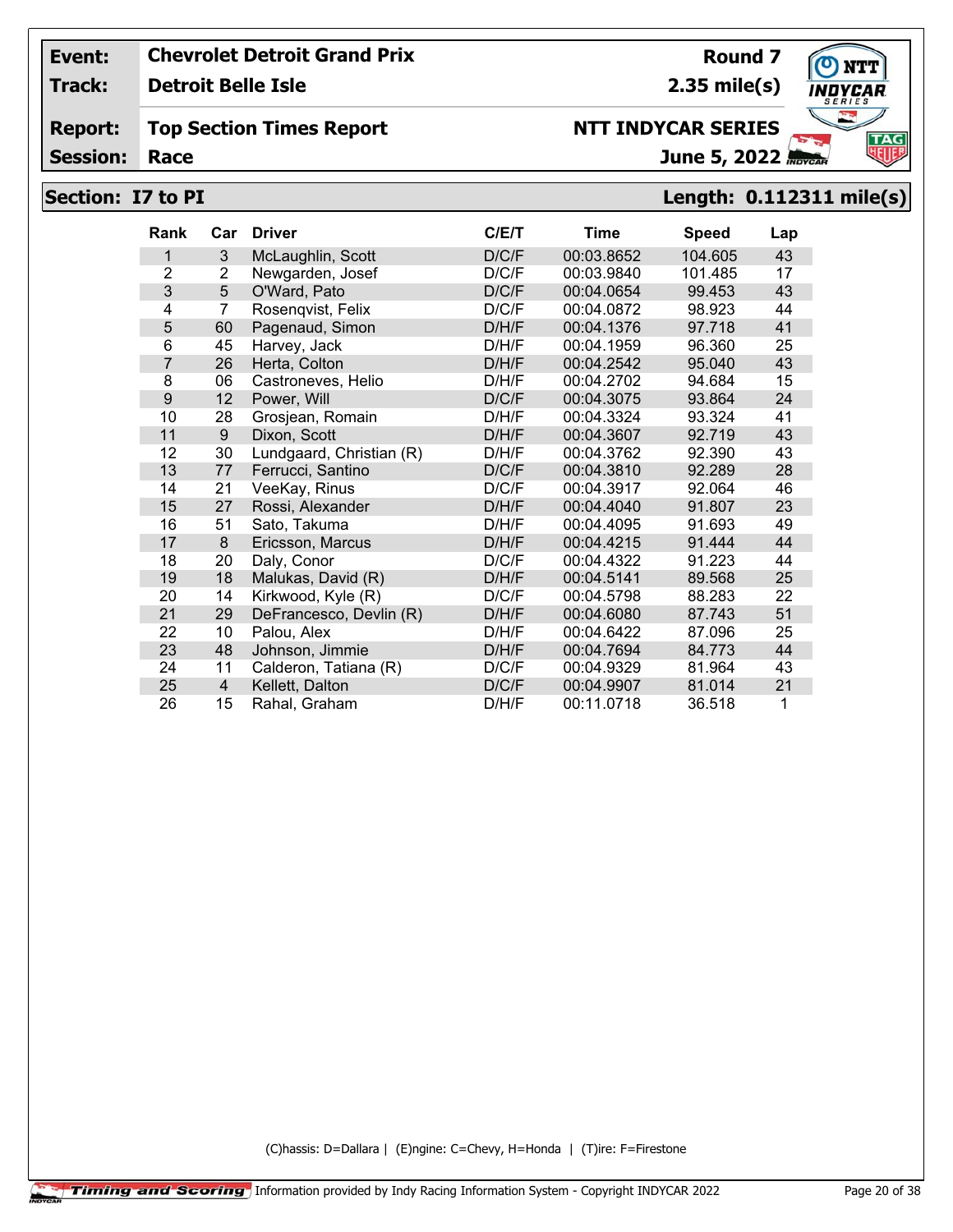**Track: Detroit Belle Isle**

#### **Report: Top Section Times Report**

**Session:**

# **NTT INDYCAR SERIES**

**2.35 mile(s)**

June 5, 2022

## **Section: PO to I2 Length: 0.408333 mile(s)**

| <b>Rank</b>    | Car | <b>Driver</b>            | C/ET  | <b>Time</b> | <b>Speed</b> | Lap          |
|----------------|-----|--------------------------|-------|-------------|--------------|--------------|
| 1              | 9   | Dixon, Scott             | D/H/F | 00:12.3971  | 118.576      | 26           |
| $\overline{2}$ | 5   | O'Ward, Pato             | D/C/F | 00:12.5852  | 116.804      | 18           |
| 3              | 26  | Herta, Colton            | D/H/F | 00:12.5903  | 116.757      | 44           |
| 4              | 3   | McLaughlin, Scott        | D/C/F | 00:12.6329  | 116.363      | 44           |
| 5              | 27  | Rossi, Alexander         | D/H/F | 00:12.6436  | 116.264      | 46           |
| 6              | 51  | Sato, Takuma             | D/H/F | 00:12.6653  | 116.065      | 33           |
| 7              | 18  | Malukas, David (R)       | D/H/F | 00:12.6735  | 115.990      | 46           |
| 8              | 45  | Harvey, Jack             | D/H/F | 00:12.6849  | 115.886      | 45           |
| 9              | 21  | VeeKay, Rinus            | D/C/F | 00:12.6881  | 115.857      | 26           |
| 10             | 60  | Pagenaud, Simon          | D/H/F | 00:12.7172  | 115.591      | 17           |
| 11             | 28  | Grosjean, Romain         | D/H/F | 00:12.7200  | 115.566      | 16           |
| 12             | 7   | Rosenqvist, Felix        | D/C/F | 00:12.7392  | 115.392      | 23           |
| 13             | 8   | Ericsson, Marcus         | D/H/F | 00:12.7393  | 115.391      | 19           |
| 14             | 77  | Ferrucci, Santino        | D/C/F | 00:12.7679  | 115.132      | 29           |
| 15             | 20  | Daly, Conor              | D/C/F | 00:12.8459  | 114.433      | 45           |
| 16             | 30  | Lundgaard, Christian (R) | D/H/F | 00:12.8518  | 114.381      | 44           |
| 17             | 29  | DeFrancesco, Devlin (R)  | D/H/F | 00:12.8752  | 114.173      | 52           |
| 18             | 2   | Newgarden, Josef         | D/C/F | 00:12.8943  | 114.004      | 44           |
| 19             | 14  | Kirkwood, Kyle (R)       | D/C/F | 00:12.9059  | 113.901      | 48           |
| 20             | 10  | Palou, Alex              | D/H/F | 00:12.9472  | 113.538      | 26           |
| 21             | 12  | Power, Will              | D/C/F | 00:12.9921  | 113.146      | 25           |
| 22             | 48  | Johnson, Jimmie          | D/H/F | 00:13.0241  | 112.868      | 27           |
| 23             | 4   | Kellett, Dalton          | D/C/F | 00:13.1073  | 112.151      | 46           |
| 24             | 06  | Castroneves, Helio       | D/H/F | 00:13.1672  | 111.641      | 16           |
| 25             | 11  | Calderon, Tatiana (R)    | D/C/F | 00:13.3681  | 109.963      | 22           |
| 26             | 15  | Rahal, Graham            | D/H/F | 00:16.1815  | 90.844       | $\mathbf{0}$ |

(C)hassis: D=Dallara | (E)ngine: C=Chevy, H=Honda | (T)ire: F=Firestone



**Round 7**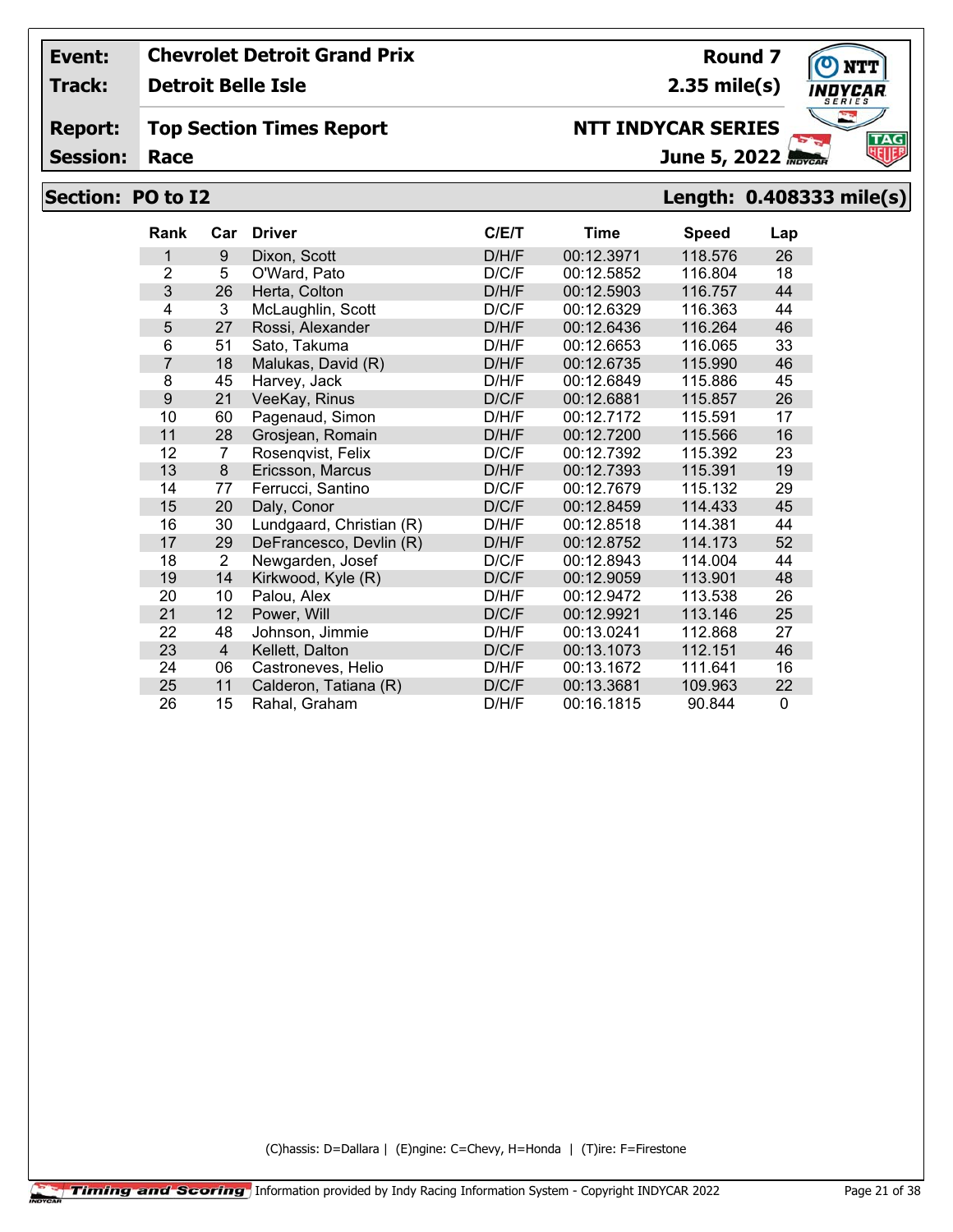**Track: Detroit Belle Isle**

#### **Report: Top Section Times Report**

**Session:**

## **NTT INDYCAR SERIES**

June 5, 2022

# **Section: PO to PI Length: 2.126515 mile(s)**

| <b>Rank</b>    | Car            | <b>Driver</b>            | C/E/T | Time       | <b>Speed</b> | Lap            |
|----------------|----------------|--------------------------|-------|------------|--------------|----------------|
| 1              | 14             | Kirkwood, Kyle (R)       | D/C/F | 01:23.5738 | 91.601       | 48             |
| $\overline{2}$ | 28             | Grosjean, Romain         | D/H/F | 04:32.5643 | 28.087       | 67             |
| 3              | 06             | Castroneves, Helio       | D/H/F | 06:49.5133 | 18.694       | 16             |
| 4              | 48             | Johnson, Jimmie          | D/H/F | 07:54.9949 | 16.117       | $\mathbf{0}$   |
| 5              | 45             | Harvey, Jack             | D/H/F | 08:30.4741 | 14.997       | $\overline{0}$ |
| 6              | 21             | VeeKay, Rinus            | D/C/F | 09:55.9858 | 12.845       | 0              |
| 7              | 15             | Rahal, Graham            | D/H/F | 10:25.7178 | 12.235       | $\mathbf 0$    |
| 8              | 27             | Rossi, Alexander         | D/H/F | 11:15.8599 | 11.327       | $\mathbf{0}$   |
| 9              | 20             | Daly, Conor              | D/C/F | 12:38.3687 | 10.095       | 0              |
| 10             | $\overline{7}$ | Rosenqvist, Felix        | D/C/F | 13:31.3144 | 9.436        | 0              |
| 11             | 77             | Ferrucci, Santino        | D/C/F | 13:52.7700 | 9.193        | 0              |
| 12             | 18             | Malukas, David (R)       | D/H/F | 14:05.9264 | 9.050        | 0              |
| 13             | 30             | Lundgaard, Christian (R) | D/H/F | 17:08.1984 | 7.446        | 11             |
| 14             | 51             | Sato, Takuma             | D/H/F | 18:15.4910 | 6.988        | 0              |
| 15             | 10             | Palou, Alex              | D/H/F | 22:12.6563 | 5.745        | 26             |
| 16             | 9              | Dixon, Scott             | D/H/F | 23:29.8196 | 5.430        | 26             |
| 17             | 60             | Pagenaud, Simon          | D/H/F | 28:58.1015 | 4.404        | $\mathbf 0$    |
| 18             | 11             | Calderon, Tatiana (R)    | D/C/F | 29:45.9593 | 4.286        | 22             |
| 19             | 5              | O'Ward, Pato             | D/C/F | 30:12.8683 | 4.223        | $\mathbf 0$    |
| 20             | $\overline{2}$ | Newgarden, Josef         | D/C/F | 30:14.5447 | 4.219        | 0              |
| 21             | 26             | Herta, Colton            | D/H/F | 30:18.1470 | 4.211        | 0              |
| 22             | 3              | McLaughlin, Scott        | D/C/F | 31:14.3242 | 4.084        | $\mathbf{0}$   |
| 23             | 8              | Ericsson, Marcus         | D/H/F | 31:34.5454 | 4.041        | 0              |
| 24             | 4              | Kellett, Dalton          | D/C/F | 31:44.1702 | 4.020        | 22             |
| 25             | 12             | Power, Will              | D/C/F | 32:19.7415 | 3.947        | 25             |
| 26             | 29             | DeFrancesco, Devlin (R)  | D/H/F | 35:31.1151 | 3.592        | 25             |

(C)hassis: D=Dallara | (E)ngine: C=Chevy, H=Honda | (T)ire: F=Firestone



**Round 7**

**2.35 mile(s)**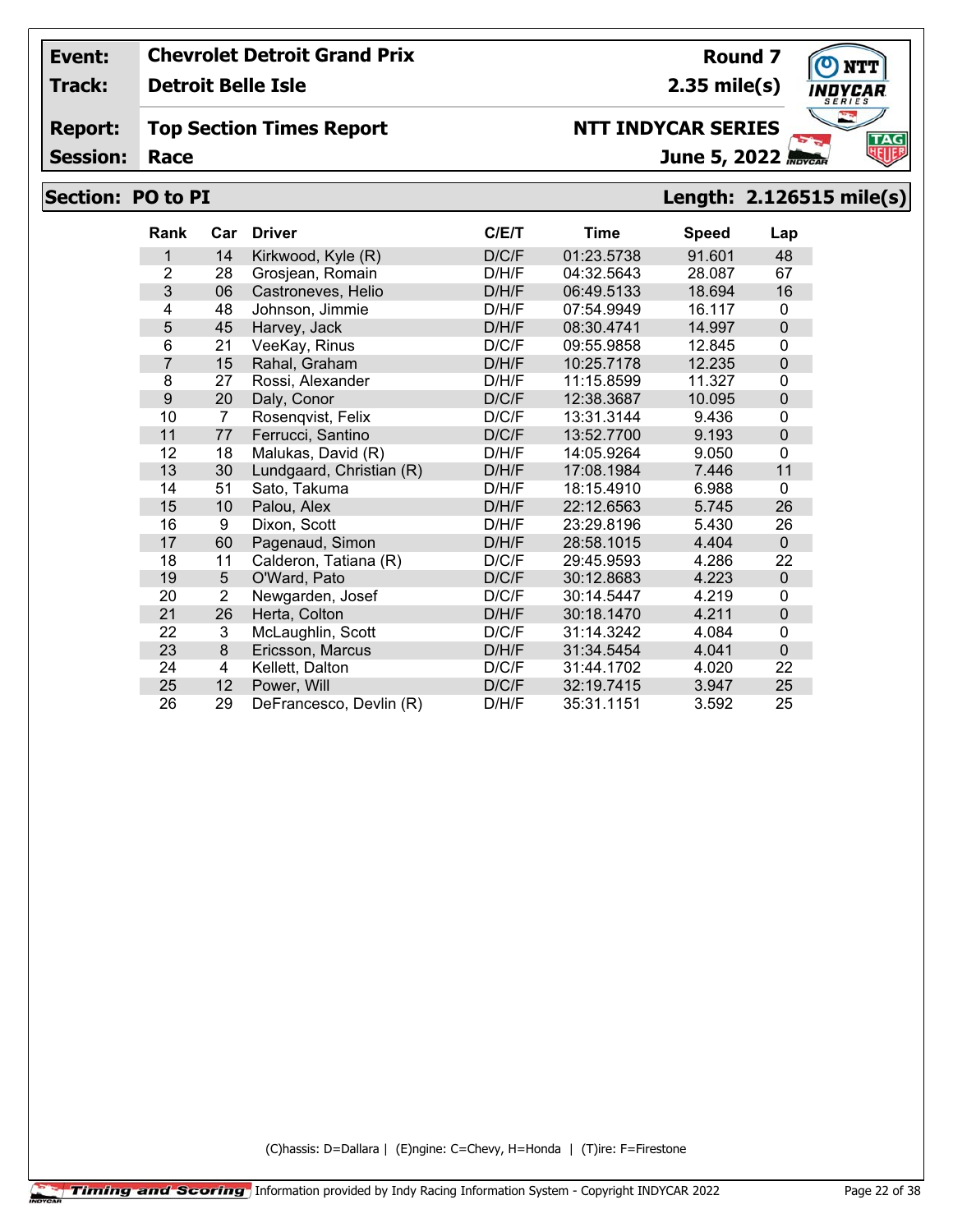**Track: Detroit Belle Isle**

#### **Report: Top Section Times Report**

**Session:**

# **June 5, 2022**

# **Section: SF to I3 Length: 1.032197 mile(s)**

**NTT INDYCAR SERIES**

| <b>Rank</b>    | Car | <b>Driver</b>            | C/ET  | <b>Time</b> | <b>Speed</b> | Lap |
|----------------|-----|--------------------------|-------|-------------|--------------|-----|
| 1              | 18  | Malukas, David (R)       | D/H/F | 00:33.6621  | 110.389      | 50  |
| $\overline{2}$ | 7   | Rosengvist, Felix        | D/C/F | 00:33.7780  | 110.010      | 28  |
| 3              | 12  | Power, Will              | D/C/F | 00:33.7784  | 110.008      | 36  |
| 4              | 51  | Sato, Takuma             | D/H/F | 00:33.8167  | 109.884      | 67  |
| 5              | 2   | Newgarden, Josef         | D/C/F | 00:33.8409  | 109.805      | 41  |
| 6              | 27  | Rossi, Alexander         | D/H/F | 00:33.8950  | 109.630      | 34  |
| $\overline{7}$ | 8   | Ericsson, Marcus         | D/H/F | 00:33.9208  | 109.547      | 32  |
| 8              | 20  | Daly, Conor              | D/C/F | 00:33.9507  | 109.450      | 63  |
| 9              | 5   | O'Ward, Pato             | D/C/F | 00:34.0288  | 109.199      | 42  |
| 10             | 9   | Dixon, Scott             | D/H/F | 00:34.0423  | 109.156      | 54  |
| 11             | 60  | Pagenaud, Simon          | D/H/F | 00:34.0462  | 109.143      | 30  |
| 12             | 30  | Lundgaard, Christian (R) | D/H/F | 00:34.1135  | 108.928      | 32  |
| 13             | 26  | Herta, Colton            | D/H/F | 00:34.1290  | 108.878      | 42  |
| 14             | 21  | VeeKay, Rinus            | D/C/F | 00:34.1310  | 108.872      | 33  |
| 15             | 10  | Palou, Alex              | D/H/F | 00:34.1337  | 108.863      | 57  |
| 16             | 28  | Grosjean, Romain         | D/H/F | 00:34.1775  | 108.724      | 50  |
| 17             | 14  | Kirkwood, Kyle (R)       | D/C/F | 00:34.1914  | 108.680      | 34  |
| 18             | 45  | Harvey, Jack             | D/H/F | 00:34.2277  | 108.564      | 33  |
| 19             | 3   | McLaughlin, Scott        | D/C/F | 00:34.2514  | 108.489      | 31  |
| 20             | 29  | DeFrancesco, Devlin (R)  | D/H/F | 00:34.5261  | 107.626      | 48  |
| 21             | 48  | Johnson, Jimmie          | D/H/F | 00:34.5268  | 107.624      | 42  |
| 22             | 77  | Ferrucci, Santino        | D/C/F | 00:34.5406  | 107.581      | 22  |
| 23             | 11  | Calderon, Tatiana (R)    | D/C/F | 00:34.6145  | 107.351      | 52  |
| 24             | 4   | Kellett, Dalton          | D/C/F | 00:34.6474  | 107.249      | 43  |
| 25             | 06  | Castroneves, Helio       | D/H/F | 00:34.9225  | 106.404      | 3   |
| 26             | 15  | Rahal, Graham            | D/H/F | 00:36.4529  | 101.937      | 0   |

(C)hassis: D=Dallara | (E)ngine: C=Chevy, H=Honda | (T)ire: F=Firestone



**Round 7 2.35 mile(s)**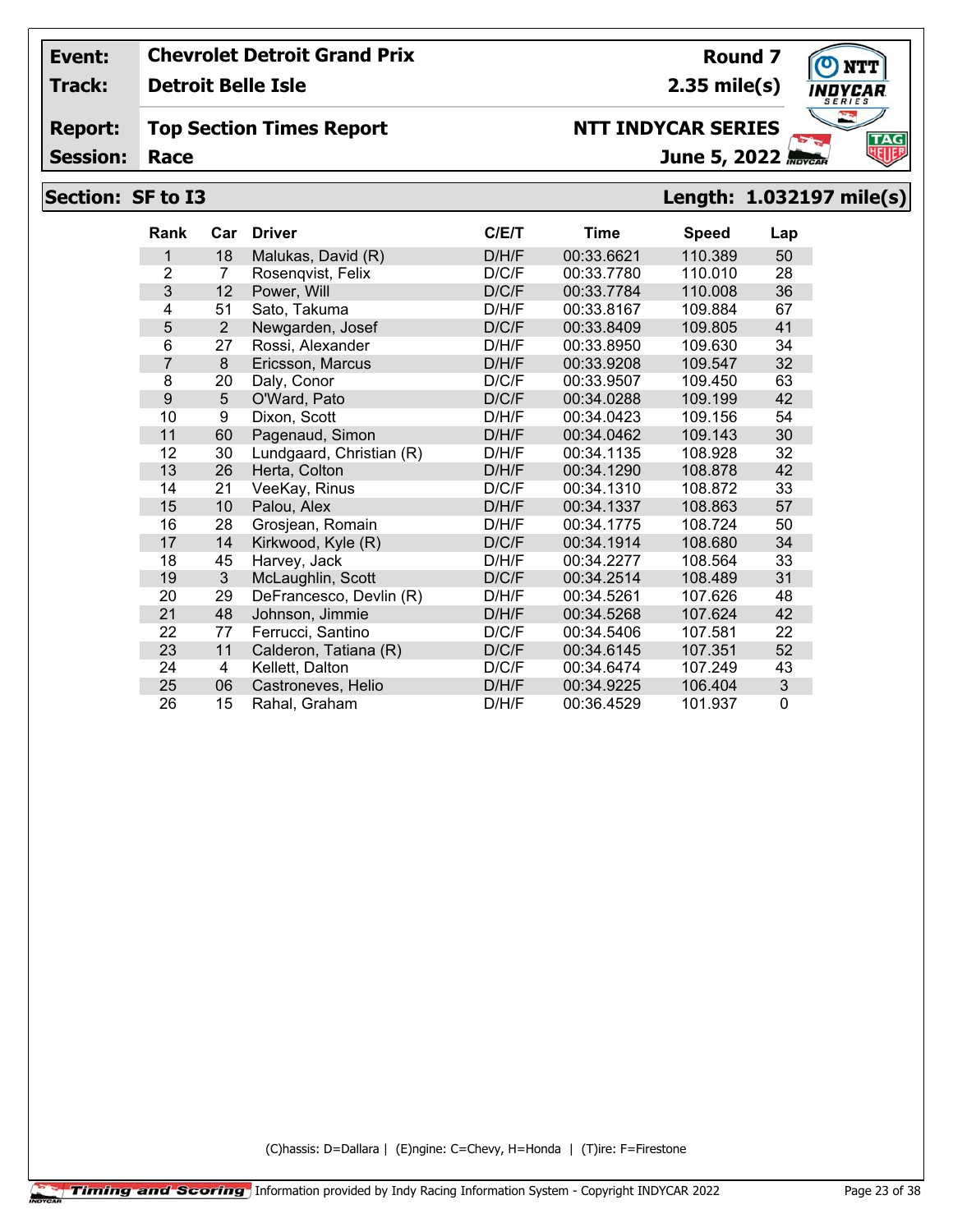**Track: Detroit Belle Isle**

#### **Report: Top Section Times Report**

**Session:**

# **Section: I3 to I6 Length: 0.833144 mile(s)**

| <b>Rank</b>    | Car            | <b>Driver</b>            | C/ET  | Time       | <b>Speed</b> | Lap          |
|----------------|----------------|--------------------------|-------|------------|--------------|--------------|
| 1              | 26             | Herta, Colton            | D/H/F | 00:28.3522 | 105.788      | 43           |
| $\overline{2}$ | 60             | Pagenaud, Simon          | D/H/F | 00:28.5690 | 104.985      | 45           |
| 3              | 5              | O'Ward, Pato             | D/C/F | 00:28.5731 | 104.970      | 41           |
| 4              | 27             | Rossi, Alexander         | D/H/F | 00:28.5867 | 104.920      | 30           |
| 5              | $\overline{7}$ | Rosenqvist, Felix        | D/C/F | 00:28.6323 | 104.753      | 30           |
| 6              | 18             | Malukas, David (R)       | D/H/F | 00:28.6451 | 104.706      | 51           |
| $\overline{7}$ | 8              | Ericsson, Marcus         | D/H/F | 00:28.6527 | 104.678      | 29           |
| 8              | 28             | Grosjean, Romain         | D/H/F | 00:28.7075 | 104.479      | 48           |
| 9              | 51             | Sato, Takuma             | D/H/F | 00:28.7088 | 104.474      | 66           |
| 10             | 20             | Daly, Conor              | D/C/F | 00:28.7188 | 104.437      | 37           |
| 11             | 30             | Lundgaard, Christian (R) | D/H/F | 00:28.7288 | 104.401      | 63           |
| 12             | 12             | Power, Will              | D/C/F | 00:28.7542 | 104.309      | 31           |
| 13             | $\overline{2}$ | Newgarden, Josef         | D/C/F | 00:28.7769 | 104.227      | 41           |
| 14             | 3              | McLaughlin, Scott        | D/C/F | 00:28.7838 | 104.202      | 21           |
| 15             | 21             | VeeKay, Rinus            | D/C/F | 00:28.8173 | 104.080      | 53           |
| 16             | 9              | Dixon, Scott             | D/H/F | 00:28.8383 | 104.005      | 10           |
| 17             | 45             | Harvey, Jack             | D/H/F | 00:28.8900 | 103.819      | 48           |
| 18             | 10             | Palou, Alex              | D/H/F | 00:28.8978 | 103.791      | 55           |
| 19             | 48             | Johnson, Jimmie          | D/H/F | 00:28.8993 | 103.785      | 31           |
| 20             | 14             | Kirkwood, Kyle (R)       | D/C/F | 00:28.9017 | 103.777      | 31           |
| 21             | 77             | Ferrucci, Santino        | D/C/F | 00:29.0458 | 103.262      | 20           |
| 22             | 29             | DeFrancesco, Devlin (R)  | D/H/F | 00:29.1622 | 102.850      | 44           |
| 23             | 06             | Castroneves, Helio       | D/H/F | 00:29.2511 | 102.537      | 18           |
| 24             | 4              | Kellett, Dalton          | D/C/F | 00:29.2746 | 102.455      | 45           |
| 25             | 11             | Calderon, Tatiana (R)    | D/C/F | 00:29.4468 | 101.855      | 49           |
| 26             | 15             | Rahal, Graham            | D/H/F | 00:30.1174 | 99.588       | $\mathbf{0}$ |

(C)hassis: D=Dallara | (E)ngine: C=Chevy, H=Honda | (T)ire: F=Firestone



**Round 7 2.35 mile(s)**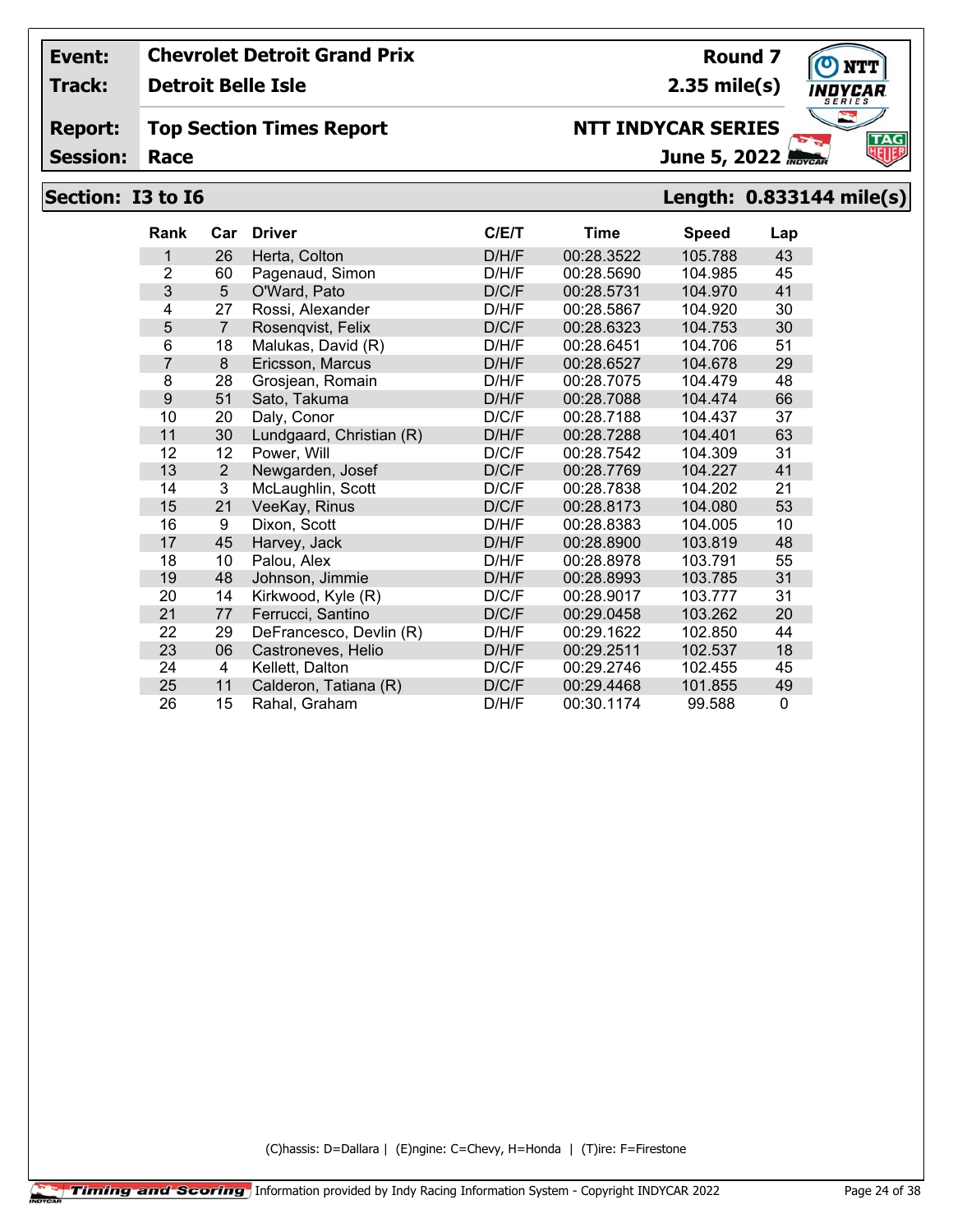**Track: Detroit Belle Isle**

#### **Report: Top Section Times Report**

**Session:**

# **Section: I6 to SF Length: 0.484280 mile(s)**

| Rank           | Car            | <b>Driver</b>            | C/ET  | Time       | <b>Speed</b> | Lap      |
|----------------|----------------|--------------------------|-------|------------|--------------|----------|
| 1              | 21             | VeeKay, Rinus            | D/C/F | 00:13.8481 | 125.895      | 32       |
| $\overline{2}$ | 5              | O'Ward, Pato             | D/C/F | 00:13.9275 | 125.177      | 32       |
| 3              | 27             | Rossi, Alexander         | D/H/F | 00:13.9311 | 125.145      | 68       |
| 4              | 18             | Malukas, David (R)       | D/H/F | 00:13.9460 | 125.011      | 32       |
| 5              | 26             | Herta, Colton            | D/H/F | 00:13.9480 | 124.993      | 41       |
| 6              | 51             | Sato, Takuma             | D/H/F | 00:13.9546 | 124.934      | 66       |
| $\overline{7}$ | 2              | Newgarden, Josef         | D/C/F | 00:13.9817 | 124.692      | 40       |
| 8              | 60             | Pagenaud, Simon          | D/H/F | 00:13.9836 | 124.675      | 39       |
| 9              | 12             | Power, Will              | D/C/F | 00:13.9893 | 124.624      | 44       |
| 10             | 7              | Rosenqvist, Felix        | D/C/F | 00:14.0106 | 124.435      | 42       |
| 11             | 9              | Dixon, Scott             | D/H/F | 00:14.0107 | 124.434      | 16       |
| 12             | 8              | Ericsson, Marcus         | D/H/F | 00:14.0141 | 124.404      | 31       |
| 13             | 28             | Grosjean, Romain         | D/H/F | 00:14.0341 | 124.227      | 45       |
| 14             | 10             | Palou, Alex              | D/H/F | 00:14.0568 | 124.026      | 16       |
| 15             | 14             | Kirkwood, Kyle (R)       | D/C/F | 00:14.0632 | 123.970      | 27       |
| 16             | 20             | Daly, Conor              | D/C/F | 00:14.0703 | 123.907      | 34       |
| 17             | 45             | Harvey, Jack             | D/H/F | 00:14.0749 | 123.867      | 30       |
| 18             | 30             | Lundgaard, Christian (R) | D/H/F | 00:14.0862 | 123.767      | 65       |
| 19             | 3              | McLaughlin, Scott        | D/C/F | 00:14.1289 | 123.393      | 31       |
| 20             | 29             | DeFrancesco, Devlin (R)  | D/H/F | 00:14.1521 | 123.191      | 44       |
| 21             | 77             | Ferrucci, Santino        | D/C/F | 00:14.1950 | 122.819      | 26       |
| 22             | 48             | Johnson, Jimmie          | D/H/F | 00:14.2664 | 122.204      | 31       |
| 23             | $\overline{4}$ | Kellett, Dalton          | D/C/F | 00:14.2949 | 121.960      | 18       |
| 24             | 11             | Calderon, Tatiana (R)    | D/C/F | 00:14.3012 | 121.906      | 52       |
| 25             | 06             | Castroneves, Helio       | D/H/F | 00:14.3066 | 121.860      | 18       |
| 26             | 15             | Rahal, Graham            | D/H/F | 00:14.8283 | 117.573      | $\Omega$ |

(C)hassis: D=Dallara | (E)ngine: C=Chevy, H=Honda | (T)ire: F=Firestone



**Round 7 2.35 mile(s)**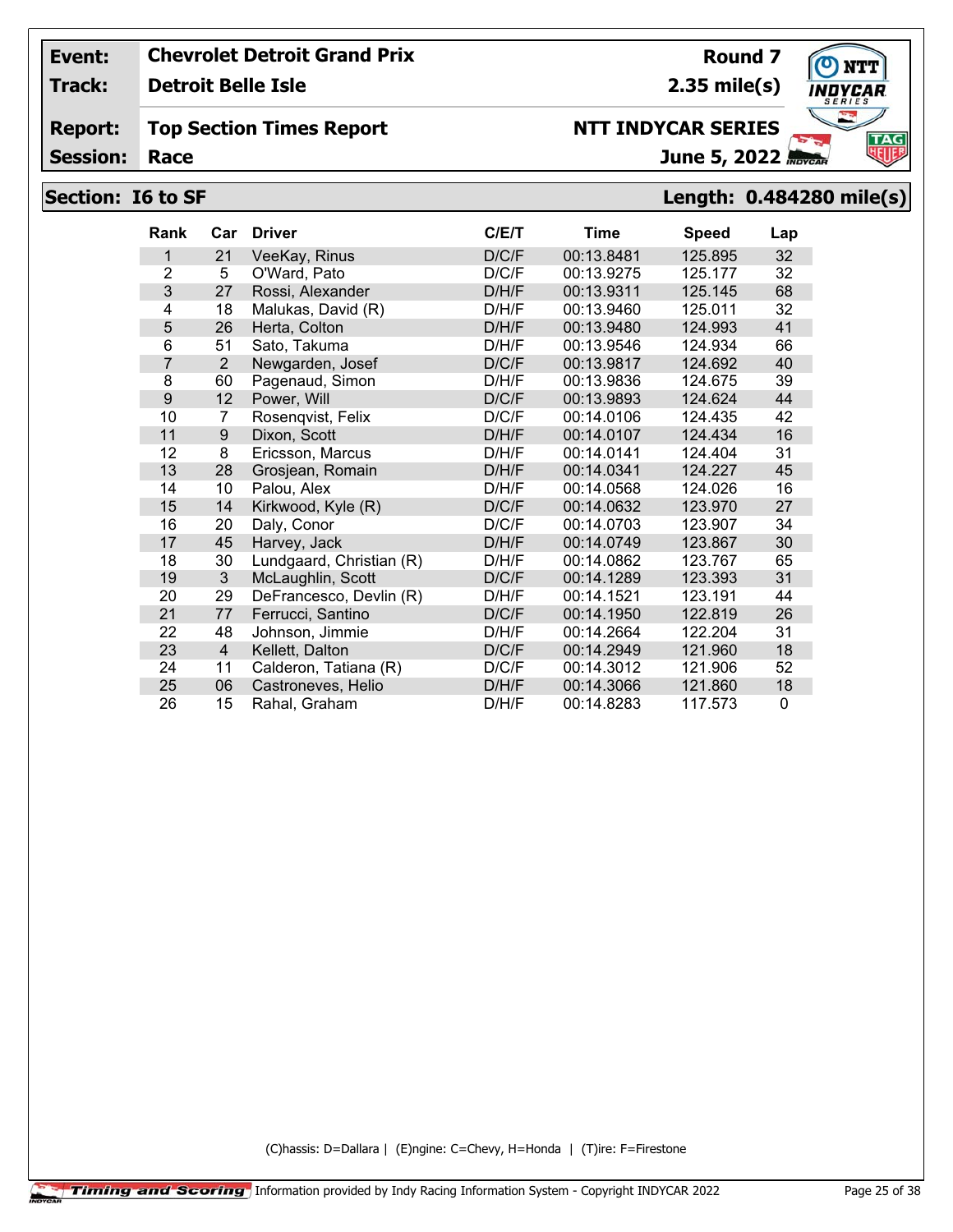**Track:**

**Detroit Belle Isle**

#### **Report: Top Section Times Report**

**Session:**

# **Section: PIC to PI Length: 0.037879 mile(s)**

| Rank           | Car            | <b>Driver</b>            | C/ET  | <b>Time</b> | <b>Speed</b> | Lap |
|----------------|----------------|--------------------------|-------|-------------|--------------|-----|
| 1              | 3              | McLaughlin, Scott        | D/C/F | 00:01.8071  | 75.460       | 43  |
| $\overline{2}$ | 2              | Newgarden, Josef         | D/C/F | 00:01.8845  | 72.361       | 17  |
| 3              | 5              | O'Ward, Pato             | D/C/F | 00:01.9814  | 68.822       | 43  |
| 4              | $\overline{7}$ | Rosenqvist, Felix        | D/C/F | 00:01.9884  | 68.580       | 44  |
| 5              | 60             | Pagenaud, Simon          | D/H/F | 00:02.0275  | 67.257       | 41  |
| 6              | 28             | Grosjean, Romain         | D/H/F | 00:02.0510  | 66.486       | 41  |
| $\overline{7}$ | 45             | Harvey, Jack             | D/H/F | 00:02.0682  | 65.933       | 25  |
| 8              | 26             | Herta, Colton            | D/H/F | 00:02.0795  | 65.575       | 17  |
| 9              | 06             | Castroneves, Helio       | D/H/F | 00:02.0886  | 65.289       | 15  |
| 10             | 12             | Power, Will              | D/C/F | 00:02.1526  | 63.348       | 24  |
| 11             | 30             | Lundgaard, Christian (R) | D/H/F | 00:02.1567  | 63.228       | 43  |
| 12             | 8              | Ericsson, Marcus         | D/H/F | 00:02.1767  | 62.647       | 44  |
| 13             | 9              | Dixon, Scott             | D/H/F | 00:02.1845  | 62.423       | 43  |
| 14             | 21             | VeeKay, Rinus            | D/C/F | 00:02.1879  | 62.326       | 46  |
| 15             | 77             | Ferrucci, Santino        | D/C/F | 00:02.1917  | 62.218       | 28  |
| 16             | 27             | Rossi, Alexander         | D/H/F | 00:02.2130  | 61.619       | 23  |
| 17             | 51             | Sato, Takuma             | D/H/F | 00:02.2321  | 61.092       | 49  |
| 18             | 20             | Daly, Conor              | D/C/F | 00:02.2482  | 60.655       | 25  |
| 19             | 18             | Malukas, David (R)       | D/H/F | 00:02.3162  | 58.874       | 45  |
| 20             | 10             | Palou, Alex              | D/H/F | 00:02.3354  | 58.390       | 25  |
| 21             | 11             | Calderon, Tatiana (R)    | D/C/F | 00:02.3531  | 57.951       | 43  |
| 22             | 14             | Kirkwood, Kyle (R)       | D/C/F | 00:02.3549  | 57.906       | 22  |
| 23             | $\overline{4}$ | Kellett, Dalton          | D/C/F | 00:02.3579  | 57.833       | 21  |
| 24             | 29             | DeFrancesco, Devlin (R)  | D/H/F | 00:02.3874  | 57.118       | 51  |
| 25             | 48             | Johnson, Jimmie          | D/H/F | 00:02.4367  | 55.962       | 26  |
| 26             | 15             | Rahal, Graham            | D/H/F | 00:03.9498  | 34.524       | 1   |

(C)hassis: D=Dallara | (E)ngine: C=Chevy, H=Honda | (T)ire: F=Firestone



**Round 7**

**2.35 mile(s)**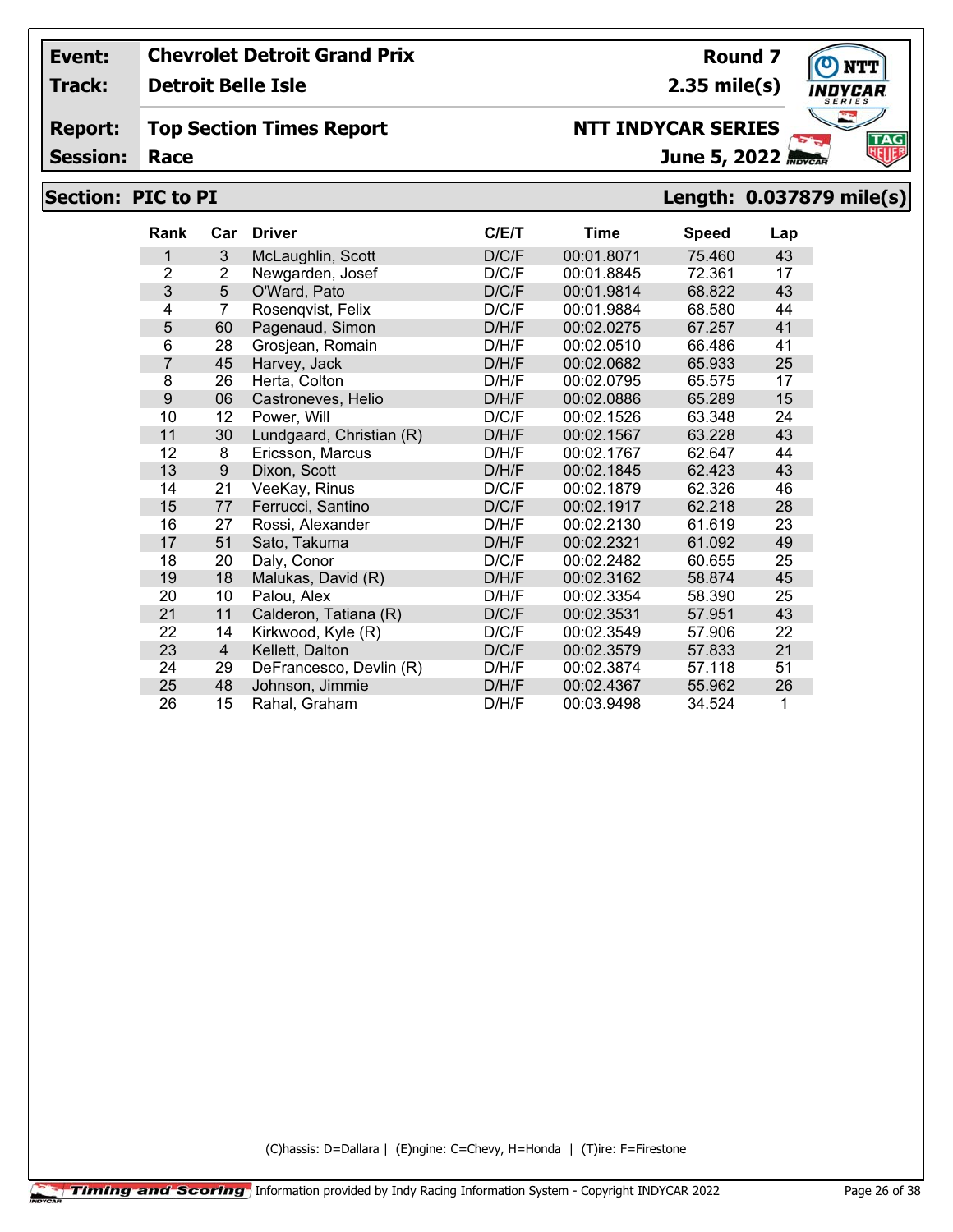**Track: Detroit Belle Isle**

#### **Report: Top Section Times Report**

**Session:**

# **Section: I2 to I3 Length: 0.524432 mile(s)**

| <b>Rank</b>    | Car | <b>Driver</b>            | C/ET  | <b>Time</b> | <b>Speed</b> | Lap |
|----------------|-----|--------------------------|-------|-------------|--------------|-----|
| 1              | 18  | Malukas, David (R)       | D/H/F | 00:20.4501  | 92.320       | 50  |
| $\overline{2}$ | 27  | Rossi, Alexander         | D/H/F | 00:20.4910  | 92.136       | 30  |
| 3              | 7   | Rosenqvist, Felix        | D/C/F | 00:20.5068  | 92.065       | 33  |
| 4              | 20  | Daly, Conor              | D/C/F | 00:20.5199  | 92,006       | 63  |
| 5              | 51  | Sato, Takuma             | D/H/F | 00:20.5581  | 91.835       | 61  |
| 6              | 60  | Pagenaud, Simon          | D/H/F | 00:20.6296  | 91.517       | 43  |
| $\overline{7}$ | 12  | Power, Will              | D/C/F | 00:20.6529  | 91.414       | 36  |
| 8              | 14  | Kirkwood, Kyle (R)       | D/C/F | 00:20.6599  | 91.383       | 33  |
| 9              | 30  | Lundgaard, Christian (R) | D/H/F | 00:20.6950  | 91.228       | 32  |
| 10             | 2   | Newgarden, Josef         | D/C/F | 00:20.6982  | 91.213       | 41  |
| 11             | 8   | Ericsson, Marcus         | D/H/F | 00:20.7158  | 91.136       | 30  |
| 12             | 9   | Dixon, Scott             | D/H/F | 00:20.7206  | 91.115       | 55  |
| 13             | 21  | VeeKay, Rinus            | D/C/F | 00:20.7212  | 91.112       | 52  |
| 14             | 26  | Herta, Colton            | D/H/F | 00:20.7417  | 91.022       | 30  |
| 15             | 3   | McLaughlin, Scott        | D/C/F | 00:20.7924  | 90.800       | 20  |
| 16             | 28  | Grosjean, Romain         | D/H/F | 00:20.8046  | 90.747       | 45  |
| 17             | 10  | Palou, Alex              | D/H/F | 00:20.8158  | 90.698       | 50  |
| 18             | 45  | Harvey, Jack             | D/H/F | 00:20.8286  | 90.642       | 33  |
| 19             | 5   | O'Ward, Pato             | D/C/F | 00:20.8580  | 90.515       | 42  |
| 20             | 77  | Ferrucci, Santino        | D/C/F | 00:20.9979  | 89.912       | 22  |
| 21             | 11  | Calderon, Tatiana (R)    | D/C/F | 00:21.0173  | 89.829       | 52  |
| 22             | 4   | Kellett, Dalton          | D/C/F | 00:21.1186  | 89.398       | 43  |
| 23             | 29  | DeFrancesco, Devlin (R)  | D/H/F | 00:21.1272  | 89.361       | 48  |
| 24             | 48  | Johnson, Jimmie          | D/H/F | 00:21.1554  | 89.242       | 42  |
| 25             | 06  | Castroneves, Helio       | D/H/F | 00:21.2565  | 88.818       | 18  |
| 26             | 15  | Rahal, Graham            | D/H/F | 00:22.3821  | 84.351       | 0   |

(C)hassis: D=Dallara | (E)ngine: C=Chevy, H=Honda | (T)ire: F=Firestone



**Round 7 2.35 mile(s)**

June 5, 2022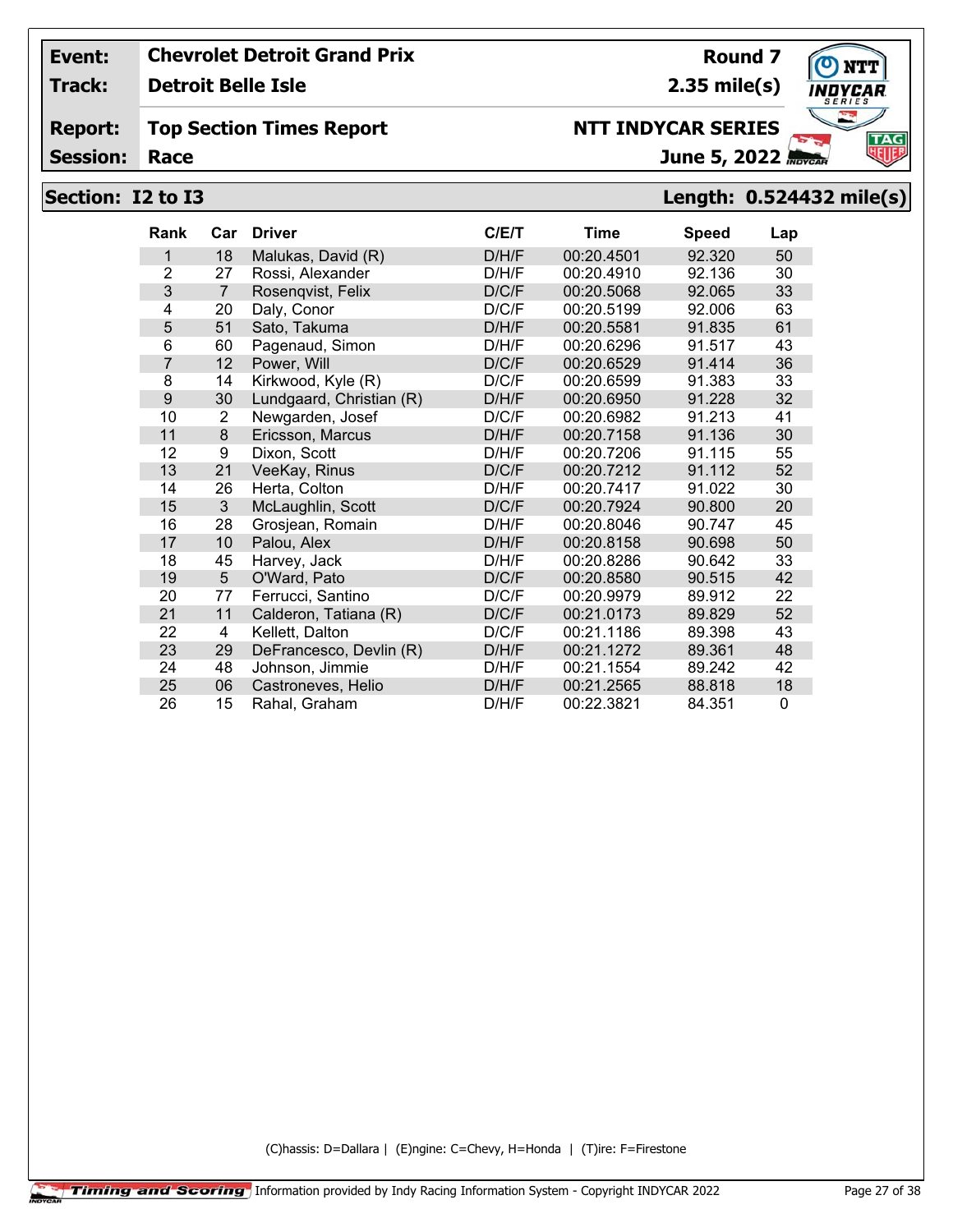**Track: Detroit Belle Isle**

#### **Report: Top Section Times Report**

**Session:**

# **Section: I7T to I7 Length: 0.018939 mile(s)**

| <b>Rank</b>    | Car            | <b>Driver</b>            | C/E/T | Time       | Speed   | Lap          |
|----------------|----------------|--------------------------|-------|------------|---------|--------------|
| 1              | 5              | O'Ward, Pato             | D/C/F | 00:00.5348 | 127.490 | 32           |
| $\overline{2}$ | 21             | VeeKay, Rinus            | D/C/F | 00:00.5375 | 126.850 | 34           |
| 3              | 26             | Herta, Colton            | D/H/F | 00:00.5386 | 126.591 | 41           |
| 4              | 27             | Rossi, Alexander         | D/H/F | 00:00.5400 | 126.263 | 68           |
| 5              | 18             | Malukas, David (R)       | D/H/F | 00:00.5412 | 125.983 | 35           |
| 6              | 7              | Rosenqvist, Felix        | D/C/F | 00:00.5413 | 125.959 | 32           |
| $\overline{7}$ | 60             | Pagenaud, Simon          | D/H/F | 00:00.5418 | 125.843 | 50           |
| 8              | 9              | Dixon, Scott             | D/H/F | 00:00.5423 | 125.727 | 50           |
| 9              | 28             | Grosjean, Romain         | D/H/F | 00:00.5433 | 125.496 | 40           |
| 10             | 2              | Newgarden, Josef         | D/C/F | 00:00.5435 | 125.450 | 31           |
| 11             | 3              | McLaughlin, Scott        | D/C/F | 00:00.5446 | 125.196 | 40           |
| 12             | 8              | Ericsson, Marcus         | D/H/F | 00:00.5447 | 125.173 | 29           |
| 13             | 12             | Power, Will              | D/C/F | 00:00.5453 | 125.035 | 37           |
| 14             | 20             | Daly, Conor              | D/C/F | 00:00.5462 | 124.829 | 34           |
| 15             | 10             | Palou, Alex              | D/H/F | 00:00.5463 | 124.807 | 59           |
| 16             | 51             | Sato, Takuma             | D/H/F | 00:00.5464 | 124.784 | 60           |
| 17             | 45             | Harvey, Jack             | D/H/F | 00:00.5467 | 124.715 | 18           |
| 18             | 14             | Kirkwood, Kyle (R)       | D/C/F | 00:00.5472 | 124.601 | 20           |
| 19             | 30             | Lundgaard, Christian (R) | D/H/F | 00:00.5482 | 124.374 | 33           |
| 20             | 77             | Ferrucci, Santino        | D/C/F | 00:00.5488 | 124.238 | 11           |
| 21             | 29             | DeFrancesco, Devlin (R)  | D/H/F | 00:00.5491 | 124.170 | 44           |
| 22             | 48             | Johnson, Jimmie          | D/H/F | 00:00.5537 | 123.139 | 31           |
| 23             | $\overline{4}$ | Kellett, Dalton          | D/C/F | 00:00.5537 | 123.139 | 18           |
| 24             | 06             | Castroneves, Helio       | D/H/F | 00:00.5539 | 123.094 | 18           |
| 25             | 11             | Calderon, Tatiana (R)    | D/C/F | 00:00.5547 | 122.917 | 51           |
| 26             | 15             | Rahal, Graham            | D/H/F | 00:00.5745 | 118.680 | $\mathbf{0}$ |

(C)hassis: D=Dallara | (E)ngine: C=Chevy, H=Honda | (T)ire: F=Firestone



**Round 7 2.35 mile(s)**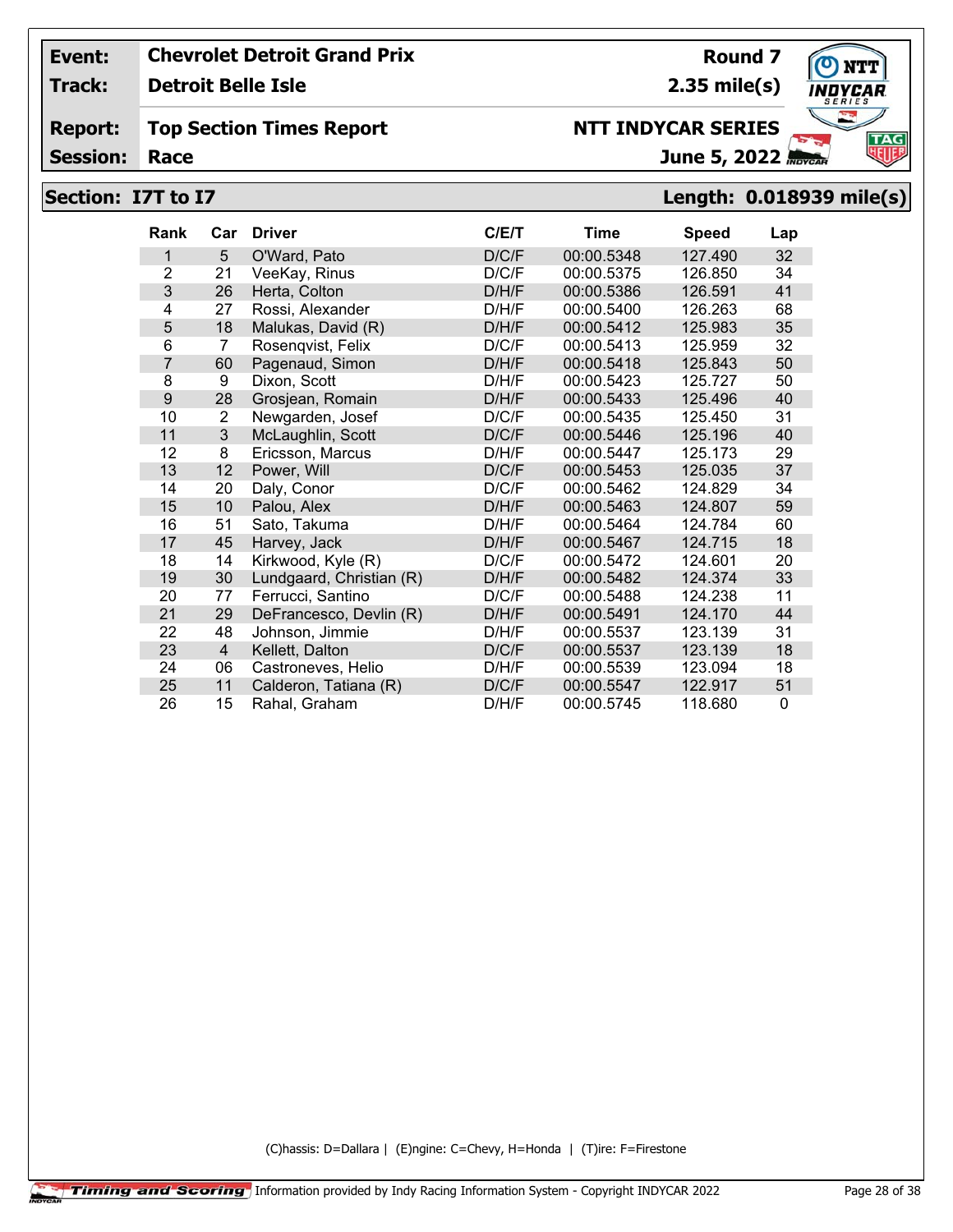**Track: Detroit Belle Isle**

#### **Report: Top Section Times Report**

**Session:**

# **Section: PO to POC Length: 0.048864 mile(s)**

| <b>Rank</b>      | Car            | <b>Driver</b>            | C/E/T | Time       | <b>Speed</b> | Lap         |
|------------------|----------------|--------------------------|-------|------------|--------------|-------------|
| 1                | 60             | Pagenaud, Simon          | D/H/F | 00:02.6484 | 66.421       | 42          |
| $\overline{2}$   | 3              | McLaughlin, Scott        | D/C/F | 00:02.6914 | 65.360       | 44          |
| 3                | 20             | Daly, Conor              | D/C/F | 00:02.7082 | 64.954       | 45          |
| 4                | 9              | Dixon, Scott             | D/H/F | 00:02.7147 | 64.799       | 44          |
| 5                | 21             | VeeKay, Rinus            | D/C/F | 00:02.7199 | 64.675       | 47          |
| 6                | 8              | Ericsson, Marcus         | D/H/F | 00:02.7209 | 64.651       | 45          |
| $\overline{7}$   | 45             | Harvey, Jack             | D/H/F | 00:02.7234 | 64.592       | 45          |
| 8                | 18             | Malukas, David (R)       | D/H/F | 00:02.7236 | 64.587       | 46          |
| $\boldsymbol{9}$ | 28             | Grosjean, Romain         | D/H/F | 00:02.7345 | 64.330       | 42          |
| 10               | 26             | Herta, Colton            | D/H/F | 00:02.7474 | 64.027       | 44          |
| 11               | 06             | Castroneves, Helio       | D/H/F | 00:02.7689 | 63.530       | 16          |
| 12               | 5              | O'Ward, Pato             | D/C/F | 00:02.7905 | 63.039       | 18          |
| 13               | 51             | Sato, Takuma             | D/H/F | 00:02.7926 | 62.991       | 9           |
| 14               | 30             | Lundgaard, Christian (R) | D/H/F | 00:02.8070 | 62.668       | 11          |
| 15               | 27             | Rossi, Alexander         | D/H/F | 00:02.8107 | 62.586       | 46          |
| 16               | 29             | DeFrancesco, Devlin (R)  | D/H/F | 00:02.8207 | 62.364       | 52          |
| 17               | 48             | Johnson, Jimmie          | D/H/F | 00:02.8366 | 62.014       | 27          |
| 18               | 7              | Rosenqvist, Felix        | D/C/F | 00:02.8542 | 61.632       | 23          |
| 19               | $\overline{2}$ | Newgarden, Josef         | D/C/F | 00:02.8846 | 60.982       | 44          |
| 20               | 14             | Kirkwood, Kyle (R)       | D/C/F | 00:02.8909 | 60.849       | 23          |
| 21               | 77             | Ferrucci, Santino        | D/C/F | 00:02.8990 | 60.679       | 29          |
| 22               | 11             | Calderon, Tatiana (R)    | D/C/F | 00:02.9241 | 60.158       | 22          |
| 23               | 4              | Kellett, Dalton          | D/C/F | 00:02.9248 | 60.144       | 22          |
| 24               | 12             | Power, Will              | D/C/F | 00:03.1084 | 56.592       | 25          |
| 25               | 10             | Palou, Alex              | D/H/F | 00:03.1660 | 55.562       | 26          |
| 26               | 15             | Rahal, Graham            | D/H/F | 00:03.3122 | 53.109       | $\mathbf 0$ |

(C)hassis: D=Dallara | (E)ngine: C=Chevy, H=Honda | (T)ire: F=Firestone



**Round 7**

**2.35 mile(s)**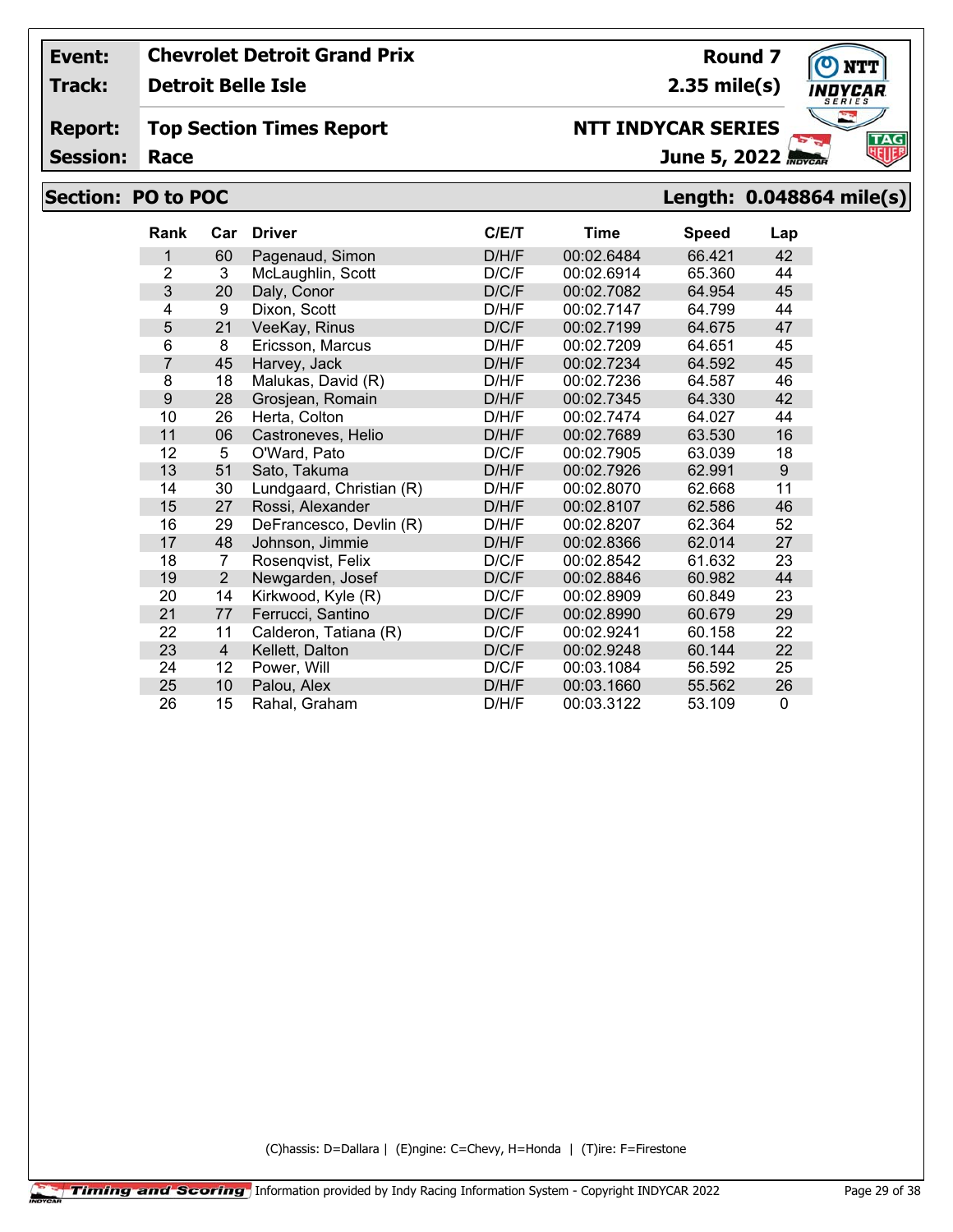**Track: Detroit Belle Isle**

#### **Report: Top Section Times Report**

**Session:**

# **Section: I1 to I2A Length: 0.133333 mile(s)**

| <b>Rank</b>    | Car            | <b>Driver</b>            | C/ET  | Time       | <b>Speed</b> | Lap            |
|----------------|----------------|--------------------------|-------|------------|--------------|----------------|
| 1              | 18             | Malukas, David (R)       | D/H/F | 00:04.0039 | 119.883      | 50             |
| $\overline{2}$ | 12             | Power, Will              | D/C/F | 00:04.0287 | 119.145      | 37             |
| 3              | 5              | O'Ward, Pato             | D/C/F | 00:04.0427 | 118.733      | 29             |
| 4              | 51             | Sato, Takuma             | D/H/F | 00:04.0609 | 118.200      | 62             |
| 5              | 8              | Ericsson, Marcus         | D/H/F | 00:04.0629 | 118.142      | 33             |
| 6              | 48             | Johnson, Jimmie          | D/H/F | 00:04.0734 | 117.838      | 30             |
| $\overline{7}$ | $\overline{7}$ | Rosenqvist, Felix        | D/C/F | 00:04.0843 | 117.523      | 31             |
| 8              | 9              | Dixon, Scott             | D/H/F | 00:04.0935 | 117.259      | 54             |
| 9              | $\overline{2}$ | Newgarden, Josef         | D/C/F | 00:04.0962 | 117.182      | 41             |
| 10             | 28             | Grosjean, Romain         | D/H/F | 00:04.0992 | 117.096      | 26             |
| 11             | 60             | Pagenaud, Simon          | D/H/F | 00:04.1082 | 116.839      | 57             |
| 12             | 26             | Herta, Colton            | D/H/F | 00:04.1092 | 116.811      | 60             |
| 13             | 29             | DeFrancesco, Devlin (R)  | D/H/F | 00:04.1149 | 116.649      | 15             |
| 14             | 10             | Palou, Alex              | D/H/F | 00:04.1367 | 116.035      | 57             |
| 15             | 27             | Rossi, Alexander         | D/H/F | 00:04.1481 | 115.716      | 28             |
| 16             | 21             | VeeKay, Rinus            | D/C/F | 00:04.1490 | 115.691      | 31             |
| 17             | 45             | Harvey, Jack             | D/H/F | 00:04.1552 | 115.518      | 33             |
| 18             | 14             | Kirkwood, Kyle (R)       | D/C/F | 00:04.1590 | 115.412      | 44             |
| 19             | 30             | Lundgaard, Christian (R) | D/H/F | 00:04.1665 | 115.205      | 56             |
| 20             | 20             | Daly, Conor              | D/C/F | 00:04.1762 | 114.937      | 54             |
| 21             | 3              | McLaughlin, Scott        | D/C/F | 00:04.1790 | 114.860      | 31             |
| 22             | 77             | Ferrucci, Santino        | D/C/F | 00:04.1996 | 114.297      | 13             |
| 23             | 06             | Castroneves, Helio       | D/H/F | 00:04.2151 | 113.876      | $\overline{2}$ |
| 24             | 4              | Kellett, Dalton          | D/C/F | 00:04.2196 | 113.755      | 44             |
| 25             | 11             | Calderon, Tatiana (R)    | D/C/F | 00:04.2345 | 113.355      | 51             |
| 26             | 15             | Rahal, Graham            | D/H/F | 00:04.4391 | 108.130      | 0              |

(C)hassis: D=Dallara | (E)ngine: C=Chevy, H=Honda | (T)ire: F=Firestone



**Round 7 2.35 mile(s)**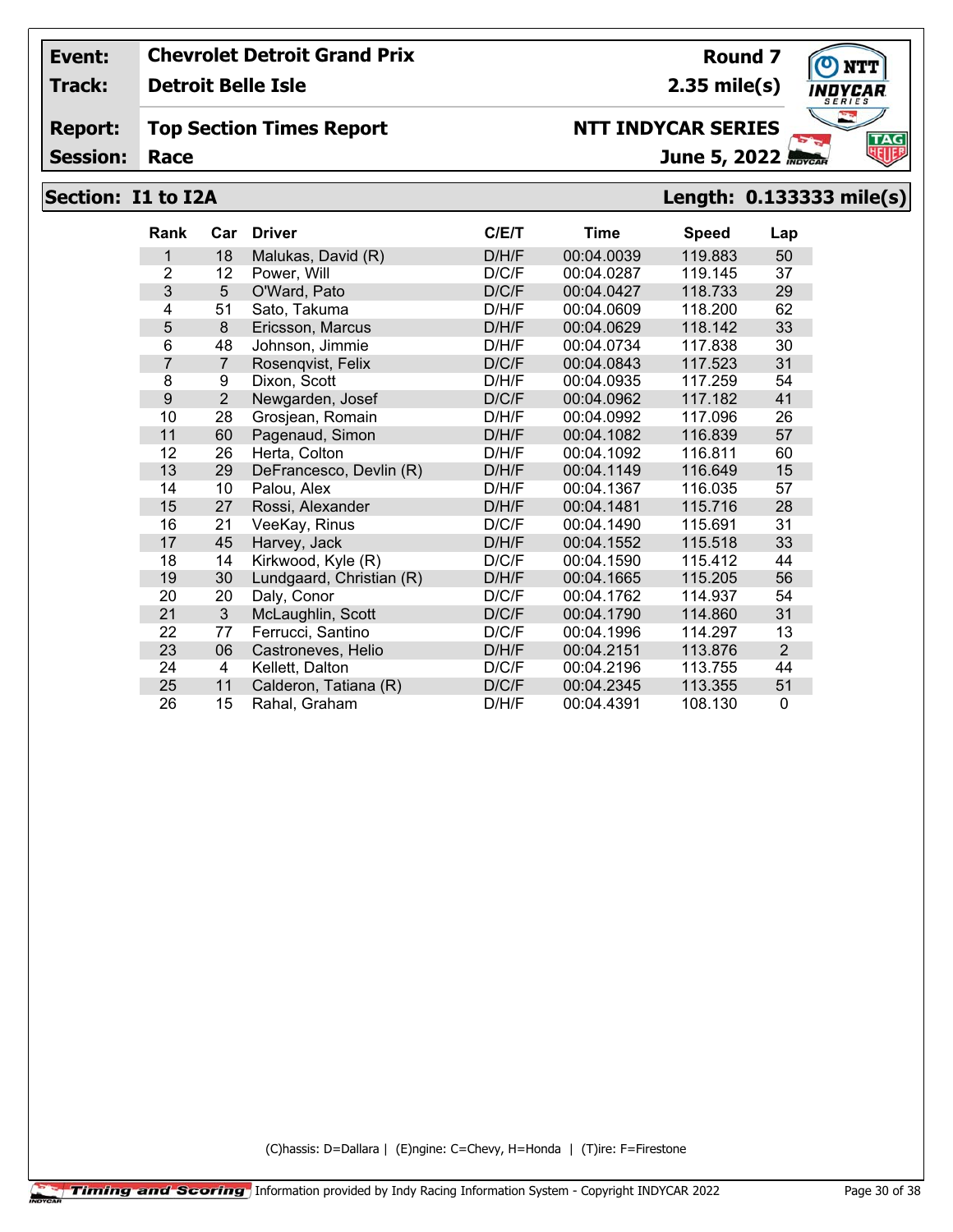**Track: Detroit Belle Isle**

#### **Report: Top Section Times Report**

**Session:**

# June 5, 2022

## **Section: I2A to I2 Length: 0.275000 mile(s)**

| <b>Rank</b>    | Car            | <b>Driver</b>            | C/ET  | Time       | <b>Speed</b> | Lap      |
|----------------|----------------|--------------------------|-------|------------|--------------|----------|
| 1              | 12             | Power, Will              | D/C/F | 00:06.3518 | 155.861      | 33       |
| $\overline{2}$ | 8              | Ericsson, Marcus         | D/H/F | 00:06.3603 | 155.653      | 57       |
| 3              | 5              | O'Ward, Pato             | D/C/F | 00:06.3649 | 155.541      | 26       |
| 4              | 26             | Herta, Colton            | D/H/F | 00:06.3697 | 155.423      | 57       |
| 5              | 51             | Sato, Takuma             | D/H/F | 00:06.3730 | 155.343      | 44       |
| 6              | 27             | Rossi, Alexander         | D/H/F | 00:06.3767 | 155.253      | 42       |
| $\overline{7}$ | 60             | Pagenaud, Simon          | D/H/F | 00:06.3964 | 154.775      | 41       |
| 8              | 77             | Ferrucci, Santino        | D/C/F | 00:06.3987 | 154.719      | 12       |
| 9              | 18             | Malukas, David (R)       | D/H/F | 00:06.4141 | 154.347      | 16       |
| 10             | 7              | Rosenqvist, Felix        | D/C/F | 00:06.4175 | 154.266      | 58       |
| 11             | 2              | Newgarden, Josef         | D/C/F | 00:06.4176 | 154.263      | 43       |
| 12             | 29             | DeFrancesco, Devlin (R)  | D/H/F | 00:06.4255 | 154.074      | 51       |
| 13             | 9              | Dixon, Scott             | D/H/F | 00:06.4281 | 154.011      | 6        |
| 14             | 14             | Kirkwood, Kyle (R)       | D/C/F | 00:06.4329 | 153.896      | 47       |
| 15             | $\overline{4}$ | Kellett, Dalton          | D/C/F | 00:06.4330 | 153.894      | 39       |
| 16             | 21             | VeeKay, Rinus            | D/C/F | 00:06.4382 | 153.770      | 6        |
| 17             | 10             | Palou, Alex              | D/H/F | 00:06.4448 | 153.612      | 32       |
| 18             | 45             | Harvey, Jack             | D/H/F | 00:06.4519 | 153.443      | 31       |
| 19             | 48             | Johnson, Jimmie          | D/H/F | 00:06.4797 | 152.785      | 13       |
| 20             | 30             | Lundgaard, Christian (R) | D/H/F | 00:06.4814 | 152.745      | 68       |
| 21             | 20             | Daly, Conor              | D/C/F | 00:06.4878 | 152.594      | 2        |
| 22             | 28             | Grosjean, Romain         | D/H/F | 00:06.4954 | 152.416      | 52       |
| 23             | 3              | McLaughlin, Scott        | D/C/F | 00:06.5065 | 152.156      | 4        |
| 24             | 06             | Castroneves, Helio       | D/H/F | 00:06.5545 | 151.041      | 3        |
| 25             | 11             | Calderon, Tatiana (R)    | D/C/F | 00:06.6234 | 149.470      | 55       |
| 26             | 15             | Rahal, Graham            | D/H/F | 00:06.6689 | 148.450      | $\Omega$ |

(C)hassis: D=Dallara | (E)ngine: C=Chevy, H=Honda | (T)ire: F=Firestone



**Round 7 2.35 mile(s)**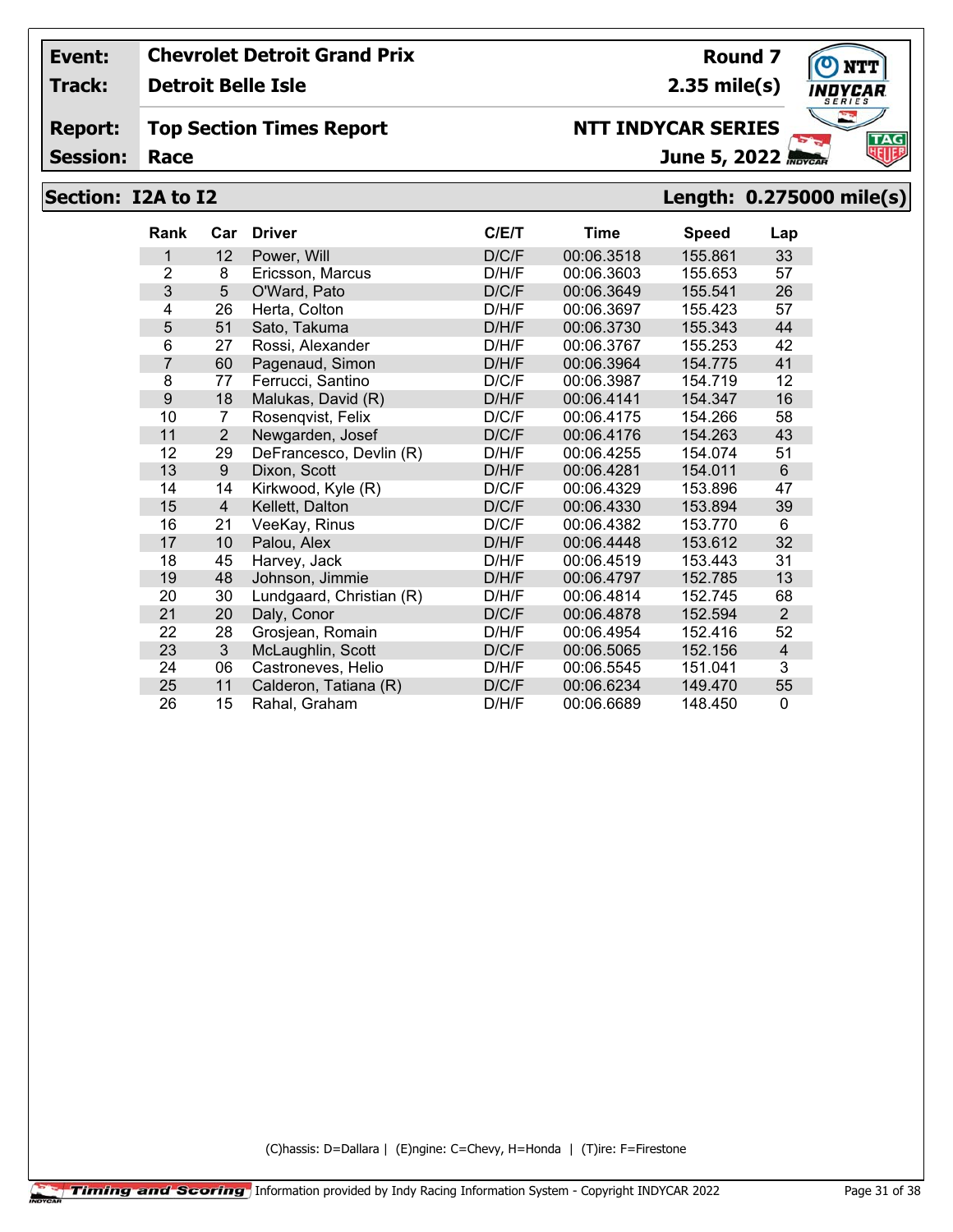**Track: Detroit Belle Isle**

#### **Report: Top Section Times Report**

**Session:**

## **Section: I3A to I3B Length: 0.111742 mile(s)**

| <b>Rank</b>    | Car | <b>Driver</b>            | C/E/T | <b>Time</b> | <b>Speed</b> | Lap          |
|----------------|-----|--------------------------|-------|-------------|--------------|--------------|
| 1              | 51  | Sato, Takuma             | D/H/F | 00:04.2254  | 95.203       | 61           |
| $\overline{2}$ | 18  | Malukas, David (R)       | D/H/F | 00:04.2428  | 94.813       | 29           |
| 3              | 14  | Kirkwood, Kyle (R)       | D/C/F | 00:04.2525  | 94.597       | 30           |
| 4              | 2   | Newgarden, Josef         | D/C/F | 00:04.2545  | 94.552       | 48           |
| 5              | 27  | Rossi, Alexander         | D/H/F | 00:04.2660  | 94.297       | 34           |
| 6              | 8   | Ericsson, Marcus         | D/H/F | 00:04.2717  | 94.172       | 47           |
| $\overline{7}$ | 20  | Daly, Conor              | D/C/F | 00:04.2717  | 94.172       | 57           |
| 8              | 7   | Rosenqvist, Felix        | D/C/F | 00:04.2727  | 94.150       | 30           |
| 9              | 10  | Palou, Alex              | D/H/F | 00:04.2834  | 93.914       | 57           |
| 10             | 21  | VeeKay, Rinus            | D/C/F | 00:04.2852  | 93.875       | 51           |
| 11             | 9   | Dixon, Scott             | D/H/F | 00:04.3008  | 93.534       | 54           |
| 12             | 28  | Grosjean, Romain         | D/H/F | 00:04.3016  | 93.517       | 21           |
| 13             | 5   | O'Ward, Pato             | D/C/F | 00:04.3024  | 93.500       | 56           |
| 14             | 26  | Herta, Colton            | D/H/F | 00:04.3057  | 93.428       | 31           |
| 15             | 45  | Harvey, Jack             | D/H/F | 00:04.3100  | 93.335       | 32           |
| 16             | 12  | Power, Will              | D/C/F | 00:04.3214  | 93.089       | 36           |
| 17             | 30  | Lundgaard, Christian (R) | D/H/F | 00:04.3223  | 93.069       | 32           |
| 18             | 11  | Calderon, Tatiana (R)    | D/C/F | 00:04.3324  | 92.852       | 54           |
| 19             | 60  | Pagenaud, Simon          | D/H/F | 00:04.3386  | 92.719       | 29           |
| 20             | 48  | Johnson, Jimmie          | D/H/F | 00:04.3402  | 92.685       | 31           |
| 21             | 77  | Ferrucci, Santino        | D/C/F | 00:04.3635  | 92.190       | 20           |
| 22             | 3   | McLaughlin, Scott        | D/C/F | 00:04.3717  | 92.017       | 26           |
| 23             | 06  | Castroneves, Helio       | D/H/F | 00:04.4068  | 91.285       | 5            |
| 24             | 4   | Kellett, Dalton          | D/C/F | 00:04.4123  | 91.171       | 48           |
| 25             | 29  | DeFrancesco, Devlin (R)  | D/H/F | 00:04.4352  | 90.700       | 4            |
| 26             | 15  | Rahal, Graham            | D/H/F | 00:04.7926  | 83.936       | $\mathbf{0}$ |

(C)hassis: D=Dallara | (E)ngine: C=Chevy, H=Honda | (T)ire: F=Firestone



**Round 7 2.35 mile(s)**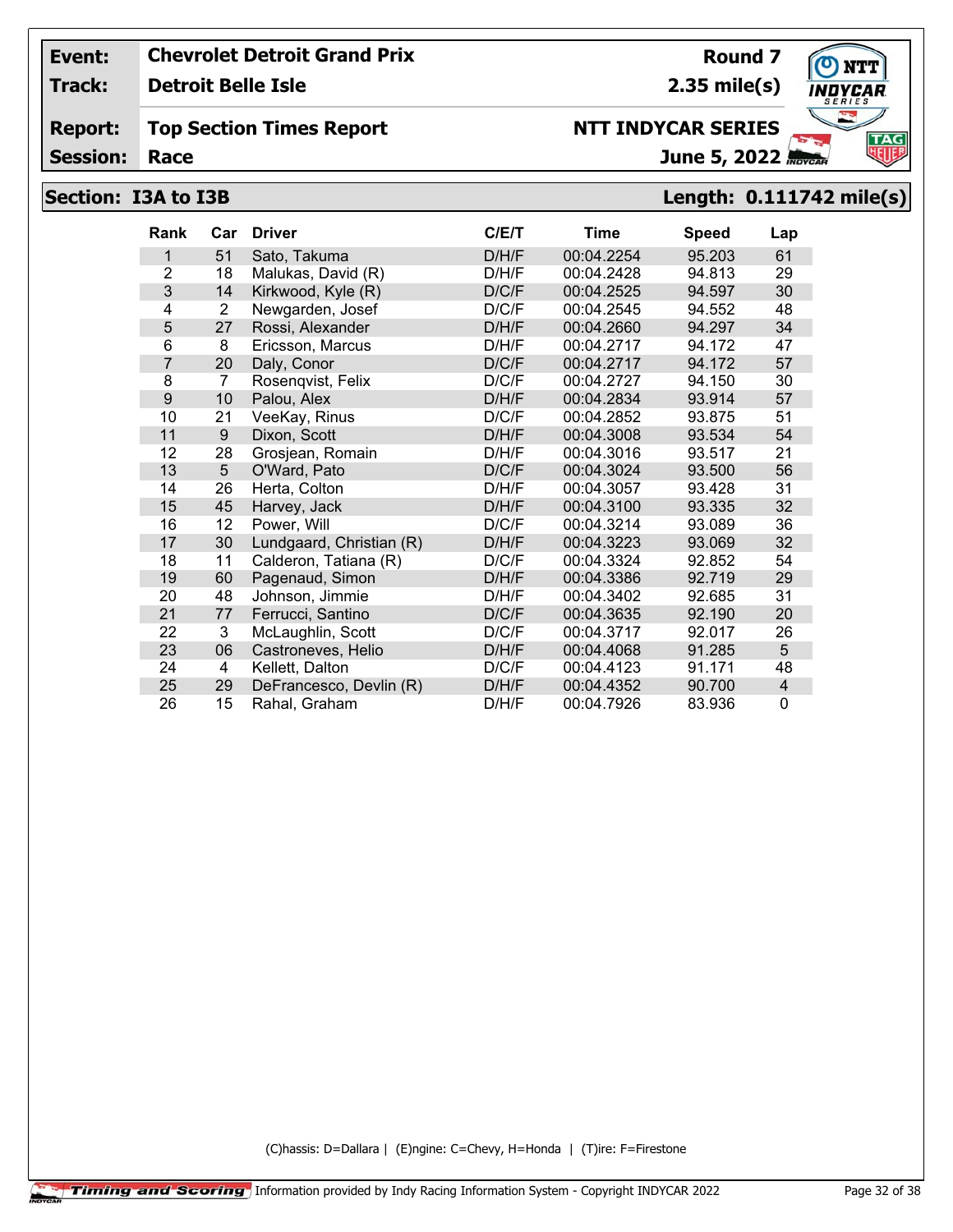**Track: Detroit Belle Isle**

#### **Report: Top Section Times Report**

**Session:**

# **Section: I3C to I3 Length: 0.075947 mile(s)**

| <b>Rank</b> | Car            | <b>Driver</b>            | C/ET  | <b>Time</b> | <b>Speed</b> | Lap            |
|-------------|----------------|--------------------------|-------|-------------|--------------|----------------|
| 1           | 3              | McLaughlin, Scott        | D/C/F | 00:03.5054  | 77.997       | 21             |
| 2           | 14             | Kirkwood, Kyle (R)       | D/C/F | 00:03.5067  | 77.968       | 33             |
| 3           | $\overline{7}$ | Rosenqvist, Felix        | D/C/F | 00:03.5127  | 77.834       | 29             |
| 4           | $\overline{2}$ | Newgarden, Josef         | D/C/F | 00:03.5180  | 77.717       | 34             |
| 5           | 20             | Daly, Conor              | D/C/F | 00:03.5186  | 77.704       | 35             |
| 6           | 27             | Rossi, Alexander         | D/H/F | 00:03.5220  | 77.629       | 49             |
| 7           | 18             | Malukas, David (R)       | D/H/F | 00:03.5331  | 77.385       | 50             |
| 8           | 30             | Lundgaard, Christian (R) | D/H/F | 00:03.5375  | 77.289       | 28             |
| 9           | 12             | Power, Will              | D/C/F | 00:03.5432  | 77.164       | 36             |
| 10          | 9              | Dixon, Scott             | D/H/F | 00:03.5436  | 77.156       | 52             |
| 11          | 60             | Pagenaud, Simon          | D/H/F | 00:03.5453  | 77.119       | 24             |
| 12          | 8              | Ericsson, Marcus         | D/H/F | 00:03.5658  | 76.675       | 23             |
| 13          | 21             | VeeKay, Rinus            | D/C/F | 00:03.5660  | 76.671       | 48             |
| 14          | 51             | Sato, Takuma             | D/H/F | 00:03.5691  | 76.604       | 38             |
| 15          | 10             | Palou, Alex              | D/H/F | 00:03.5717  | 76.549       | 48             |
| 16          | 5              | O'Ward, Pato             | D/C/F | 00:03.5756  | 76.465       | 34             |
| 17          | 45             | Harvey, Jack             | D/H/F | 00:03.5757  | 76.463       | 32             |
| 18          | 26             | Herta, Colton            | D/H/F | 00:03.5882  | 76.197       | 24             |
| 19          | 28             | Grosjean, Romain         | D/H/F | 00:03.5885  | 76.190       | 47             |
| 20          | 77             | Ferrucci, Santino        | D/C/F | 00:03.5987  | 75.974       | 16             |
| 21          | $\overline{4}$ | Kellett, Dalton          | D/C/F | 00:03.6110  | 75.716       | 33             |
| 22          | 29             | DeFrancesco, Devlin (R)  | D/H/F | 00:03.6150  | 75.632       | 47             |
| 23          | 11             | Calderon, Tatiana (R)    | D/C/F | 00:03.6167  | 75.596       | 46             |
| 24          | 48             | Johnson, Jimmie          | D/H/F | 00:03.6382  | 75.150       | 43             |
| 25          | 06             | Castroneves, Helio       | D/H/F | 00:03.6428  | 75.055       | $\mathfrak{B}$ |
| 26          | 15             | Rahal, Graham            | D/H/F | 00:03.8890  | 70.303       | $\Omega$       |

(C)hassis: D=Dallara | (E)ngine: C=Chevy, H=Honda | (T)ire: F=Firestone



**Round 7 2.35 mile(s)**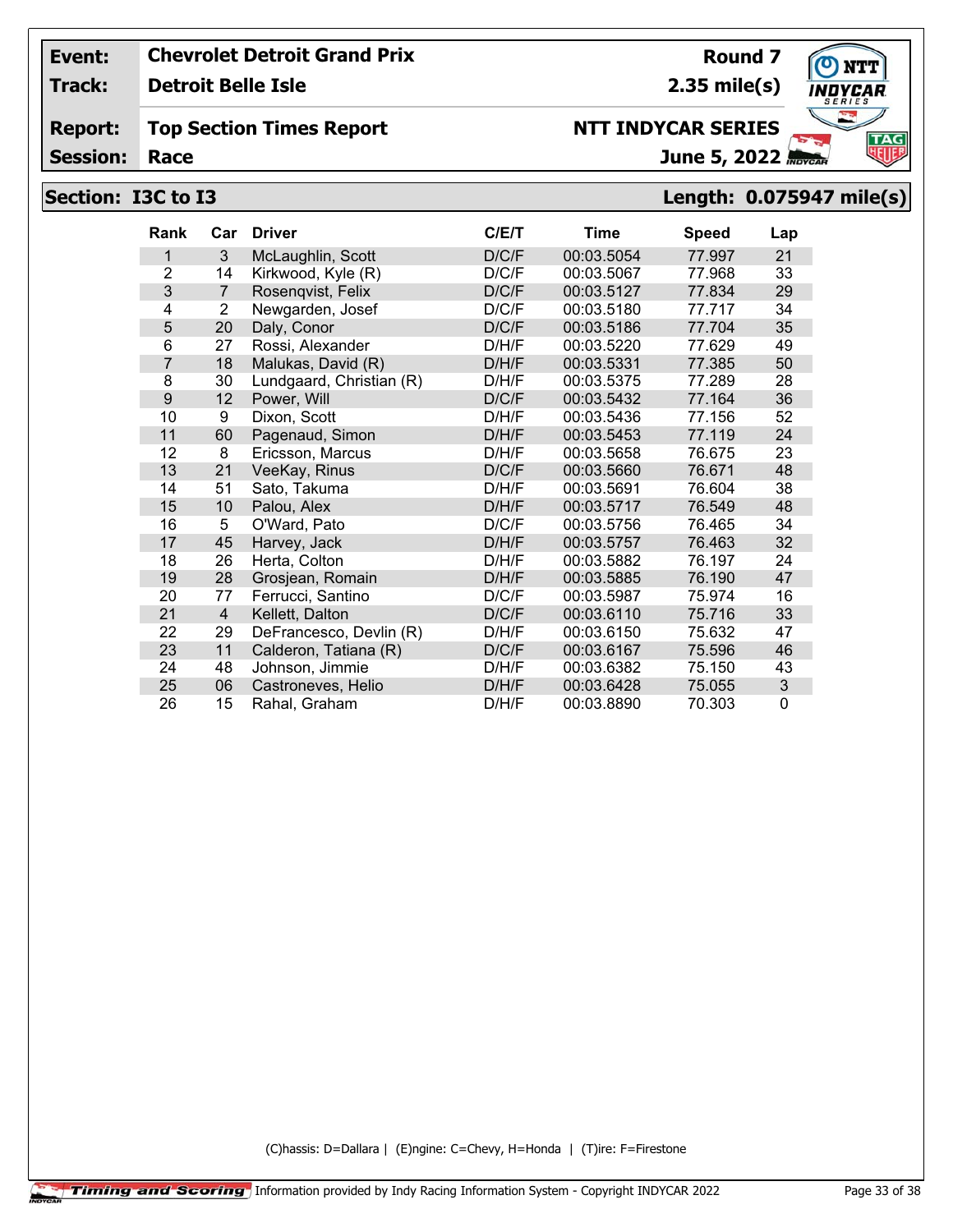**Track: Detroit Belle Isle**

#### **Report: Top Section Times Report**

**Session:**

# **Section: I4 to I5A Length: 0.157955 mile(s)**

| <b>Rank</b>    | Car            | <b>Driver</b>            | C/ET  | Time       | Speed   | Lap            |
|----------------|----------------|--------------------------|-------|------------|---------|----------------|
| 1              | 18             | Malukas, David (R)       | D/H/F | 00:05.4708 | 103.940 | 51             |
| $\overline{2}$ | 10             | Palou, Alex              | D/H/F | 00:05.4819 | 103.730 | 29             |
| 3              | $\overline{7}$ | Rosenqvist, Felix        | D/C/F | 00:05.4907 | 103.564 | 30             |
| 4              | 20             | Daly, Conor              | D/C/F | 00:05.5064 | 103.268 | 37             |
| 5              | 12             | Power, Will              | D/C/F | 00:05.5225 | 102.967 | 30             |
| 6              | 26             | Herta, Colton            | D/H/F | 00:05.5226 | 102.965 | 47             |
| $\overline{7}$ | 8              | Ericsson, Marcus         | D/H/F | 00:05.5239 | 102.941 | 29             |
| 8              | 51             | Sato, Takuma             | D/H/F | 00:05.5260 | 102.902 | 66             |
| 9              | 77             | Ferrucci, Santino        | D/C/F | 00:05.5300 | 102.828 | $\overline{7}$ |
| 10             | 21             | VeeKay, Rinus            | D/C/F | 00:05.5314 | 102.802 | 53             |
| 11             | 60             | Pagenaud, Simon          | D/H/F | 00:05.5373 | 102.692 | 45             |
| 12             | 27             | Rossi, Alexander         | D/H/F | 00:05.5405 | 102.633 | 30             |
| 13             | 45             | Harvey, Jack             | D/H/F | 00:05.5468 | 102.516 | 32             |
| 14             | 5              | O'Ward, Pato             | D/C/F | 00:05.5541 | 102.381 | 28             |
| 15             | 30             | Lundgaard, Christian (R) | D/H/F | 00:05.5564 | 102.339 | 32             |
| 16             | 3              | McLaughlin, Scott        | D/C/F | 00:05.5619 | 102.238 | 46             |
| 17             | 28             | Grosjean, Romain         | D/H/F | 00:05.5629 | 102.219 | 21             |
| 18             | 14             | Kirkwood, Kyle (R)       | D/C/F | 00:05.5856 | 101.804 | 19             |
| 19             | 9              | Dixon, Scott             | D/H/F | 00:05.5952 | 101.629 | 57             |
| 20             | $\overline{2}$ | Newgarden, Josef         | D/C/F | 00:05.6280 | 101.037 | 47             |
| 21             | 29             | DeFrancesco, Devlin (R)  | D/H/F | 00:05.6385 | 100.849 | 37             |
| 22             | 48             | Johnson, Jimmie          | D/H/F | 00:05.6431 | 100.767 | 29             |
| 23             | 06             | Castroneves, Helio       | D/H/F | 00:05.7320 | 99.204  | 19             |
| 24             | 11             | Calderon, Tatiana (R)    | D/C/F | 00:05.7326 | 99.193  | 46             |
| 25             | $\overline{4}$ | Kellett, Dalton          | D/C/F | 00:05.7478 | 98.931  | 48             |
| 26             | 15             | Rahal, Graham            | D/H/F | 00:06.0137 | 94.557  | $\Omega$       |

(C)hassis: D=Dallara | (E)ngine: C=Chevy, H=Honda | (T)ire: F=Firestone



**Round 7 2.35 mile(s)**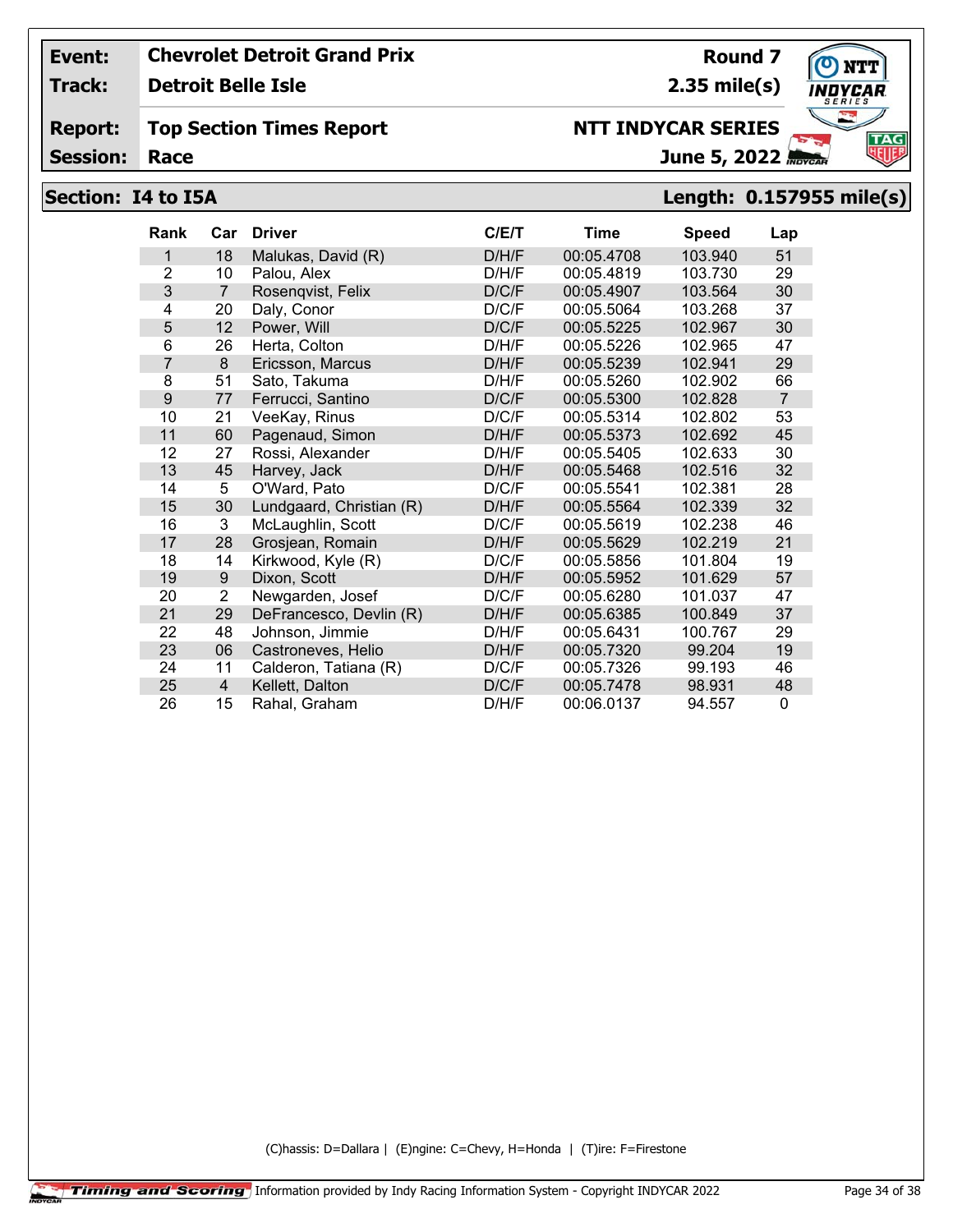**Track: Detroit Belle Isle**

#### **Report: Top Section Times Report**

**Session:**

# **Section: I5A to I5 Length: 0.132765 mile(s)**

| <b>Rank</b>    | Car            | <b>Driver</b>            | C/E/T | <b>Time</b> | <b>Speed</b> | Lap |
|----------------|----------------|--------------------------|-------|-------------|--------------|-----|
| 1              | 26             | Herta, Colton            | D/H/F | 00:05.6973  | 83.891       | 43  |
| $\overline{2}$ | 18             | Malukas, David (R)       | D/H/F | 00:05.7157  | 83.621       | 50  |
| 3              | 5              | O'Ward, Pato             | D/C/F | 00:05.7297  | 83.417       | 39  |
| 4              | 27             | Rossi, Alexander         | D/H/F | 00:05.7313  | 83.394       | 29  |
| 5              | 60             | Pagenaud, Simon          | D/H/F | 00:05.7376  | 83.302       | 32  |
| 6              | 7              | Rosenqvist, Felix        | D/C/F | 00:05.7453  | 83.191       | 52  |
| $\overline{7}$ | $\overline{2}$ | Newgarden, Josef         | D/C/F | 00:05.7609  | 82.965       | 41  |
| 8              | 51             | Sato, Takuma             | D/H/F | 00:05.7827  | 82.652       | 61  |
| 9              | 3              | McLaughlin, Scott        | D/C/F | 00:05.7848  | 82.622       | 26  |
| 10             | 12             | Power, Will              | D/C/F | 00:05.7855  | 82.612       | 42  |
| 11             | 20             | Daly, Conor              | D/C/F | 00:05.7856  | 82.611       | 56  |
| 12             | 14             | Kirkwood, Kyle (R)       | D/C/F | 00:05.7866  | 82.597       | 47  |
| 13             | 30             | Lundgaard, Christian (R) | D/H/F | 00:05.7866  | 82.597       | 28  |
| 14             | 8              | Ericsson, Marcus         | D/H/F | 00:05.7926  | 82.511       | 24  |
| 15             | 21             | VeeKay, Rinus            | D/C/F | 00:05.7936  | 82.497       | 30  |
| 16             | 28             | Grosjean, Romain         | D/H/F | 00:05.7956  | 82.469       | 48  |
| 17             | 9              | Dixon, Scott             | D/H/F | 00:05.8143  | 82.203       | 56  |
| 18             | 10             | Palou, Alex              | D/H/F | 00:05.8257  | 82.042       | 55  |
| 19             | 48             | Johnson, Jimmie          | D/H/F | 00:05.8599  | 81.564       | 30  |
| 20             | 29             | DeFrancesco, Devlin (R)  | D/H/F | 00:05.8645  | 81.500       | 42  |
| 21             | 4              | Kellett, Dalton          | D/C/F | 00:05.8675  | 81.458       | 43  |
| 22             | 45             | Harvey, Jack             | D/H/F | 00:05.8715  | 81.402       | 52  |
| 23             | 11             | Calderon, Tatiana (R)    | D/C/F | 00:05.8855  | 81.209       | 61  |
| 24             | 77             | Ferrucci, Santino        | D/C/F | 00:05.9250  | 80.667       | 28  |
| 25             | 06             | Castroneves, Helio       | D/H/F | 00:05.9550  | 80.261       | 19  |
| 26             | 15             | Rahal, Graham            | D/H/F | 00:06.1588  | 77.605       | 0   |

(C)hassis: D=Dallara | (E)ngine: C=Chevy, H=Honda | (T)ire: F=Firestone



**Round 7 2.35 mile(s)**

June 5, 2022 **NTT INDYCAR SERIES**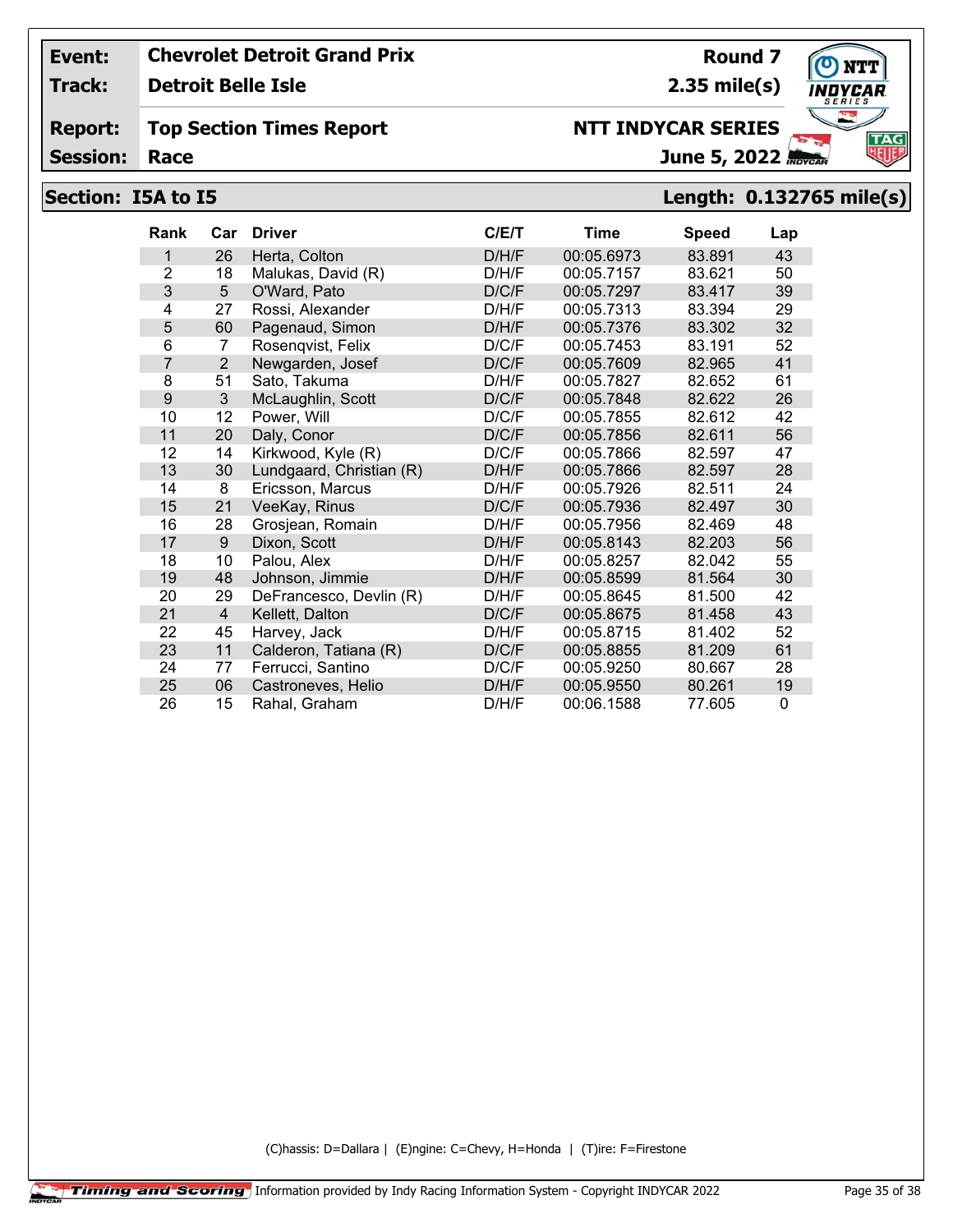**Track: Detroit Belle Isle**

#### **Report: Top Section Times Report**

**Session:**

# **NTT INDYCAR SERIES**

**Round 7**

June 5, 2022

**2.35 mile(s)**

# **Section: I6 to I7A Length: 0.142614 mile(s)**

| <b>Rank</b>    | Car            | <b>Driver</b>            | C/E/T | Time       | <b>Speed</b> | Lap      |
|----------------|----------------|--------------------------|-------|------------|--------------|----------|
| 1              | 21             | VeeKay, Rinus            | D/C/F | 00:04.9427 | 103.872      | 49       |
| $\overline{2}$ | 51             | Sato, Takuma             | D/H/F | 00:04.9788 | 103.119      | 66       |
| 3              | 9              | Dixon, Scott             | D/H/F | 00:04.9872 | 102.945      | 16       |
| 4              | 12             | Power, Will              | D/C/F | 00:04.9959 | 102.766      | 56       |
| 5              | 27             | Rossi, Alexander         | D/H/F | 00:04.9982 | 102.719      | 52       |
| 6              | 18             | Malukas, David (R)       | D/H/F | 00:04.9984 | 102.715      | 30       |
| $\overline{7}$ | 26             | Herta, Colton            | D/H/F | 00:05.0077 | 102.524      | 46       |
| 8              | 10             | Palou. Alex              | D/H/F | 00:05.0116 | 102.444      | 16       |
| 9              | 14             | Kirkwood, Kyle (R)       | D/C/F | 00:05.0172 | 102.330      | 27       |
| 10             | 60             | Pagenaud, Simon          | D/H/F | 00:05.0291 | 102.088      | 29       |
| 11             | $\overline{7}$ | Rosenqvist, Felix        | D/C/F | 00:05.0312 | 102.045      | 29       |
| 12             | 2              | Newgarden, Josef         | D/C/F | 00:05.0349 | 101.970      | 39       |
| 13             | 8              | Ericsson, Marcus         | D/H/F | 00:05.0383 | 101.901      | 46       |
| 14             | 30             | Lundgaard, Christian (R) | D/H/F | 00:05.0388 | 101.891      | 50       |
| 15             | 45             | Harvey, Jack             | D/H/F | 00:05.0441 | 101.784      | 51       |
| 16             | 5              | O'Ward, Pato             | D/C/F | 00:05.0458 | 101.750      | 32       |
| 17             | 20             | Daly, Conor              | D/C/F | 00:05.0612 | 101.440      | 31       |
| 18             | 28             | Grosjean, Romain         | D/H/F | 00:05.0654 | 101.356      | 45       |
| 19             | 29             | DeFrancesco, Devlin (R)  | D/H/F | 00:05.1106 | 100.460      | 44       |
| 20             | 48             | Johnson, Jimmie          | D/H/F | 00:05.1124 | 100.424      | 43       |
| 21             | $\mathbf{3}$   | McLaughlin, Scott        | D/C/F | 00:05.1133 | 100.407      | 21       |
| 22             | 06             | Castroneves, Helio       | D/H/F | 00:05.1200 | 100.275      | 4        |
| 23             | 77             | Ferrucci, Santino        | D/C/F | 00:05.1310 | 100.060      | 21       |
| 24             | 4              | Kellett, Dalton          | D/C/F | 00:05.1454 | 99.780       | 18       |
| 25             | 11             | Calderon, Tatiana (R)    | D/C/F | 00:05.1639 | 99.423       | 52       |
| 26             | 15             | Rahal, Graham            | D/H/F | 00:05.3816 | 95.401       | $\Omega$ |

(C)hassis: D=Dallara | (E)ngine: C=Chevy, H=Honda | (T)ire: F=Firestone

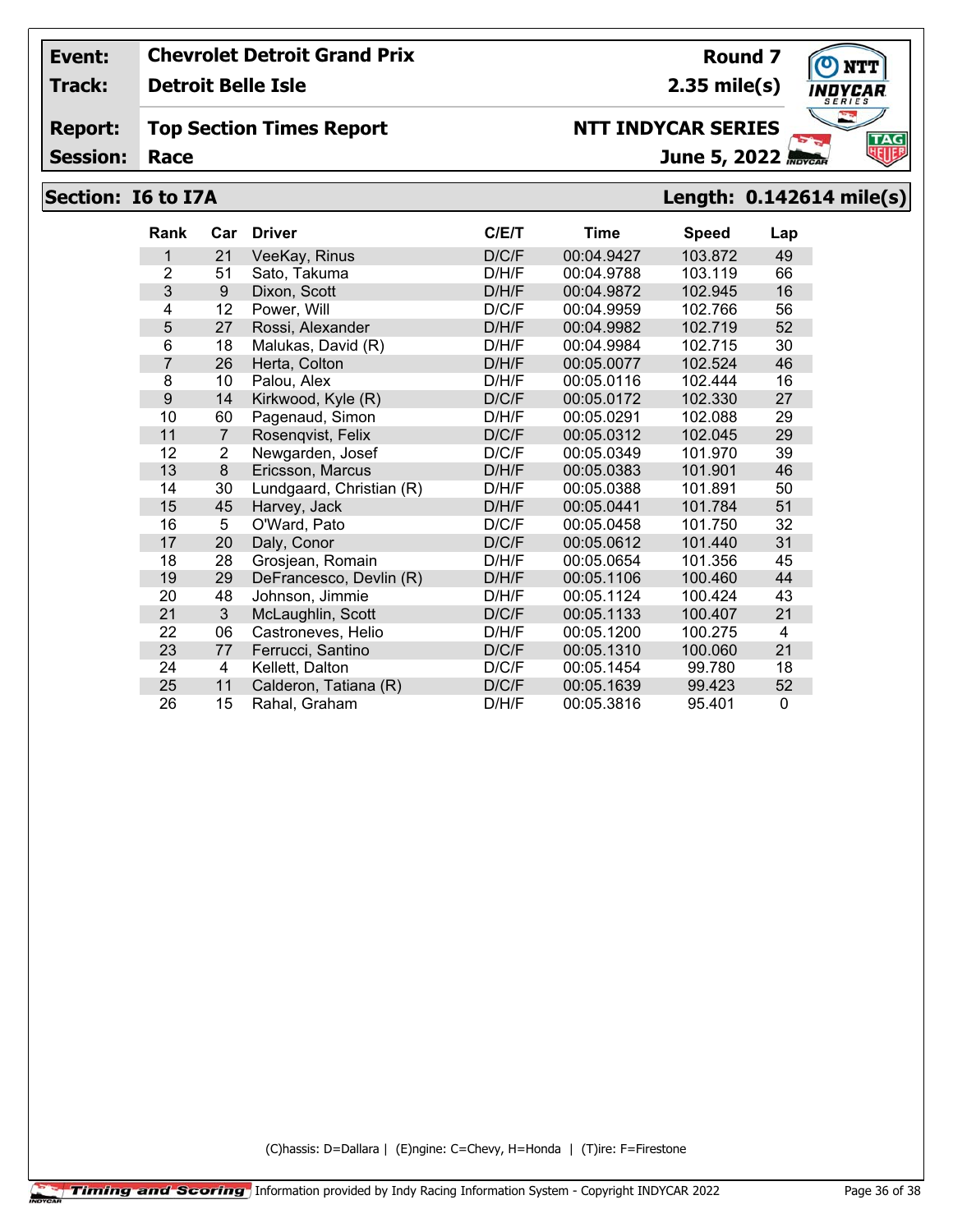**Track: Detroit Belle Isle**

#### **Report: Top Section Times Report**

**Session:**

# June 5, 2022

## **Section: I7A to I7 Length: 0.105682 mile(s)**

| <b>Rank</b> | Car            | <b>Driver</b>            | C/E/T | Time       | <b>Speed</b> | Lap |
|-------------|----------------|--------------------------|-------|------------|--------------|-----|
| 1           | 5              | O'Ward, Pato             | D/C/F | 00:03.2826 | 115.900      | 32  |
| 2           | 21             | VeeKay, Rinus            | D/C/F | 00:03.2961 | 115.426      | 32  |
| 3           | 26             | Herta, Colton            | D/H/F | 00:03.3045 | 115.132      | 41  |
| 4           | 27             | Rossi, Alexander         | D/H/F | 00:03.3059 | 115.084      | 7   |
| 5           | 12             | Power, Will              | D/C/F | 00:03.3175 | 114.681      | 37  |
| 6           | 18             | Malukas, David (R)       | D/H/F | 00:03.3208 | 114.567      | 32  |
| 7           | 2              | Newgarden, Josef         | D/C/F | 00:03.3264 | 114.374      | 31  |
| 8           | 51             | Sato, Takuma             | D/H/F | 00:03.3273 | 114.343      | 66  |
| 9           | 60             | Pagenaud, Simon          | D/H/F | 00:03.3278 | 114.326      | 50  |
| 10          | 8              | Ericsson, Marcus         | D/H/F | 00:03.3423 | 113.830      | 29  |
| 11          | $\overline{7}$ | Rosenqvist, Felix        | D/C/F | 00:03.3429 | 113.810      | 32  |
| 12          | 28             | Grosjean, Romain         | D/H/F | 00:03.3435 | 113.789      | 45  |
| 13          | 20             | Daly, Conor              | D/C/F | 00:03.3462 | 113.697      | 34  |
| 14          | 45             | Harvey, Jack             | D/H/F | 00:03.3693 | 112.918      | 18  |
| 15          | $\mathbf{3}$   | McLaughlin, Scott        | D/C/F | 00:03.3709 | 112.864      | 31  |
| 16          | 29             | DeFrancesco, Devlin (R)  | D/H/F | 00:03.3783 | 112.617      | 47  |
| 17          | 9              | Dixon, Scott             | D/H/F | 00:03.3882 | 112.288      | 16  |
| 18          | 10             | Palou, Alex              | D/H/F | 00:03.3907 | 112.205      | 56  |
| 19          | 14             | Kirkwood, Kyle (R)       | D/C/F | 00:03.3954 | 112.050      | 27  |
| 20          | 30             | Lundgaard, Christian (R) | D/H/F | 00:03.4023 | 111.823      | 56  |
| 21          | 77             | Ferrucci, Santino        | D/C/F | 00:03.4413 | 110.555      | 3   |
| 22          | 06             | Castroneves, Helio       | D/H/F | 00:03.4432 | 110.494      | 18  |
| 23          | 48             | Johnson, Jimmie          | D/H/F | 00:03.4564 | 110.072      | 33  |
| 24          | 11             | Calderon, Tatiana (R)    | D/C/F | 00:03.4589 | 109.993      | 52  |
| 25          | $\overline{4}$ | Kellett, Dalton          | D/C/F | 00:03.4708 | 109.616      | 18  |
| 26          | 15             | Rahal, Graham            | D/H/F | 00:03.6698 | 103.672      | 0   |

(C)hassis: D=Dallara | (E)ngine: C=Chevy, H=Honda | (T)ire: F=Firestone



**Round 7 2.35 mile(s)**